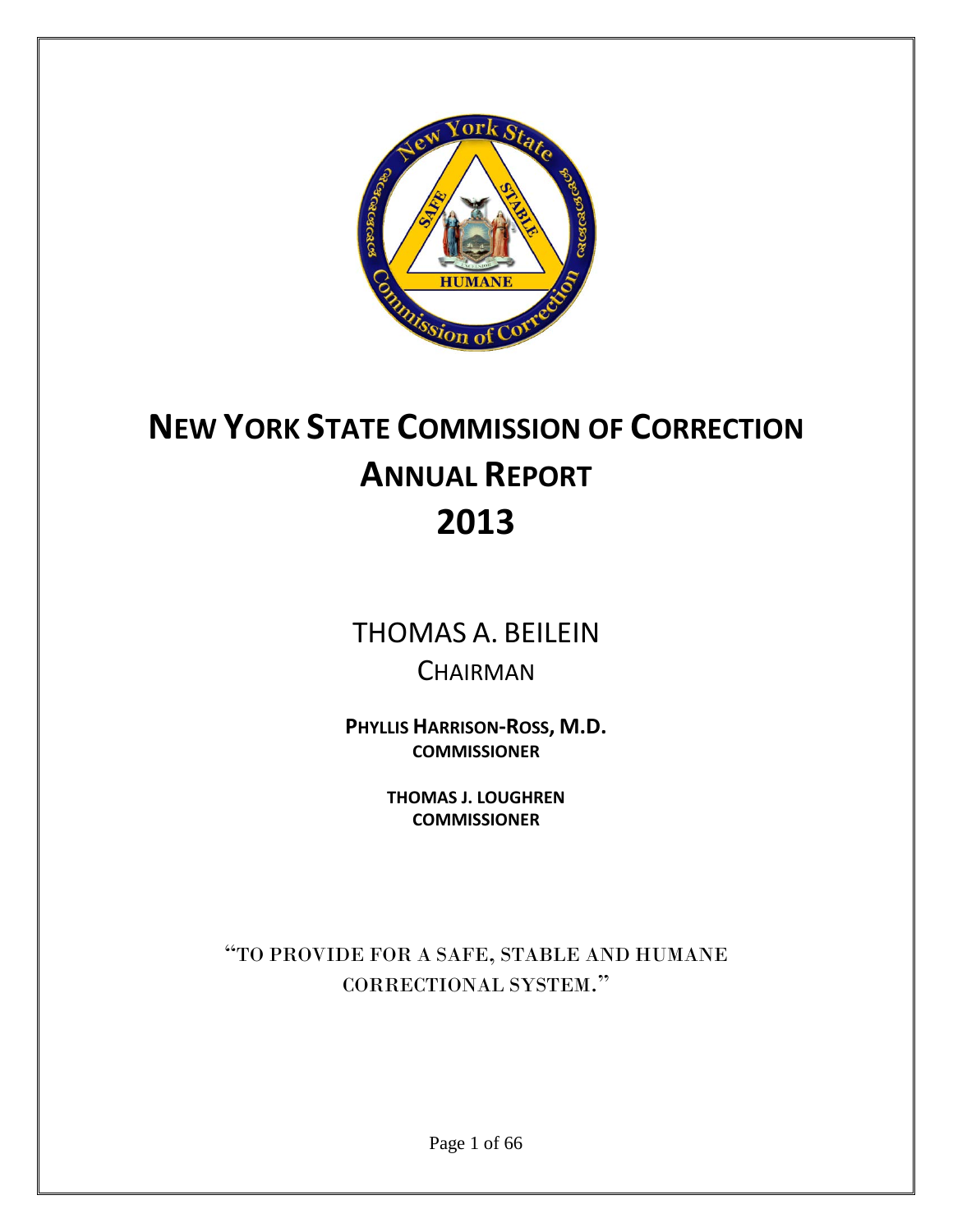# **HISTORY**

The State Commission of Correction is the current-day embodiment of the New York State Commission of Prisons, which was established in July of 1895. The Commission of Prisons was meant to function as an autonomous body for the sole purpose of monitoring all detention and correctional facilities within the State.

While the State Commission of Correction essentially functioned in its original capacity for almost eighty years, in the 1970's, the Commission underwent a series of administrative and legal changes that significantly affected its mission in the correctional field.

As the State Commission of Correction's autonomy and mission were expanded and made more credible, the Governor and Legislature also restructured the agency's administration. A fulltime, three member Commission was established, appointed by the Governor with the advice and consent of the Senate. The Citizen's Policy and Complaint Review Council (CPCRC), consisting of nine gubernatorial appointed positions, of which seven are currently filled, was also established, and the Medical Review Board was reorganized.

# **CORRECTIONAL OVERSIGHT LEGAL AUTHORITY**

Correctional facilities in New York State operate pursuant to a body of carefully formulated constitutional and statutory law and regulations. The State Commission of Correction's legal authority is derived from the following:

- County Law, Article 5, Section 217: "Each county shall continue to maintain a county jail as prescribed by law."
- Correction Law, Article 6: Management of state correctional facilities.
- Correction Law, Article 20: Statutory provisions governing New York State penitentiaries and jails.
- Article XVII, Section 5 of the New York State Constitution provides that there shall be a State Commission of Correction, which shall visit and inspect all institutions used for the detention of sane adults charged with or convicted of crime.
- Correction Law, Article 3, establishes the Commission and its oversight and regulatory powers. Section 45(6) of the Correction Law provides for the State Commission of Correction to promulgate rules and regulations establishing minimum standards for the care, custody, correction, treatment, supervision, discipline, and other correctional programs for all persons confined in correctional facilities for adults and correctional facilities for juvenile offenders.
- Title 9, Subtitle AA of the Official Compilation of Codes, Rules and Regulations of the State of New York contains the minimum standards and regulations for the management of correctional facilities, as promulgated by the State Commission of Correction.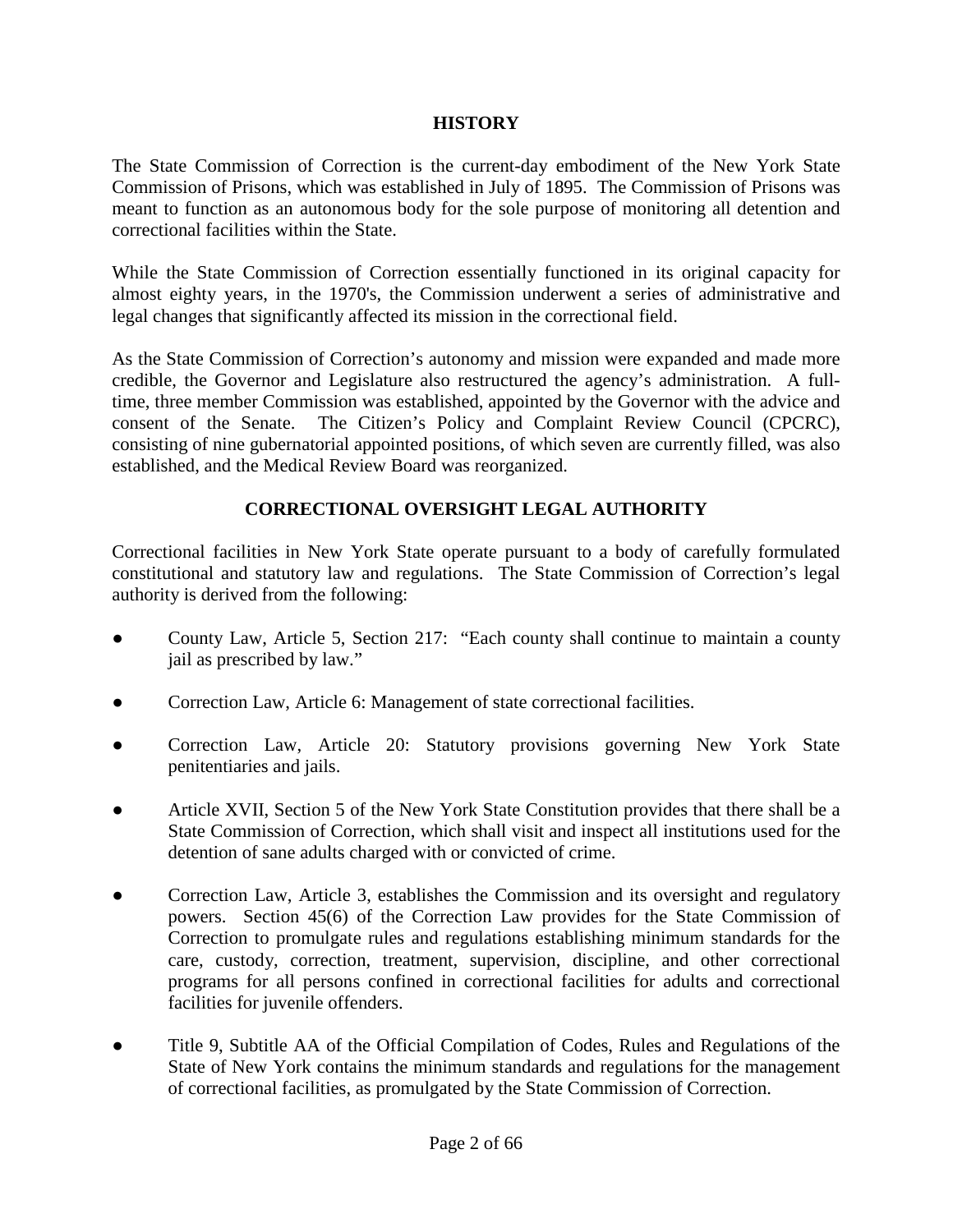# **ORGANIZATIONAL AND STATUTORY AUTHORITY**

The New York State Commission of Correction is an Executive Department correctional oversight and technical services agency first established in the New York State Constitution (Article XVII) in 1895. The Commission's services are delivered to all state and county correctional facilities, police department detention and facilities in New York City. Its organization, functions, powers and duties are set forth in New York State Correction Law, Article 3.

The Commission's duties include:

- advising the Governor on correctional policy;
- promulgation of rules and regulations establishing minimum standards for the care, custody, treatment, supervision and discipline for all persons confined in correctional facilities;
- ensuring compliance with minimum standards;
- monitoring, adjusting and enhancing prison and jail population capacity;
- reviewing all inmate grievances, complaints, and reportable incidents;
- overseeing new correctional facility development;
- providing staffing services;
- assisting in the implementation of new correctional technologies;
- review of inmate mortality;
- evaluation and development of health and mental health services; and
- overseeing secure juvenile centers operated by the NYS Office of Children and Family Services.

The Commission's mission is to provide for a safe, stable and humane correctional system and for the delivery of essential services therein. The three deliberative members of the Commission are appointed by the Governor to statutory terms with the advice and consent of the New York State Senate. One commissioner serves as chair and chief executive officer. The other two commissioners are assigned to head the Medical Review Board and Citizen's Policy and Complaint Review Council respectively, members of which are also appointed to terms by the Governor.

The Commission is primarily a field services agency with 18 Correctional Facility Specialists in its Field Operations Bureau and Forensic Medical Unit. Legal, executive and support services complete the agency's current staff complement of 25. The present staff represents a reorganized approach to the agency mission associated with a downsizing and streamlining of operations.

In summary, the Commission is a small, specialized criminal justice service agency supporting the statewide correctional community, working on behalf of the Governor to professionalize and enhance the quality of corrections in New York.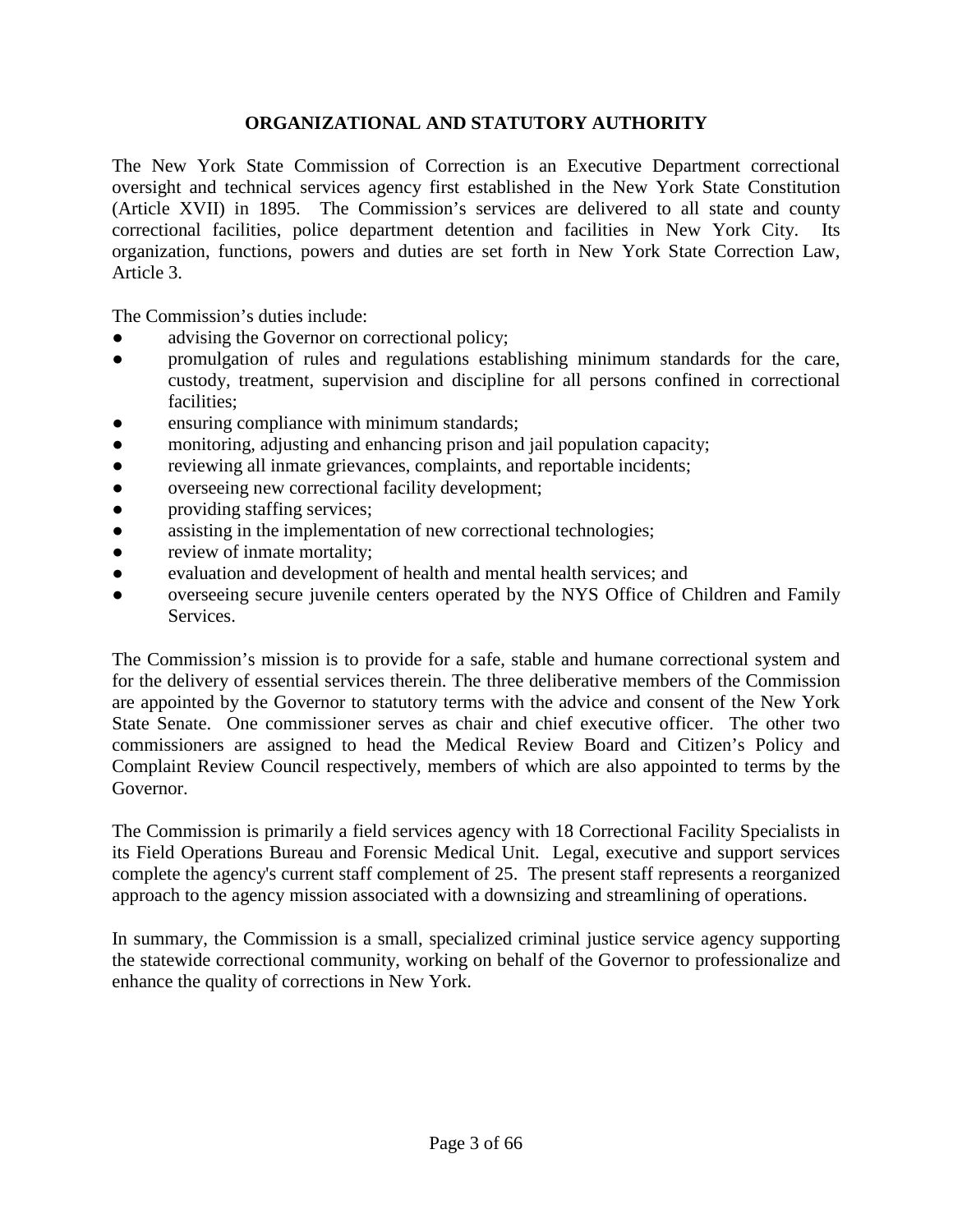# **MEDICAL REVIEW BOARD**

The Medical Review Board (MRB) was established by the Legislature in 1972 to investigate deaths in correctional facilities within the state and to make recommendations for improving the delivery of health care to detainees and sentenced offenders.

Section 46 of the Correction Law provides for an organized Correction Medical Review Board within the State Commission of Correction. The Board must consist of two physicians who are board certified respectively in forensic pathology and forensic psychiatry, another physician, an attorney admitted to the New York Bar, and two at-large members, all appointed by the Governor to statutory terms with advice and consent of the Senate.

Section 47 of the Correction Law empowers the Board to:

 $(1)$  (a) Investigate and review the cause and circumstances of the death of any inmate of a correctional facility and,

(1.) (e) Investigate and report to the Commission on the condition of systems for the delivery of medical care to inmates of correctional facilities and where appropriate, recommend such changes as it shall deem necessary and proper to improve the quality and availability of such medical care."

The Commission and the Medical Review Board pursue the following objectives:

- Conduct timely and thorough investigations of all mortality and serious incident cases in the correctional system;
- Develop and administer cost-effective plans, projects, and programs to address identified problems in the health care delivery of all correctional facilities; and
- Maintain continuous oversight of correctional health care trends by substantive response to inmate health care grievances and review of Medical Review Board recommendations.

The Medical Review Board meets on a quarterly basis. The 2013 MRB members included:

Phyllis Harrison-Ross, M.D., Chairperson Michael Baden, M.D. Robert Kurtz, M.D. Bruce David, M.D. Scott S. Coyne, M.D. Marjorie Blieka, M.D. Allison Bishop, Esq.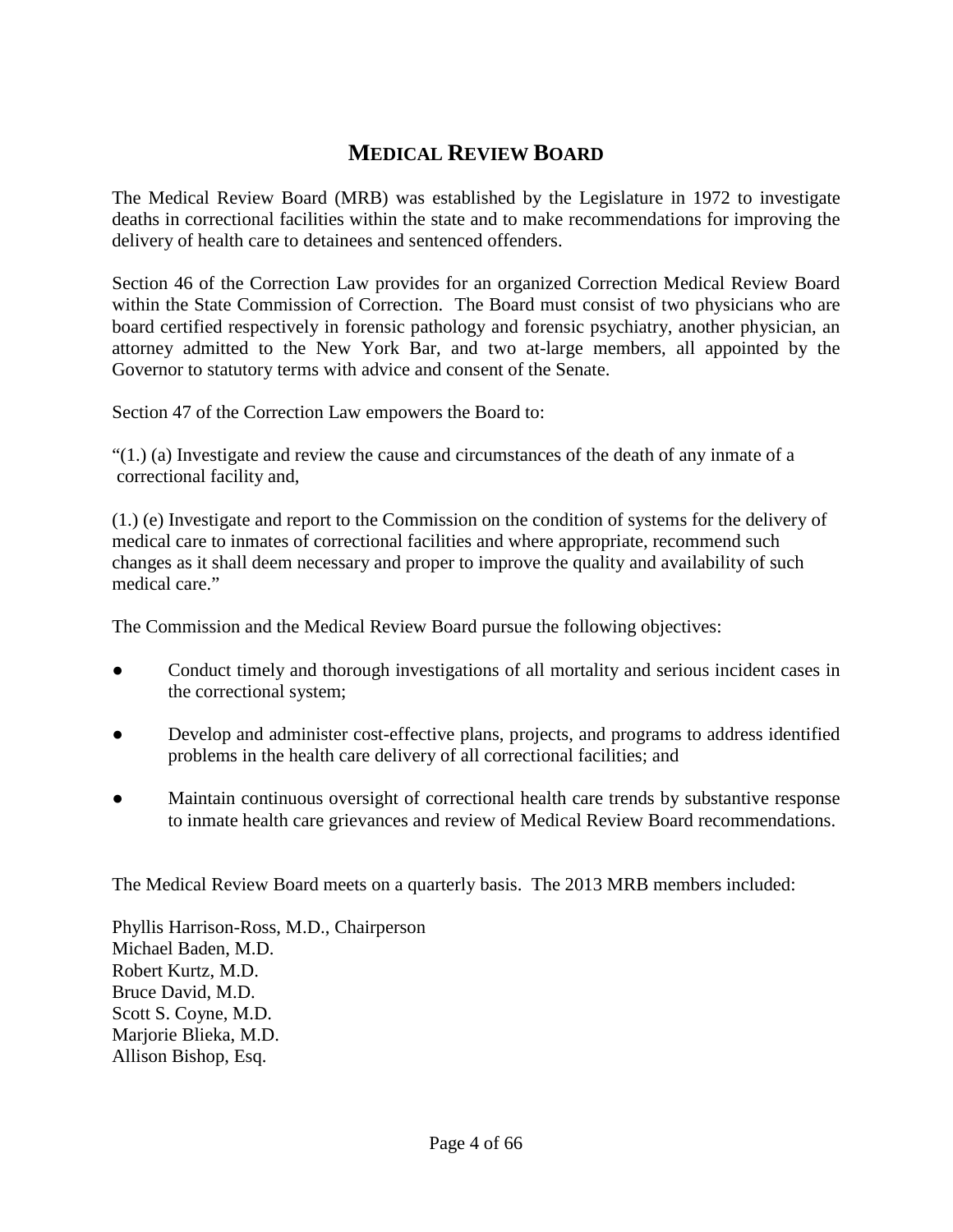# **CITIZEN'S POLICY AND COMPLAINT REVIEW COUNCIL**

The Council was established by the Legislature to address the need for increased public participation in the oversight and regulation of local correctional facilities. Its mandate includes: improving conditions in local correctional facilities, overseeing the inmate complaint and grievance process, and advising the Commission.

The Council is comprised of nine members appointed by the Governor with advice and consent of the Senate. The statute requires that one member shall have been a Vietnam veteran, or a licensed mental health professional with expertise in Post-traumatic Stress Disorder, an attorney, a former inmate of a correctional facility, a former Office of Children and Family Services (OCFS) resident, and a former OCFS employee.

The Citizen's Policy and Complaint Review Council (CPCRC) convenes monthly. The 2013 CPCRC members included:

Thomas Loughren, Chair Thomas Cross Theodore Hilscher, Esq. Nicholas LaBella, Jr. Douglas Landon, Esq. Jimmie Seright Julie Scalione, Esq. Burt Schoenbach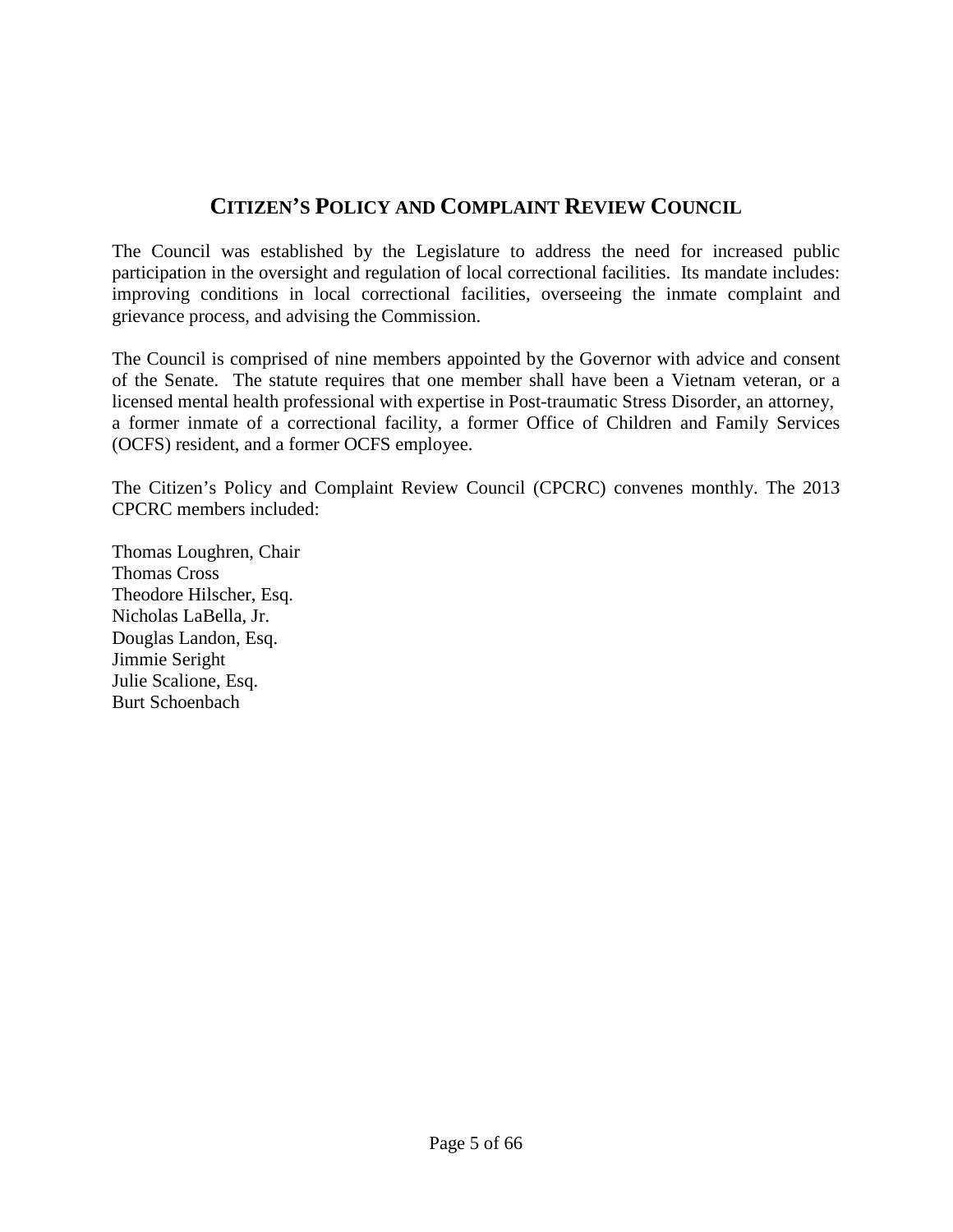# **FIELD OPERATIONS MANAGEMENT AND SUPERVISORY STAFF 2013**

**JAMES E. LAWRENCE Director** 

# **RICHARD KINNEY**

Deputy for Field Operations

# **STEVEN SAVOY**

Field Supervisor Metro South-Central Region

# **WILLIAM BENJAMIN**

Field Supervisor Hudson Lakes Region

# **TERRY MORAN**

Field Supervisor Capital-West Region

# **PEGGY LOFFREDO**

Field Supervisor Forensic Unit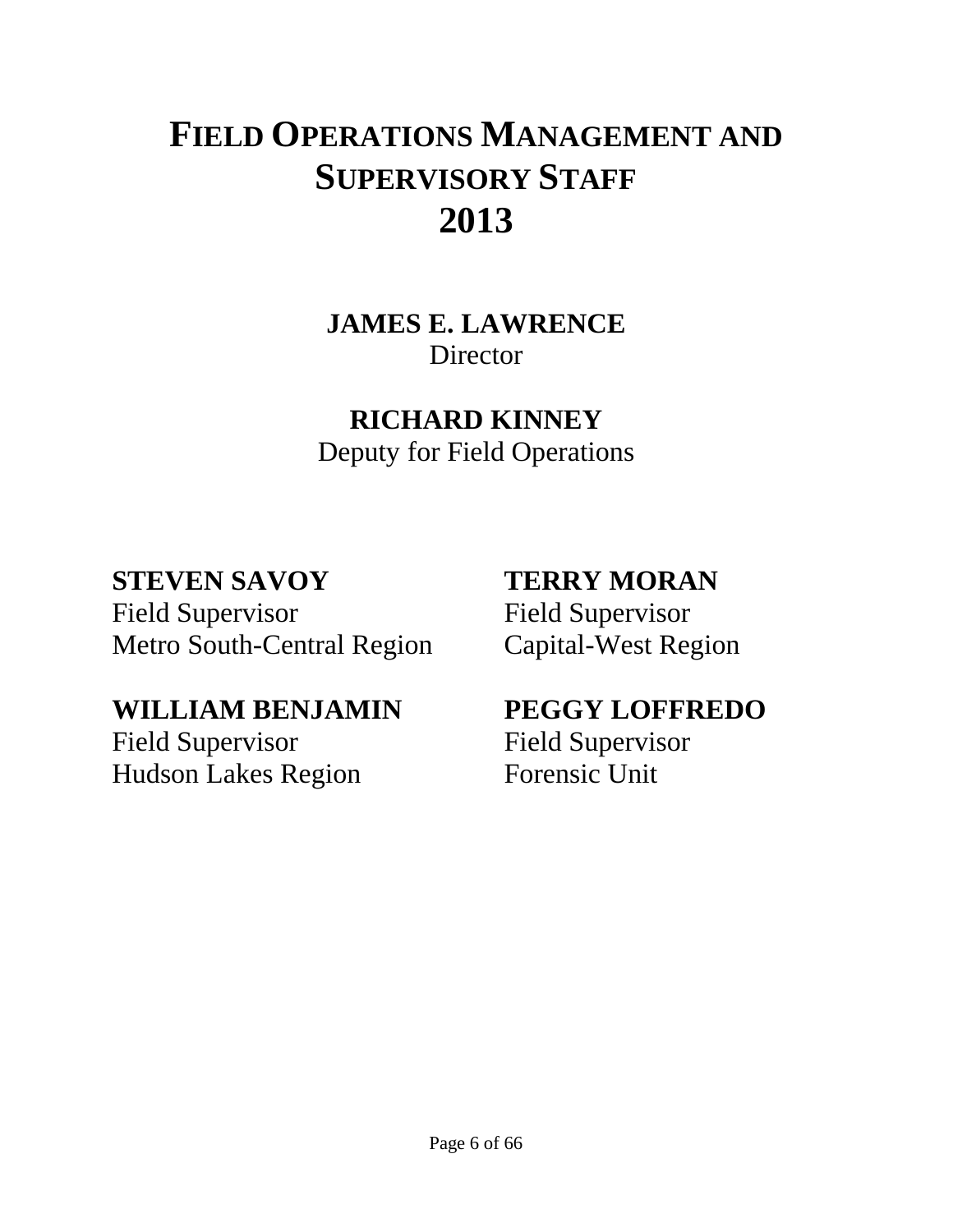# **FIELD OPERATIONS MISSION DIRECTED PROGRAMS**

**Facility Monitoring, Evaluations and Incidents**

**Healthcare, Mental Health and Suicide Prevention**

**Inmate Complaints and Grievances**

**Capacity Management, Staffing Services**

**Technical Assistance**

**Facilities Development and Operational Transition**

**Compliance Monitoring for the Handling and Processing of Juveniles**

**Regulatory Oversight of Secure Facilities Operated by the Office of Children and Family Services (OCFS)**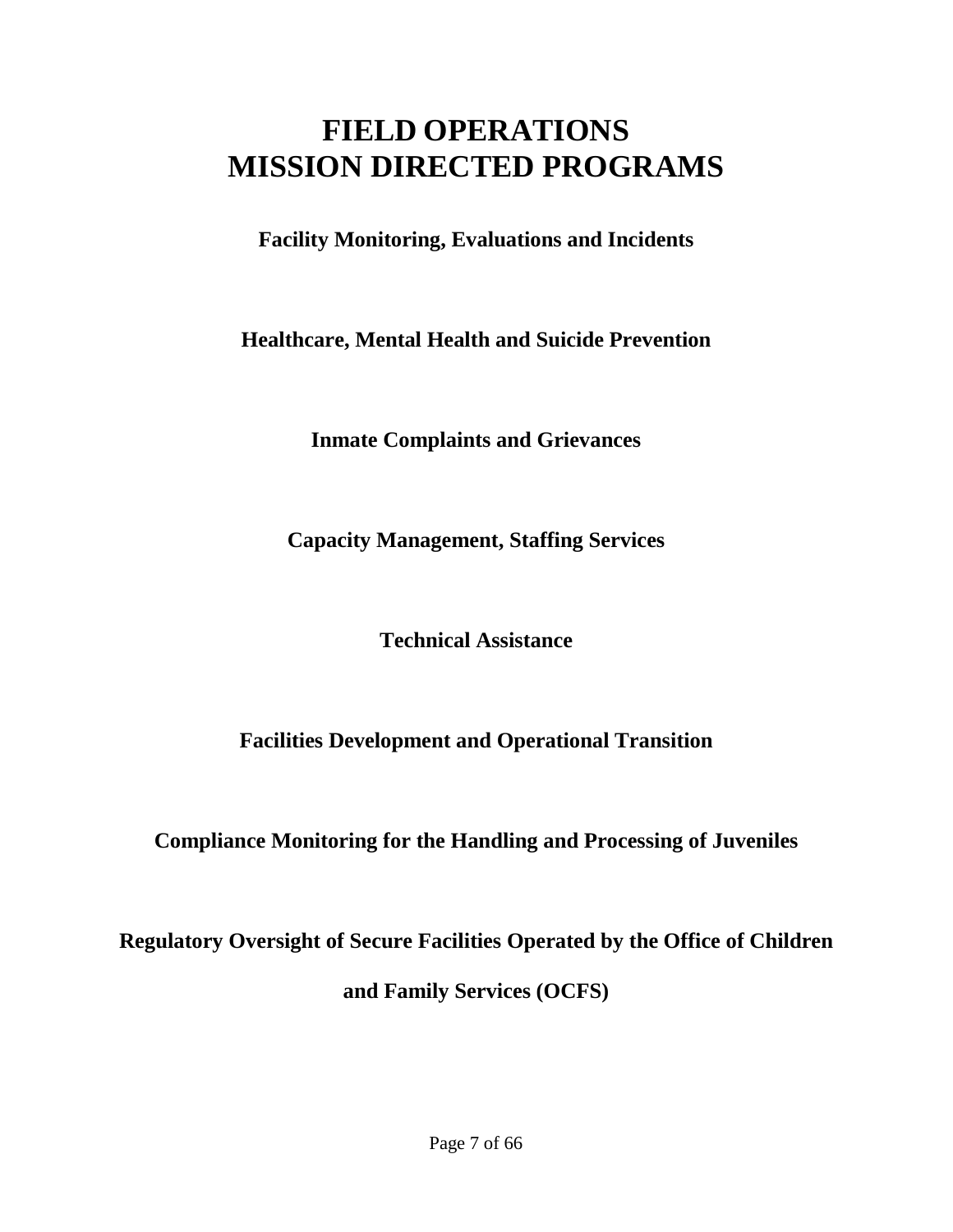# **BUREAU OF FIELD OPERATIONS**

The Bureau of Field Operations has primary responsibility for performing the Commission's agency functions. Among them are correctional facility compliance assessments, incident reviews and investigations, mortality investigations, health system evaluations, inmate grievance and complaint review, facility planning and a variety of technical assistance.

The Bureau of Field Operations operates throughout the correctional systems of New York State. These systems include all state, county, and New York City correctional facilities, as well as local police department lockups and those secure facilities operated by the New York State Office of Children of Family Services. In 2010, the Bureau of Field Operations was organized into three regions: Hudson Lakes, Capital West, and Metro South-Central.

# **Facility Compliance: Assessment and Monitoring Field Work, Incidents, Complaints & Grievances**

Field staff based in both Albany and New York City conducted on-site visits to various state and local correctional facilities. This fieldwork included assessing facility operational compliance with the Commission's minimum standards, monitoring unusual conditions (e.g. disturbances, strikes, job actions, unstable conditions), evaluating management practices, preparing comprehensive reports and providing technical assistance to facility administrators. In the event that issues of non-compliance remain unresolved, the Commission has recourse through the courts.

# **Individual Facility Plan Development: Minimum Standards Compliance Assessment**

Commission field staff begins each calendar year by preparing an Individual Facility Plan (IFP) for each of their assigned county correctional facilities. The IFP is best described as a 12-month comprehensive facility work plan. This plan can follow several different paths depending upon the compliance status of the particular facility. An IFP may include assessing the compliance of six to twelve standards, or it may call for field staff to focus more intensely on a limited number of standards that have proven problematic for the jail over an extended period. In such circumstances, the onsite work is more concentrated and requires even greater collaboration between field staff and facility officials in order to identify mutually acceptable remedial strategies.

By deploying staff resources in this fashion, the Commission believes it can be more successful in its mission to assist all county facilities in attaining substantial compliance with 9 NYCRR. To ensure that no parts of New York State Minimum Standards are overlooked for extended periods, the Commission's IFP model requires field staff assess each standard once every five years, regardless of the facility's overall compliance status.

In addition to the compliance assessment activities described above, field staff also schedule regular follow-up site reviews and provide various forms of technical assistance to facilities throughout the year. These additional forms of monitoring activities serve to augment the more standardized compliance assessment work. Staff periodically conducts unannounced site visits to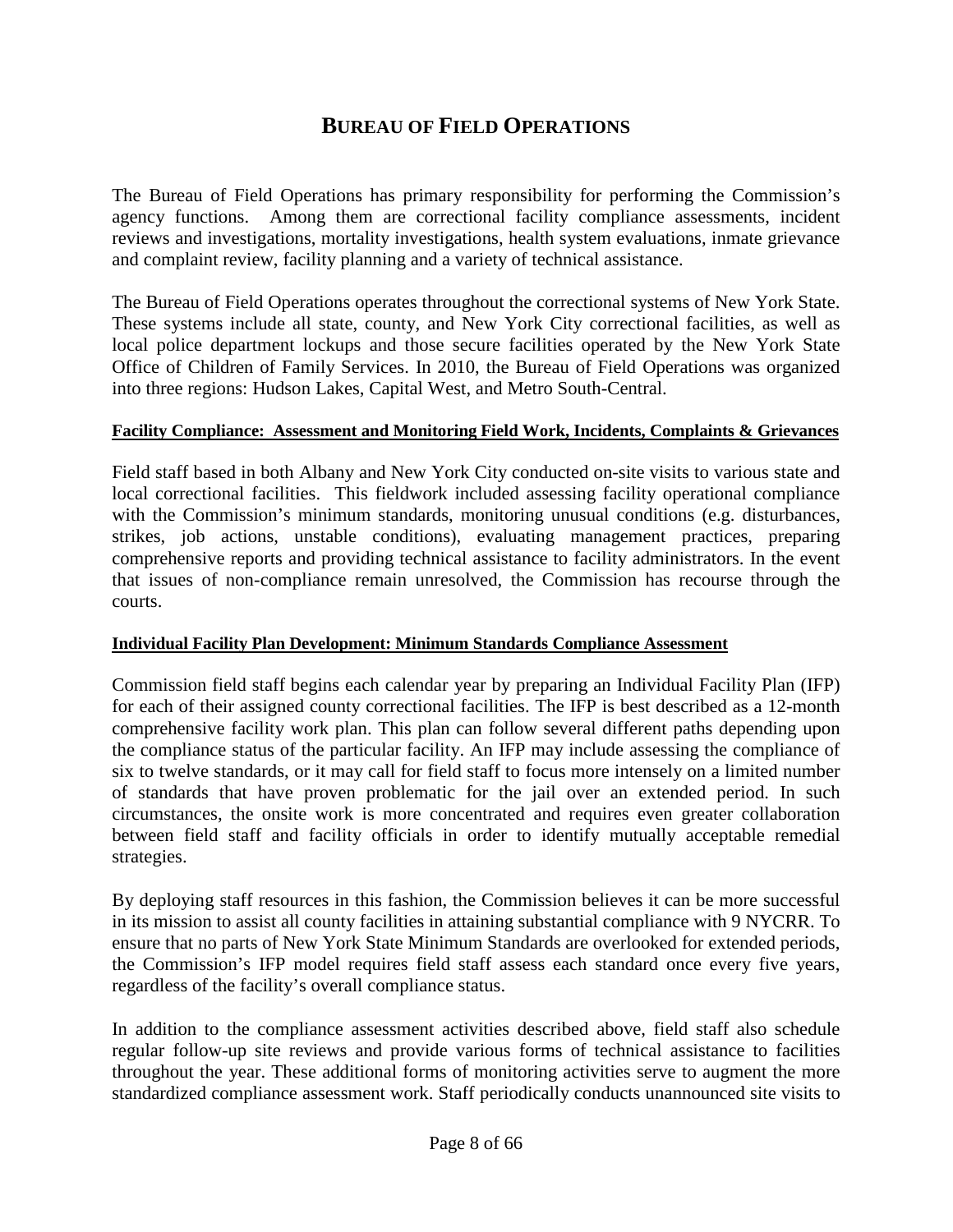facilities as a way of more closely monitoring operational competencies. Such visits also provide staff with a window in order to scrutinize a facility's climate and physical plant conditions. Finally, Commission staff makes every effort to maintain an open and ongoing dialog with facility management throughout the year. Such sustained communication helps to ensure that field staff has an accurate understanding of the day-to-day operational challenges confronting local facility management and staff.

Whenever issues of non-compliance are identified, Commission staff brings their findings to the attention of the sheriff, chief administrative officer or responsible county commissioner. Commission staff prepares reports that outline non-compliance findings and specific remedial action(s) the facility is expected to implement. Staff periodically recommends actions that can help to ameliorate certain operational inefficiencies. Commission staff schedule frequent followup site visits to facilities as a means of ensuring that any necessary remedial steps have been properly implemented.

The following list represents the New York State Minimum Standards (9 NYCRR) pertaining to the management of county correctional facilities:

Part 7002, Admissions Part 7003, Security and Supervision Part 7004, Correspondence Part 7005, Prisoner Personal Hygiene Part 7006, Discipline Part 7007, Good Behavior Allowance Definite Sentences & Civil Commitments Part 7008, Visitation Part 7009, Food Services Part 7010, Health Services Part 7013, Classification Part 7015, Sanitation Part 7016, Commissary & Inmate Accounts Part 7017, Personnel Standards Part 7019, Gifts and Gratuities Part 7022, Reportable Incidents Part 7023, Access to Media

Part 7024, Religion Part 7025, Packages Part 7026, Printed Materials & Publications Part 7028, Exercise Part 7030, Nondiscriminatory Treatment Part 7031, Legal Services Part 7032, Grievance Program Part 7033, Transfer of Records Part 7039, Fire Prevention and Safety Part 7040, Maximum Facility Capacity Part 7041, Staffing Requirements Part 7050, Variances Part 7051, Funeral and Deathbed Visits Part 7063, Chemical Agents Part 7064, Human Immunodeficiency Information Confidentiality Part 7070, Educational Services for Youth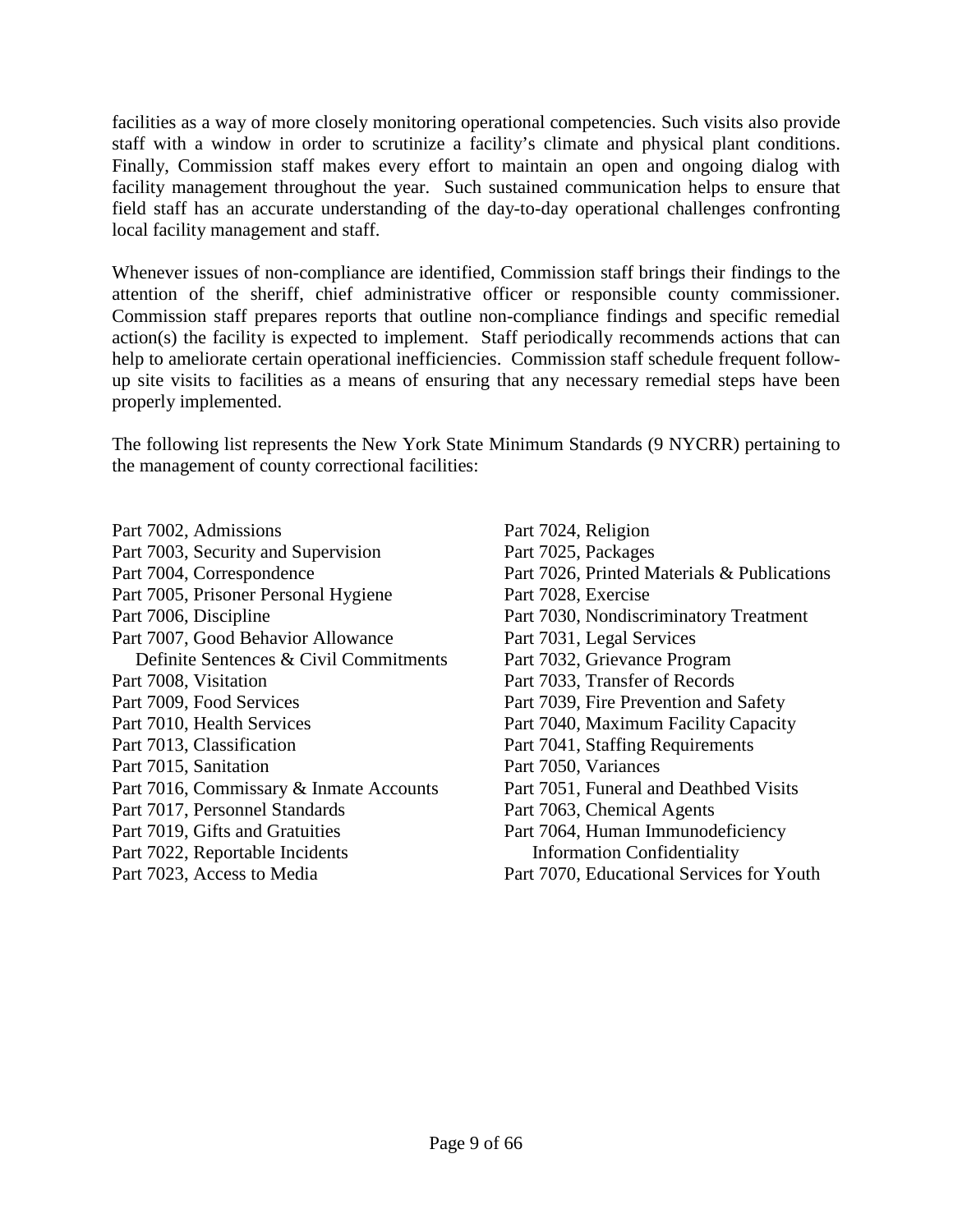The following is a list of those county facilities at which Commission staff conducted on-site compliance assessments in 2013, including the specific standards reviewed. Also listed are the notifications of violation issued to county facilities in 2013. These notifications are typically issued upon a finding of significant or chronic non-compliance at a time other than the scheduled compliance review.

# **Albany County Jail**

### **Compliance assessment conducted for the following:**

Part 7041, Staffing Requirements

#### **Follow up compliance status assessment conducted for the following:**

None

# **Other Activity:**

Staffing Services Special Investigations Facility Planning and Improvement

#### **Allegany County Jail**

#### **Compliance assessment conducted for the following:**

Part 7004, Correspondence Part 7005, Prisoner Personal Hygiene Part 7006, Discipline Part 7009, Food Services Part 7016, Commissary & Inmate Accounts Part 7023, Access to Media Part 7030, Nondiscriminatory Treatment Part 7032, Grievance Program Part 7051, Funeral and Deathbed Visits Part 7063, Chemical Agents

# **Follow up compliance status assessment conducted for the following:**

None

# **Other Activity:**

None

### **Broome County Jail**

#### **Compliance assessment conducted for the following:**

Part 7003, Security and Supervision Part 7006, Discipline Part 7009, Food Services Part 7013, Classification Part 7015, Sanitation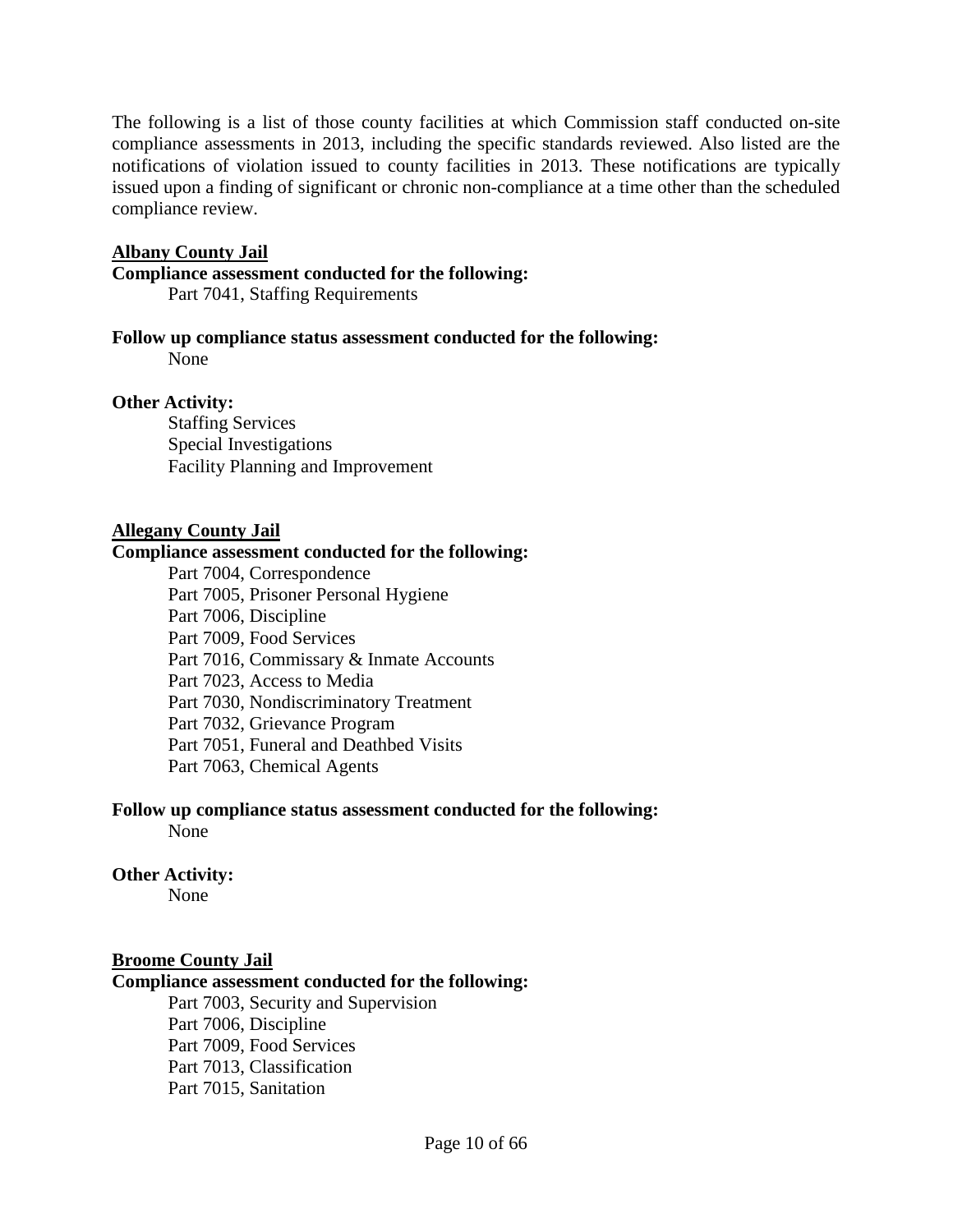Part 7016, Commissary & Inmate Accounts Part 7026, Printed Materials & Publications Part 7030, Nondiscriminatory Treatment Part 7041, Staffing Requirements Part 7063, Chemical Agents

# **Follow up compliance status assessment conducted for the following:**

None

# **Other Activity:**

NITAP Variances

# **Cattaraugus County Jail**

# **Compliance assessment conducted for the following:**

Part 7015, Sanitation Part 7016, Commissary & Inmate Accounts Part 7017, Personnel Standards Part 7022, Reportable Incidents Part 7026, Printed Materials & Publications Part 7041, Staffing Requirements

# **Follow up compliance status assessment conducted for the following:**

Part 7022, Reportable Incidents

# **Other Activities:**

JJDPA Assessment 500-b Approval 1st Occurrence

# **Cayuga County Jail**

**Compliance assessment conducted for the following:** None

#### **Follow up compliance status assessment conducted for the following:** None

# **Other Activities:**

JJDPA Assessment

# **Chautauqua County Jail**

# **Compliance assessment conducted for the following:**

Part 7003, Security and Supervision Part 7008, Visitation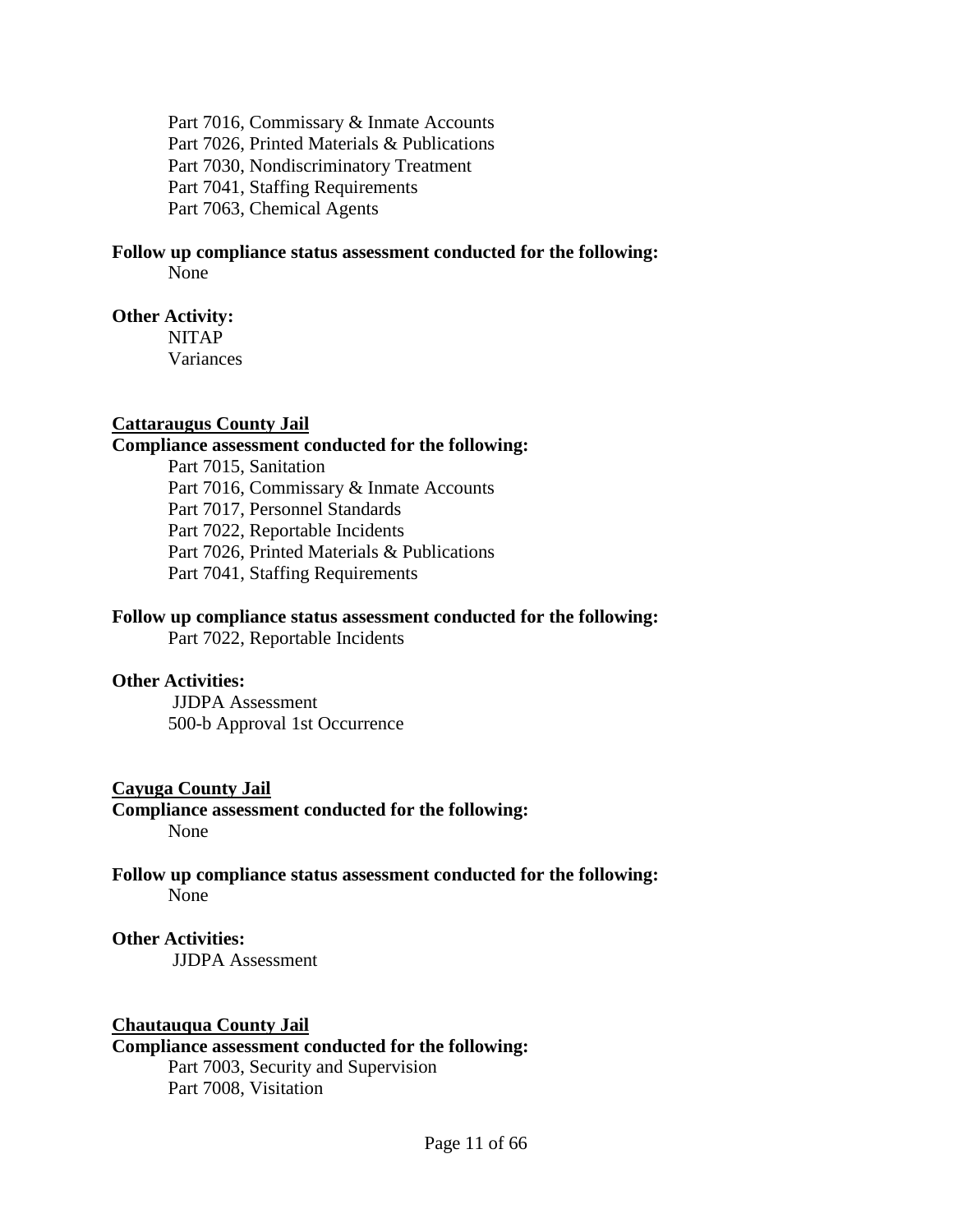Part 7013, Classification

Part 7016, Commissary & Inmate Accounts

Part 7024, Religion

Part 7026, Printed Materials & Publications

Part 7028, Exercise

Part 7032, Grievance Program

Part 7039, Fire Prevention and Safety

Part 7070, Educational Services for Youth

# **Follow up compliance status assessment conducted for the following:**

Part 7003, Security and Supervision Part 7005, Prisoner Personal Hygiene Part 7008, Visitation Part 7016, Commissary & Inmate Accounts Part 7070, Educational Services for Youth

# **Other Activity:**

Notice of Medical Services Violation – Part 7010, Health Services Sections 7010.2(j) and 7010.3(c) County of Erie Supreme Court Consent Order (Compliance with 9NYCRR Part 7040) JJDPA Assessment Facility Planning and Improvement

# **Chemung County Jail**

# **Compliance assessment conducted for the following:**

Part 7004, Correspondence Part 7016, Commissary & Inmate Accounts Part 7024, Religion Part 7025, Packages Part 7026, Printed Materials & Publications Part 7032, Grievance Program Part 7051, Funeral and Deathbed Visits

#### **Follow up compliance status assessment conducted for the following:** None

**Other Activities:** JJDPA Assessment Special Investigation

# **Chenango County Jail**

# **Compliance Assessment conducted for the following:**

Part 7003, Security and Supervision Part 7005, Prisoner Personal Hygiene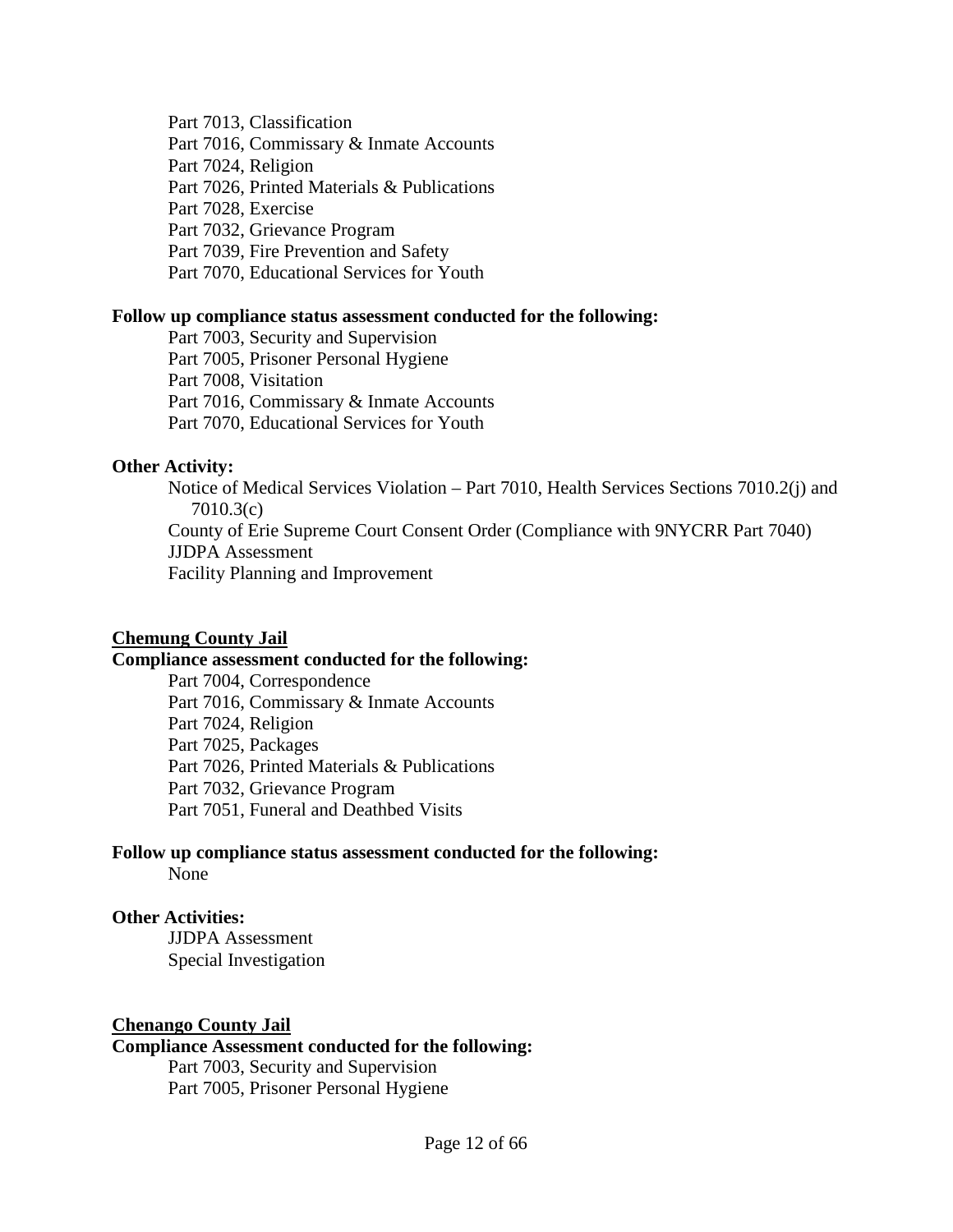Part 7006, Discipline Part 7008, Visitation Part 7009, Food Services Part 7015, Sanitation Part 7019, Gifts and Gratuities Part 7026, Printed Materials & Publications Part 7028, Exercise Part 7033, Transfer of Records

# **Follow up compliance status assessment conducted for the following:**

None

# **Other Activities:**

None

# **Clinton County Jail**

# **Compliance Assessment conducted for the following:**

Part 7005, Prisoner Personal Hygiene Part 7008, Visitation Part 7009, Food Services Part 7015, Sanitation Part 7070, Educational Services for Youth

#### **Follow up compliance status assessment conducted for the following:**

Part 7003, Security and Supervision Part 7005, Prisoner Personal Hygiene Part 7008, Visitation Part 7009, Food Services Part 7013, Classification Part 7015, Sanitation Part 7022, Reportable Incidents Part 7031, Legal Services Part 7032, Grievance Program Part 7039, Fire Prevention and Safety Part 7041, Staffing Requirements Part 7063, Chemical Agents Part 7070, Educational Services for Youth

# **Other Activities:**

Notice of Violation Part 7009 Notice of Violation Part 7032 Waiver of application for software upgrades approval Staffing Services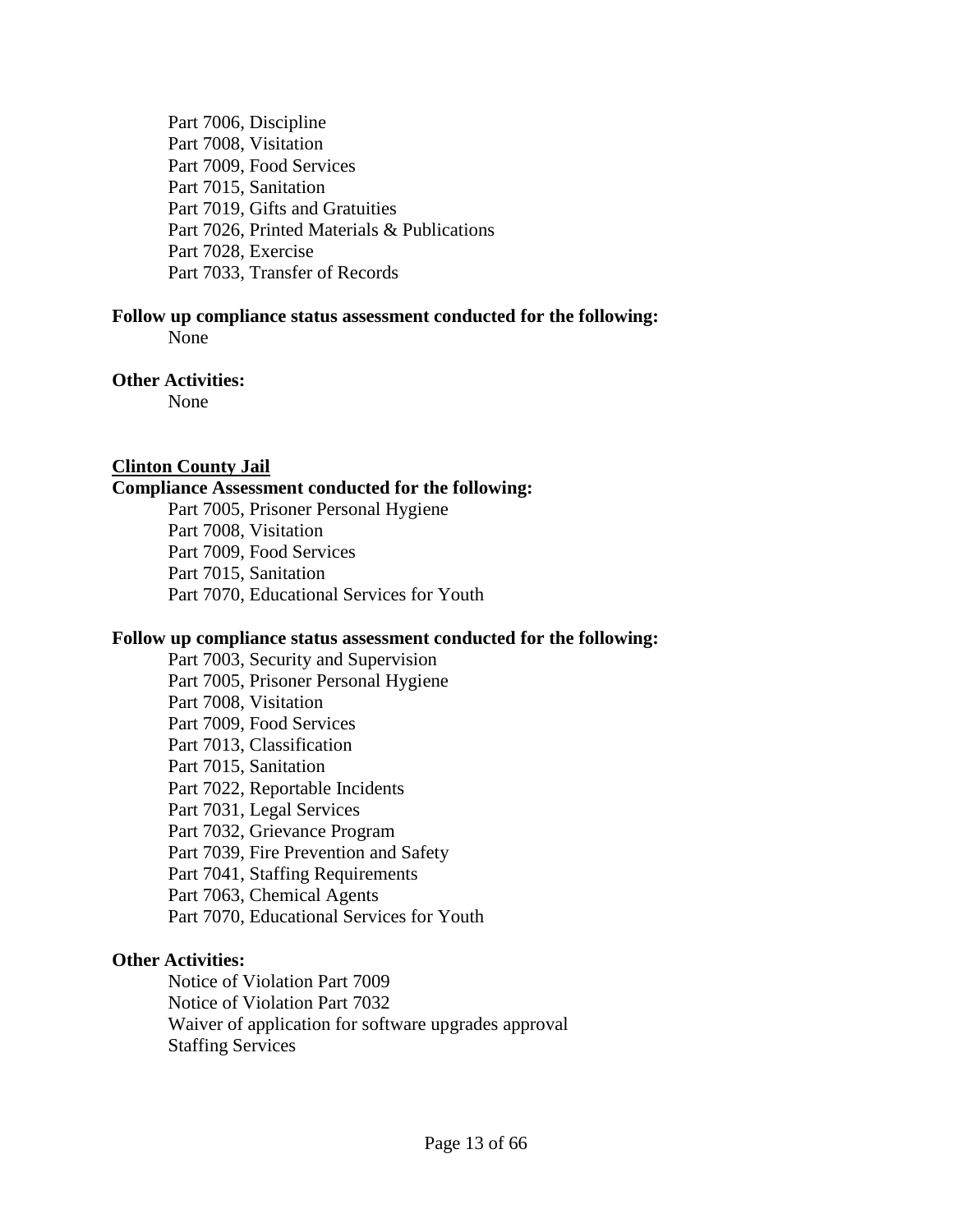#### **Columbia County Jail**

**Compliance Assessment conducted for the following:** 

None

**Follow up compliance status assessment conducted for the following:** None

# **Other Activities:**

Variance

# **Cortland County Jail**

# **Compliance Assessment conducted for the following:**

Part 7003, Security and Supervision Part 7005, Prisoner Personal hygiene Part 7008, Visitation Part 7024, Religion Part 7028, Exercise Part 7030, Nondiscriminatory Treatment Part 7033, Transfer of Records Part 7050, Variances Part 7070, Educational Services for Youth

# **Follow up compliance status assessment conducted for the following:**

None

# **Other Activity:**

Revocation of Substitute Jail Order Pursuant to Correction Law §504 Facility Planning and Improvement Variance

#### **Delaware County Jail**

#### **Compliance Assessment conducted for the following:**

Part 7009, Food Services Part 7013, Classification Part 7015, Sanitation Part 7024, Religion Part 7025, Packages Part 7026, Printed Materials & Publications Part 7030, Nondiscriminatory Treatment Part 7033, Transfer of Records

#### **Follow up compliance status assessment conducted for the following:**

Part 7002, Admissions Part 7003, Security and Supervision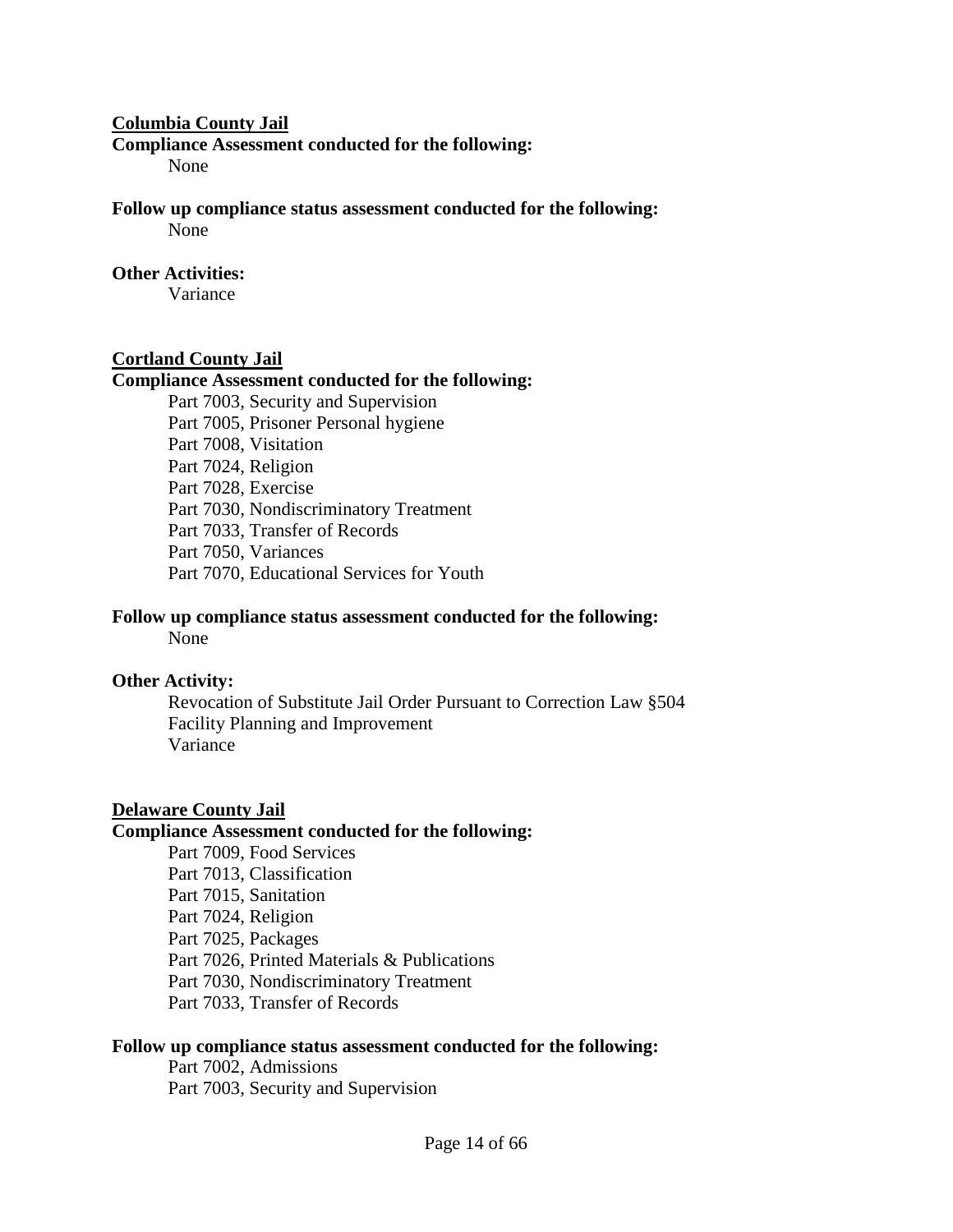Part 7006, Discipline Part 7009, Food Services Part 7013, Classification Part 7015, Sanitation Part 7024, Religion Part 7025, Packages Part 7030, Nondiscriminatory Treatment Part 7033, Transfer of Records Part 7041, Staffing

# **Other Activity:**

Facility Planning and Improvement Variance Staffing Services

#### **Dutchess County Jail**

# **Compliance assessment conducted for the following:**

No compliance activity

#### **Follow up compliance status assessment conducted for the following:**

No follow-up compliance activity

#### **Other Activity:**

Facility Planning and Improvement

#### **Erie County Holding Center**

#### **Compliance Assessment conducted for the following:**

Part 7003, Security and Supervision Part 7006, Discipline Part 7009, Food Services Part 7013, Classification Part 7015, Sanitation Part 7025, Packages

#### **Follow up compliance status assessment conducted for the following:**

Part 7003, Security and Supervision Part 7008, Visitation Part 7013, Classification Part 7025, Packages

#### **Other Activity:**

Facility Planning and Improvement Maximum Facility Capacity NITAP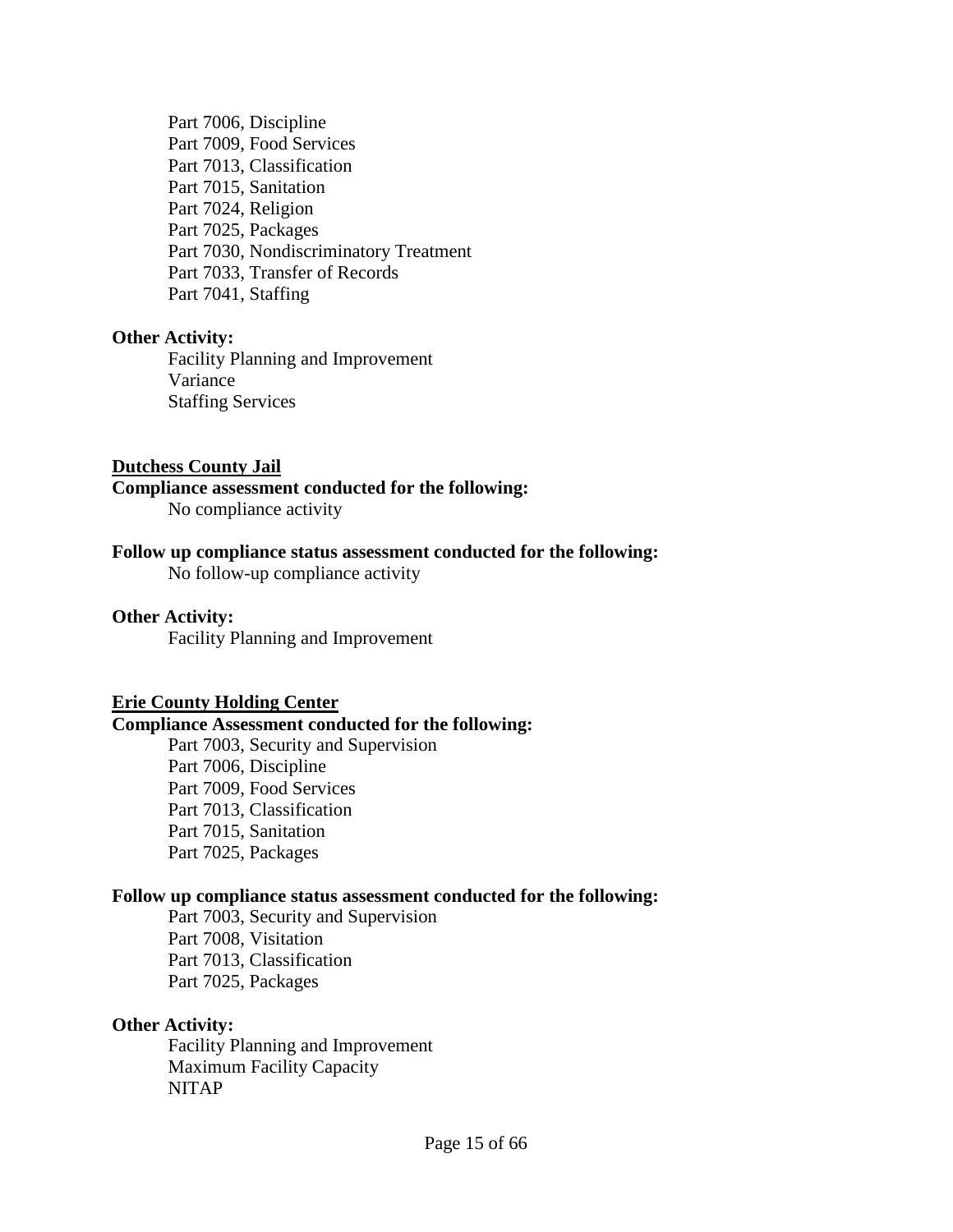Holding Buffalo PD Unarraigned Variance

### **Erie County Correctional Facility**

Part 7003, Security and Supervision Part 7006, Discipline Part 7008, Visitation Part 7015, Sanitation Part 7025, Packages

# **Follow up compliance status assessment conducted for the following:**

Part 7003, Security and Supervision Part 7009, Food Services Part 7015, Sanitation

#### **Other Activity:**

Staffing Services

#### **Essex County Jail**

#### **Compliance Assessment conducted for the following:**

Part 7004, Correspondence Part 7008, Visitation Part 7009, Food Services Part 7016, Commissary & Inmate Accounts Part 7019, Gifts and Gratuities Part 7026, Printed Materials & Publications Part 7040, Maximum Facility Capacity Part 7041, Staffing Requirements Part 7063, Chemical Agents

#### **Follow up compliance status assessment conducted for the following:**

Part 7002, Admissions Part 7003, Security and Supervision Part 7007, Good Behavior Allowance Against Definite Sentences & Civil Commitments Part 7008, Visitation Part 7028, Exercise

#### **Other Activity:**

JJDPA Assessment Maximum Facility Capacity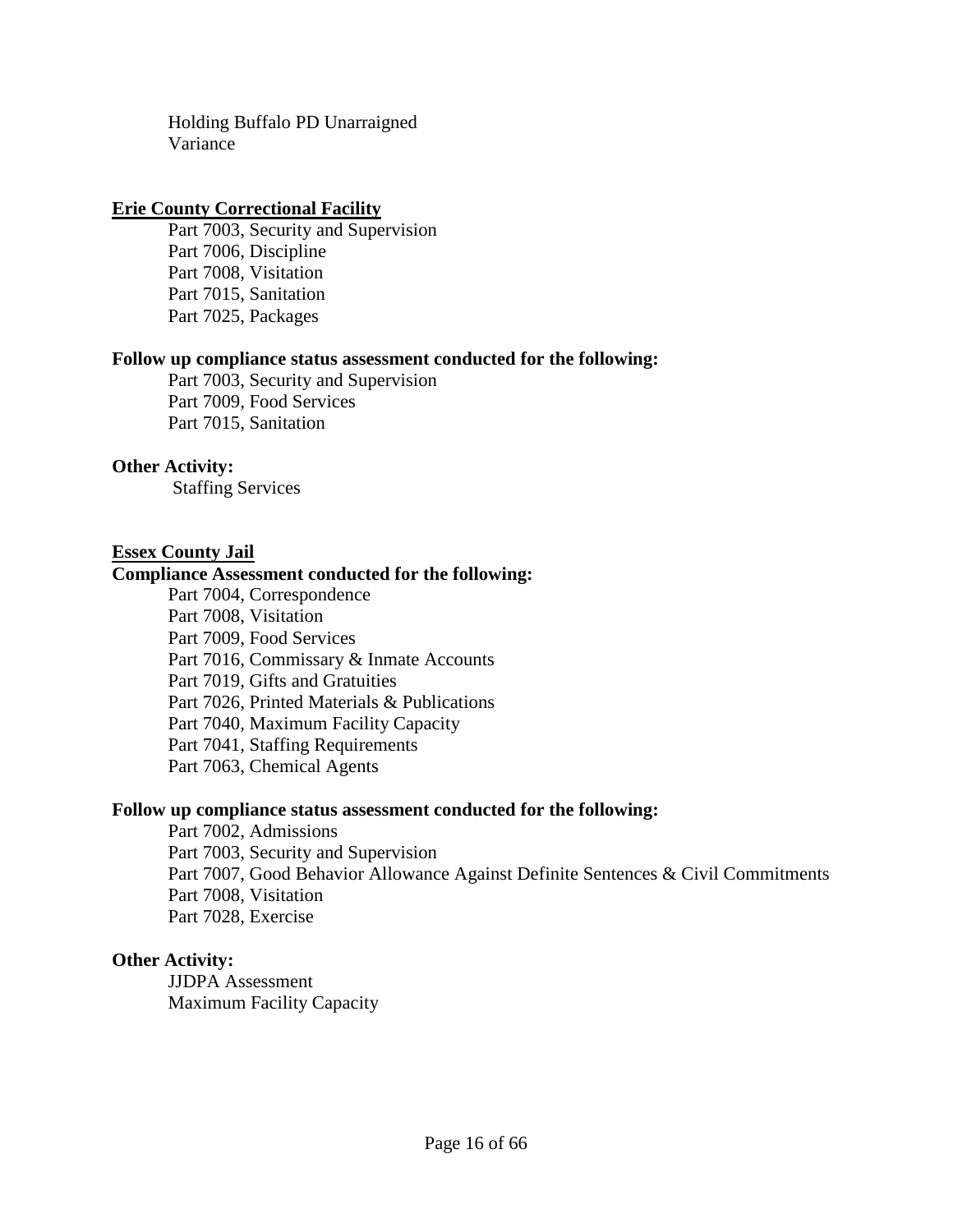# **Franklin County Jail**

### **Compliance Assessment conducted for the following:**

Part 7002, Admissions Part 7007, Good Behavior Allowance Against Definite Sentences & Civil Commitments Part 7013, Classification Part 7033, Transfer of Records Part 7051, Funeral and Deathbed Visits

### **Follow up compliance status assessment conducted for the following:**

Part 7003, Security and Supervision Part 7008, Visitation Part 7009, Food Services Part 7013, Classification Part 7015, Sanitation Part 7022, Reportable Incidents Part 7031, Legal Services

# **Other Activity:**

JJDPA Assessment Notice of Violation – Suicide Prevention Screening 500-b Approval 1st Occurrence 500-b Approval 2nd Occurrence Special Investigations Facility Planning and Improvement

# **Fulton County Jail**

# **Compliance Assessment conducted for the following:**

Part 7004, Correspondence Part 7005, Prisoner Personal Hygiene Part 7007, Good Behavior Allowance Definite Sentences & Civil Commitments Part 7016, Commissary & Inmate Accounts Part 7017, Personnel Standards Part 7023, Access to Media Part 7024, Religion Part 7025, Packages Part 7026, Printed Materials & Publications Part 7028, Exercise Part 7030, Nondiscriminatory Treatment Part 7033, Transfer of Records Part 7039, Fire Prevention and Safety Part 7040, Maximum Facility Capacity Part 7051, Funeral and Deathbed Visits

# **Follow up compliance status assessment conducted for the following:**

None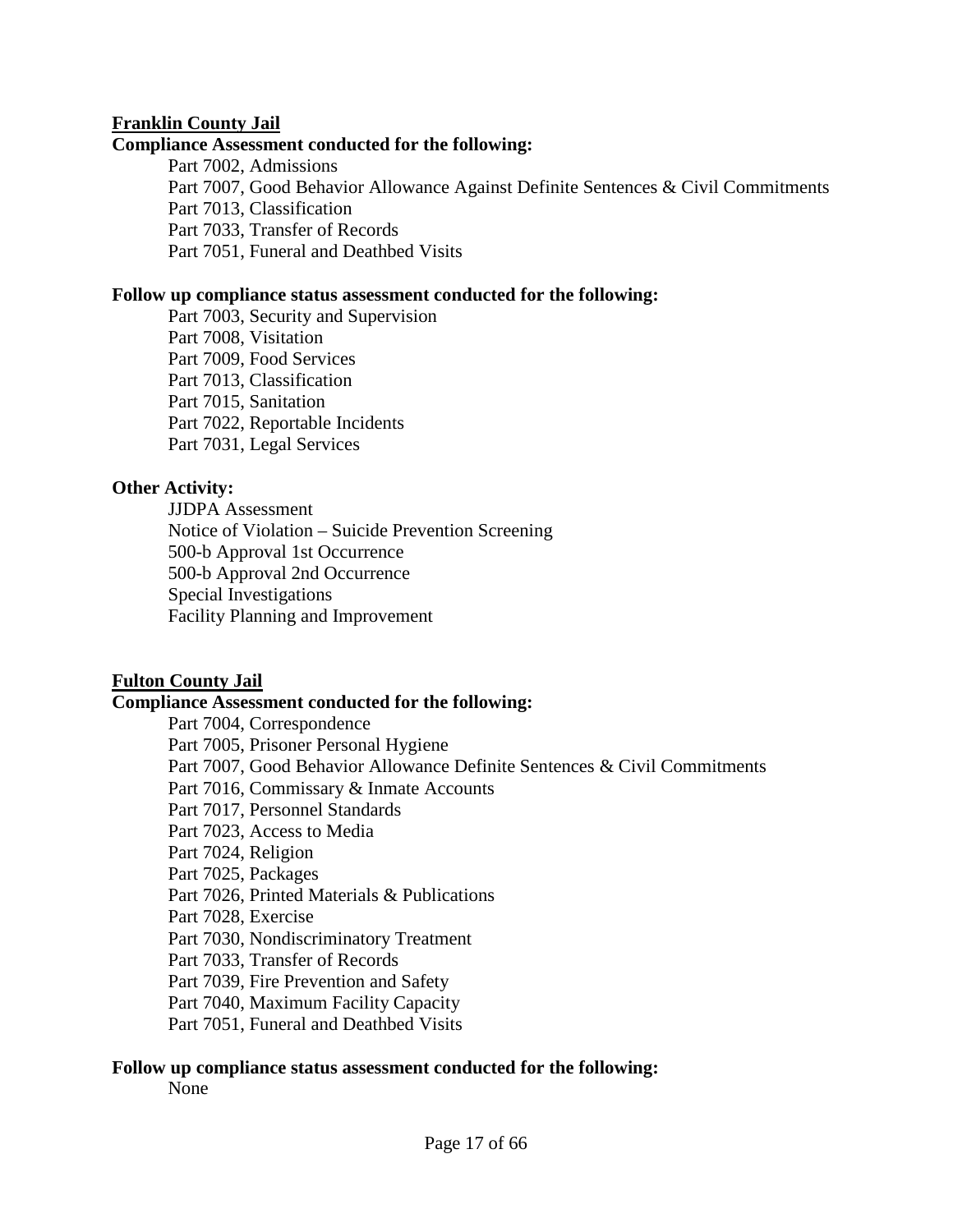#### **Other Activity:**

500-b Approval 1st Occurrence

### **Genesee County Jail**

#### **Compliance Assessment conducted for the following:**

Part 7005, Prisoner Personal Hygiene Part 7023, Access to Media Part 7026, Printed Materials & Publications Part 7030, Nondiscriminatory Treatment Part 7041, Staffing Requirements

# **Follow up compliance status assessment conducted for the following:**

None

#### **Other Activity:**

Special Investigations Staffing Services Facility Planning and Improvement

#### **Greene County Jail**

# **Compliance Assessment conducted for the following:**

Part 7028, Exercise Part 7041, Staffing Requirements

# **Follow up compliance status assessment conducted for the following:**

None

# **Other Activity**

Variance Notice of Violation – Part 7041, Staffing Maximum Facility Capacity Facility Planning and Improvement

# **Hamilton County Jail**

#### **Compliance Assessment conducted for the following:**

Part 7004, Correspondence Part 7006, Discipline Part 7008, Visitation Part 7009, Food Services Part 7013, Classification Part 7016, Commissary & Inmate Accounts Part 7023, Access to Media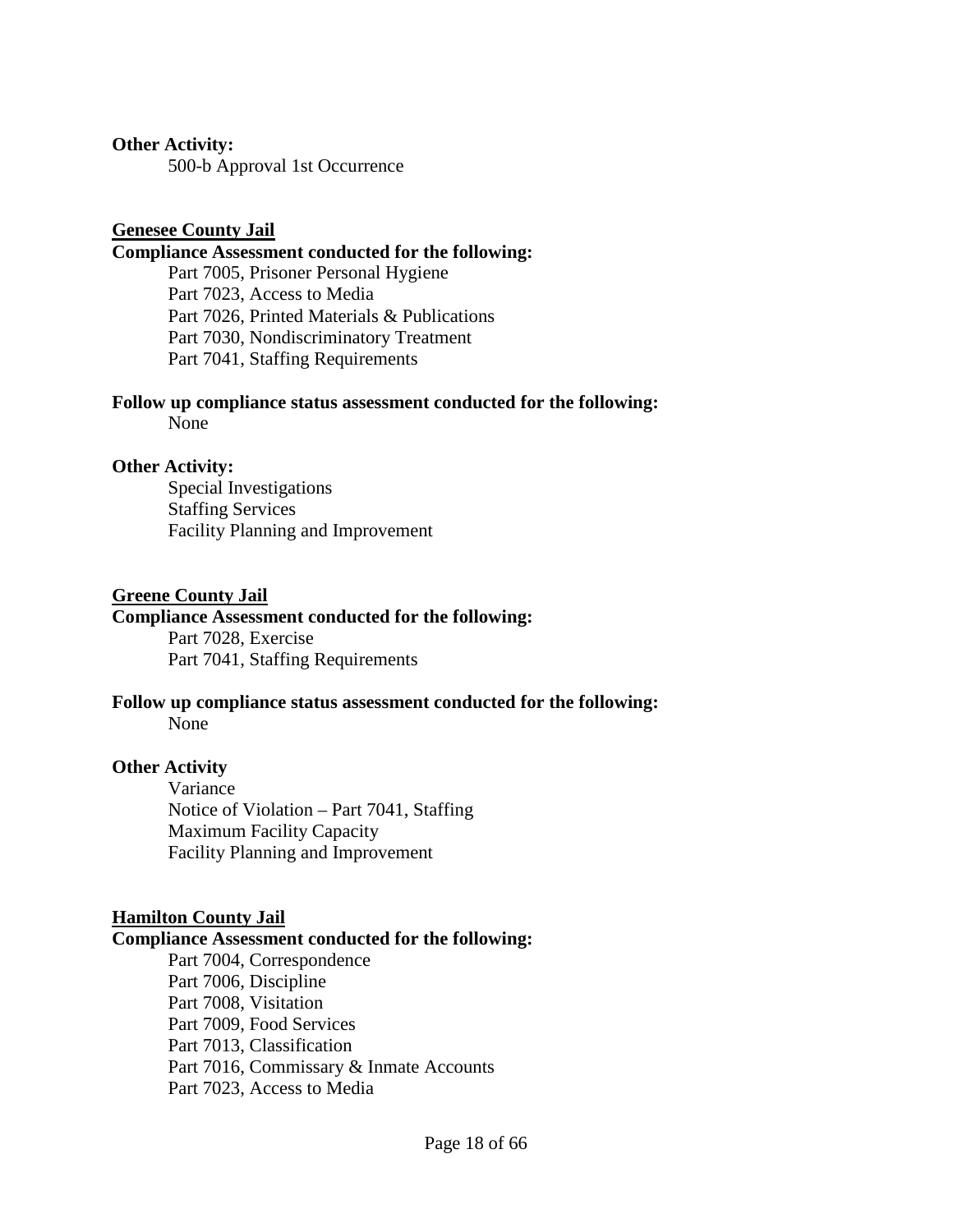Part 7030, Nondiscriminatory Treatment Part 7033, Transfer of Records Part 7039, Fire Prevention and Safety Part 7051, Funeral and Deathbed Visits

#### **Follow up compliance status assessment conducted for the following:**

Part 7002, Admissions Part 7009, Food Services Part 7030, Nondiscriminatory Treatment Part 7051, Funeral and Deathbed Visits

# **Other Activity:**

JJDPA Assessment Variance

# **Herkimer County Jail**

# **Compliance Assessment conducted for the following:**

No compliance work conducted.

#### **Follow up compliance status assessment conducted for the following:**

Part 7003, Security and Supervision Part 7006, Discipline Part 7008, Visitation Part 7009, Food Services Part 7028, Exercise

# **Other Activity:**

Variance 500-b Approval 1st Occurrence Facility Planning and Improvement

# **Jefferson County Jail**

# **Compliance Assessment conducted for the following:**

Part 7003, Security and Supervision Part 7006, Discipline Part 7009, Food Services Part 7013, Classification Part 7016, Commissary & Inmate Accounts Part 7022, Reportable Incidents Part 7023, Access to Media Part 7028, Exercise Part 7032, Grievance Program Part 7041, Staffing Requirements Part 7063, Chemical Agents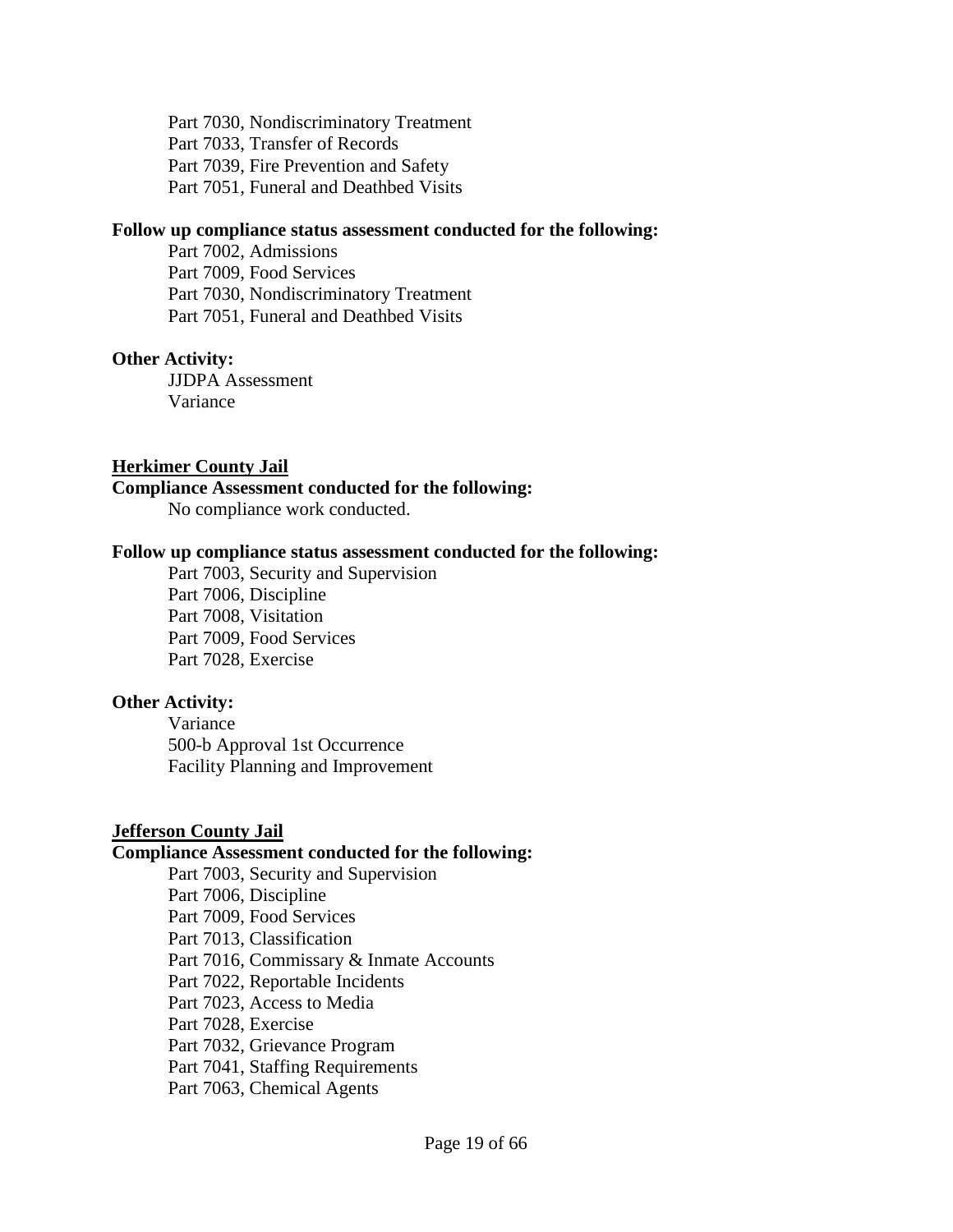#### **Follow up compliance status assessment conducted for the following:**

Part 7003, Security and Supervision Part 7006, Discipline Part 7009, Food Services Part 7016, Commissary & Inmate Accounts Part 7028, Exercise Part 7032, Grievance Program

# **Other Activity:**

Facility Improvement and Renovation Staffing Services Special Investigations

# **Lewis County Jail**

#### **Compliance Assessment conducted for the following:**

Part 7004, Correspondence Part 7013, Classification Part 7022, Reportable Incidents Part 7025, Packages Part 7026, Printed Materials & Publications Part 7041, Staffing Requirements

#### **Follow up compliance status assessment conducted for the following:**

Part 7003, Security and Supervision Part 7006, Discipline Part 7039, Fire Prevention and Safety Part 7041, Staffing Requirements

# **Other Activity:**

JJDPA Compliance Assessment Staffing Services

# **Livingston County Jail**

#### **Compliance Assessment conducted for the following:**

No compliance activity

# **Follow up compliance status assessment conducted for the following:**

No follow-up compliance activity

# **Other Activity:**

500-b Approval 1st Occurrence Variance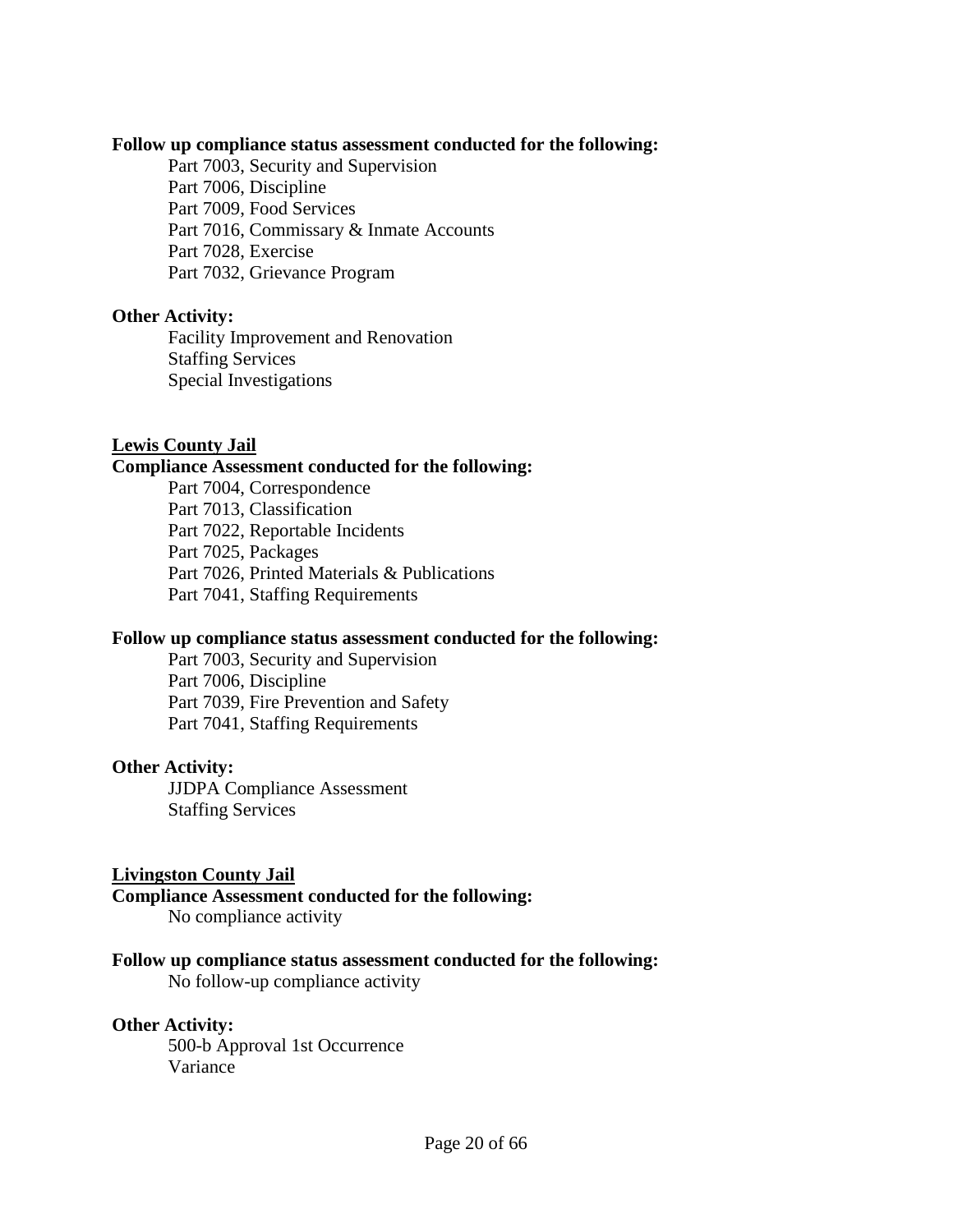#### **Madison County Jail**

#### **Compliance Assessment conducted for the following:**

No compliance activity

#### **Follow up compliance status assessment conducted for the following:**

No follow-up compliance activity

#### **Other Activity:**

Special Investigations

# **Monroe County Jail**

Part 7004, Correspondence Part 7005, Prisoner Personal Hygiene Part 7007, Good Behavior Allowance Definite Sentences & Civil Commitments Part 7040, Maximum Facility Capacity Part 7041, Staffing Requirements

#### **Follow up compliance status assessment conducted for the following:**

Part 7003, Security and Supervision Part 7041, Staffing Requirements

### **Other Activity:**

JJDPA Assessment Part 7500-7512 Sheriff's Lockups JJDPA Compliance Assessment Sheriff's Lockups JDPA Compliance Assessment Facility Improvement and Renovation Maximum Facility Capacity See Staffing Services Variance

#### **Monroe County Penitentiary**

Part 7004, Correspondence Part 7005, Prisoner Personal Hygiene Part 7007, Good Behavior Allowance Definite Sentences & Civil Commitments Part 7040, Maximum Facility Capacity

#### **Follow up compliance status assessment conducted for the following:**

Part 7003, Security and Supervision

**Other Activity:** JJDPA Compliance Assessment

Variance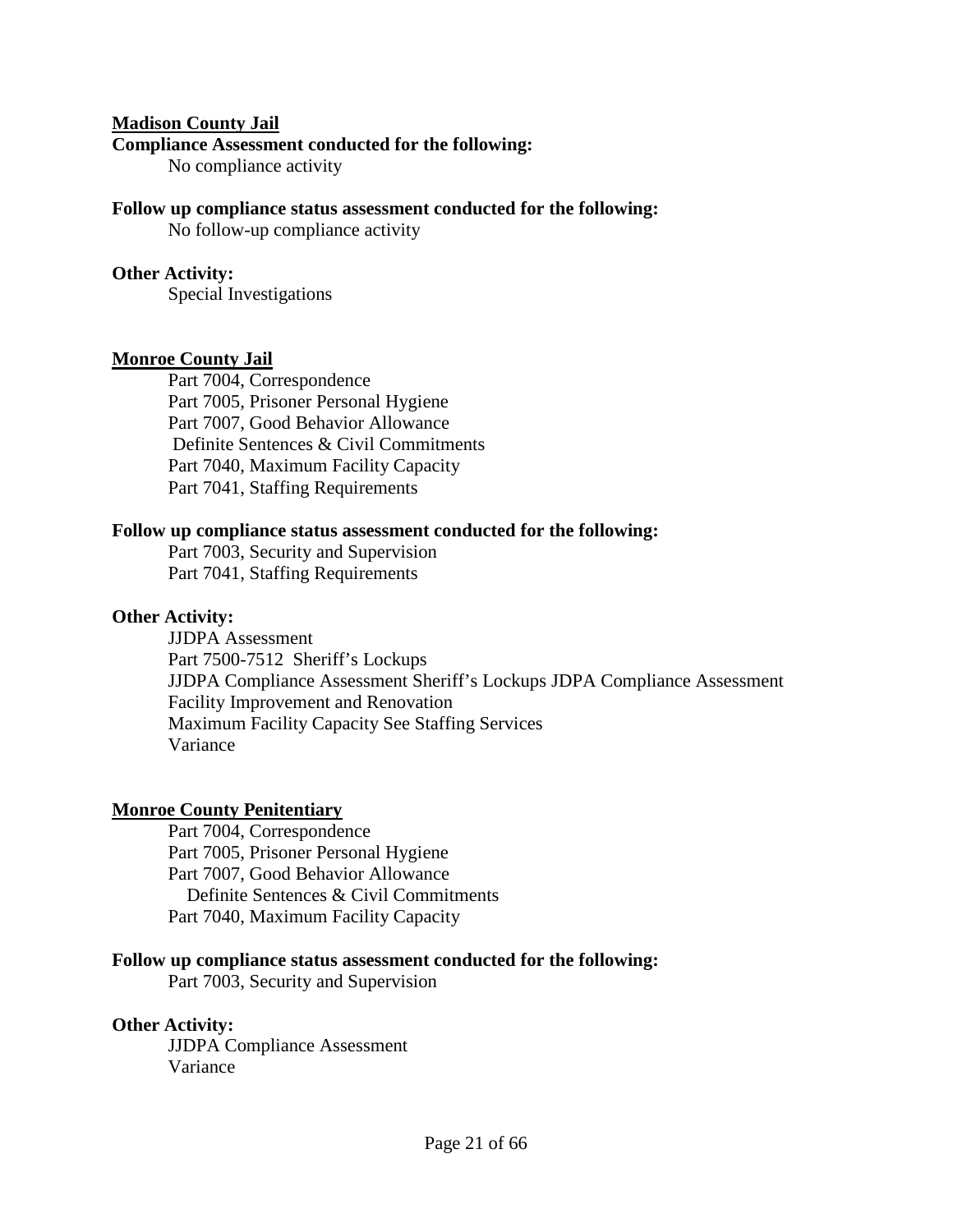# **Montgomery County Jail**

#### **Compliance Assessment conducted for the following**:

None

# **Follow up compliance status assessment conducted for the following:**

No follow-up compliance work conducted.

### **Other Activity:**

JJDPA Compliance Assessment Variance Facility Planning and Improvement

#### **Nassau County Correctional Facility**

#### **Compliance Assessment conducted for the following:**  Part 7003, Security and Supervision

- Part 7006, Discipline Part 7004, Correspondence Part 7008, Visitation
- Part 7013, Classification
- Part 7016, Commissary & Inmate Accounts
- Part 7051, Funeral and Deathbed Visits
- Part 7063, Chemical Agents
- Part 7040, Maximum Facility Capacity

# **Follow up compliance status assessment conducted for the following:**

No follow-up compliance work conducted.

#### **Other Activity:**

Special Investigations Staffing

# **Niagara County Jail**

**Follow up compliance status assessment conducted for the following**: No compliance work conducted

# **Follow up compliance status assessment conducted for the following:**

No follow-up compliance work conducted.

# **Other Activity:**

Variance Facility Planning and Improvement Substitute Jail Order Revocation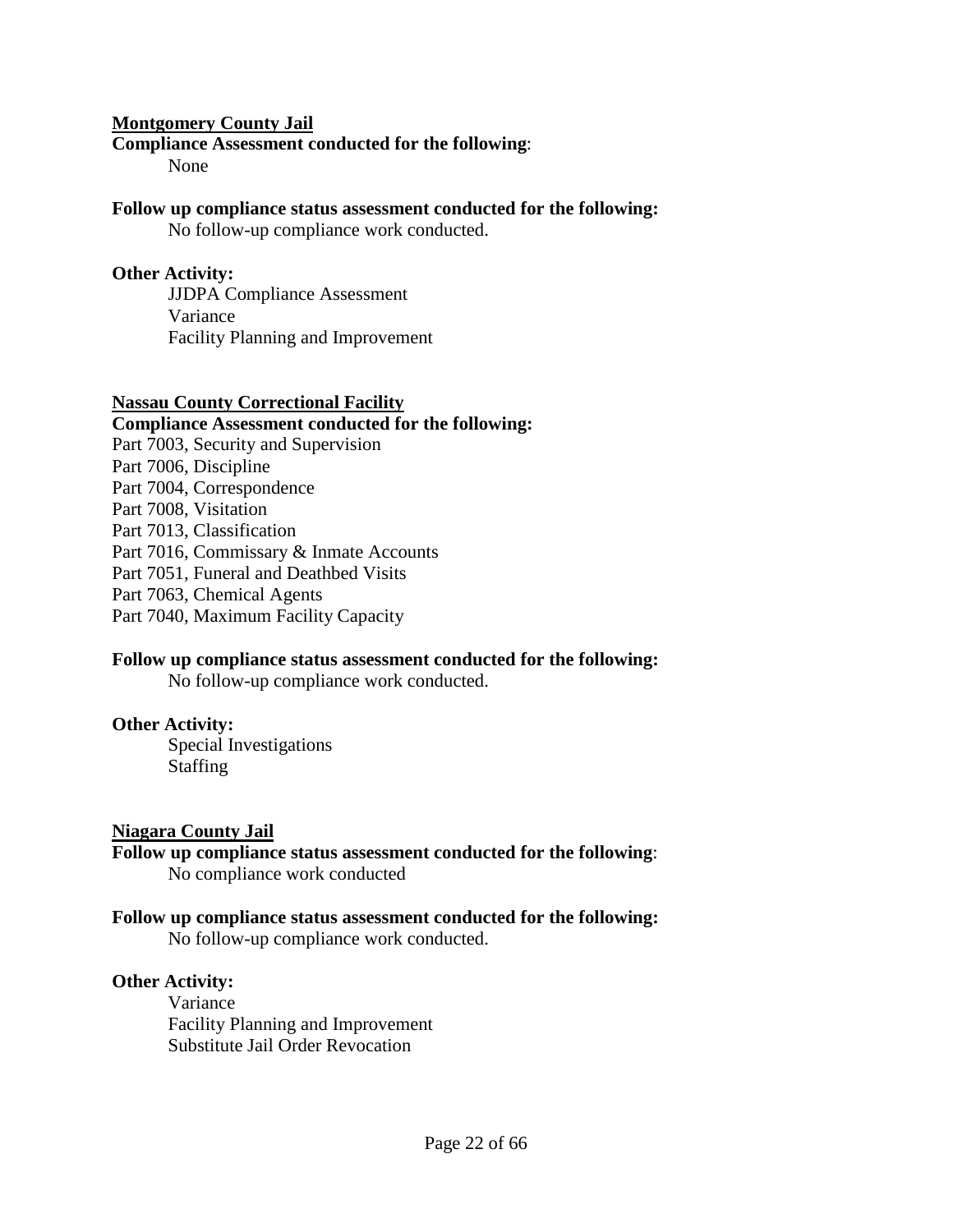# **Oneida County Jail**

### **Compliance Assessment conducted for the following:**

Part 7003, Security and Supervision Part 7008, Visitation Part 7009, Food Services Part 7013, Classification Part 7015, Sanitation Part 7017, Personnel Standards Part 7026, Printed Materials & Publications Part 7028, Exercise Part 7039, Fire Prevention and Safety

#### **Follow up compliance status assessment conducted for the following**:

Part 7003, Security and Supervision Part 7009, Food Services Part 7015, Sanitation Part 7039, Fire Prevention and Safety

# **Other Activity:**

Notice of Violation of JJDPA Act – Operating Scared Straight Program

#### **Onondaga Justice Center**

# **Compliance Assessment conducted for the following**:

Part 7040 Maximum Facility Capacity

# **Follow up compliance status assessment conducted for the following:**

Part 7040 Maximum Facility Capacity.

# **Other Activity:**

500-b Approval 1<sup>st</sup> Occurrence 500-b Approval 2nd Occurrence Notice of Violation Part 7040 Maximum Facility Capacity Variance

# **Onondaga County Penitentiary**

# **Compliance Assessment conducted for the following:**

Part 7003, Security and Supervision Part 7004, Correspondence Part 7009, Food Services Part 7015, Sanitation Part 7028, Exercise Part 7030, Nondiscriminatory Treatment Part 7050, Variances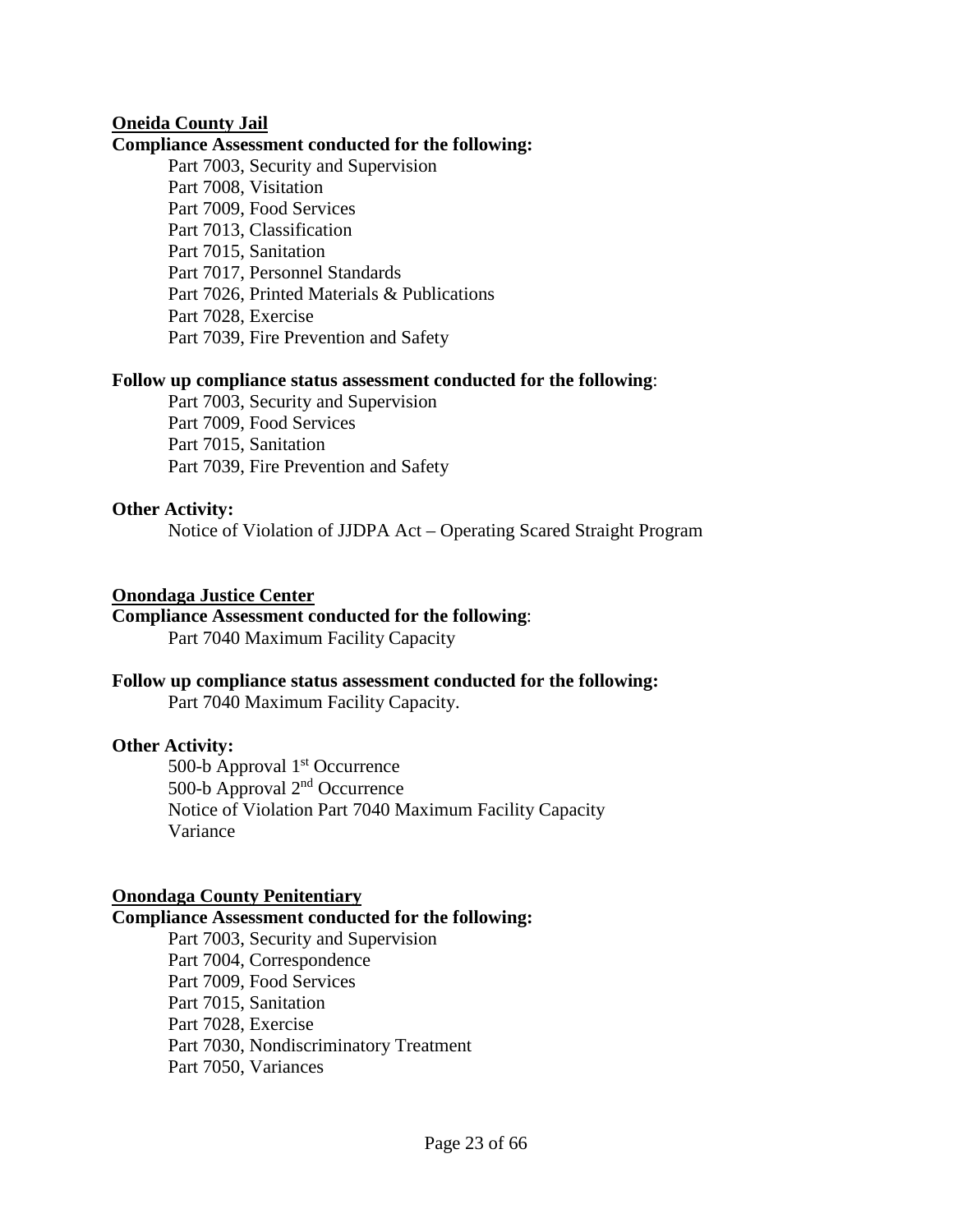#### **Follow up compliance status assessment conducted for the following:**

No follow-up compliance work conducted.

# **Other Activity:**

Variance

# **Ontario County Jail**

#### **Compliance Assessment conducted for the following**:

Part 7004, Correspondence Part 7017, Personnel Standards Part 7022, Reportable Incidents Part 7025, Packages Part 7028, Exercise Part 7033, Transfer of Records Part 7039, Fire Prevention and Safety Part 7051, Funeral and Deathbed Visits

# **Follow up compliance status assessment conducted for the following:**

Part 7028, Exercise

# **Other Activity:**

500-b Approval 1<sup>st</sup> Occurrence 500-b Approval 2nd Occurrence 500-b Approval 3rd Occurrence JJDPA Compliance Assessment See Facility Planning and Improvement

# **Orange County Jail**

# **Compliance assessment conducted for the following:**

No compliance activity

# **Follow up compliance status assessment conducted for the following:**

No follow-up compliance follow-up activity

# **Other Activity:**

None

# **Orleans County Jail**

#### **Compliance assessment conducted for the following:**  No compliance activity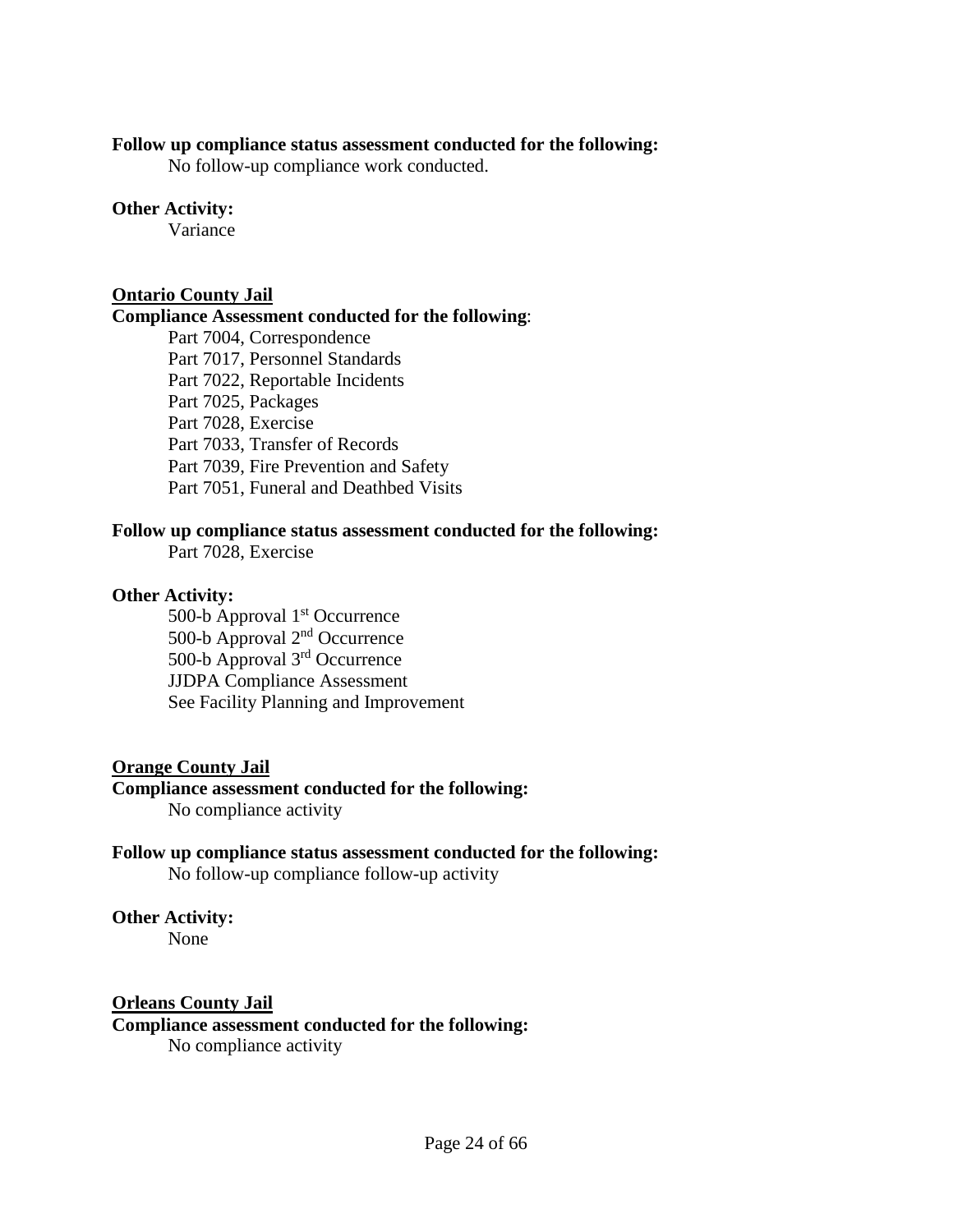#### **Follow up compliance status assessment conducted for the following**:

Part 7003, Security and Supervision Part 7006, Discipline Part 7008, Visitation Part 7009, Food Services Part 7015, Sanitation Part 7028, Exercise Part 7030, Nondiscriminatory Treatment Part 7033, Transfer of Records Part 7070, Educational Services

# **Other Activity:**

Response to complaint filed with Orleans County DOH Facility Planning and Improvement Variances

#### **Oswego County Jail**

# **Compliance Assessment conducted for the following**:

Part 7006, Discipline Part 7015, Sanitation Part 7016, Commissary & Inmate Accounts Part 7017, Personnel Standards Part 7033, Transfer of Records Part 7039, Fire Prevention and Safety Part 7070, Educational Services for Youth

# **Follow up compliance status assessment conducted for the following:**

Part 7002, Admissions Part 7003, Security and Supervision Part 7009, Food Services Part 7028, Exercise Part 7032, Grievance Program

# **Other Activity:**

JJDPA Compliance Assessment Notice of Repeal of Substitute Jail Order eligibility Notice of Violation Part 7041, Staffing Requirements Staffing Services Variance

# **Otsego County Jail**

# **Compliance Assessment conducted for the following:**

Part 7003, Security and Supervision Part 7004, Correspondence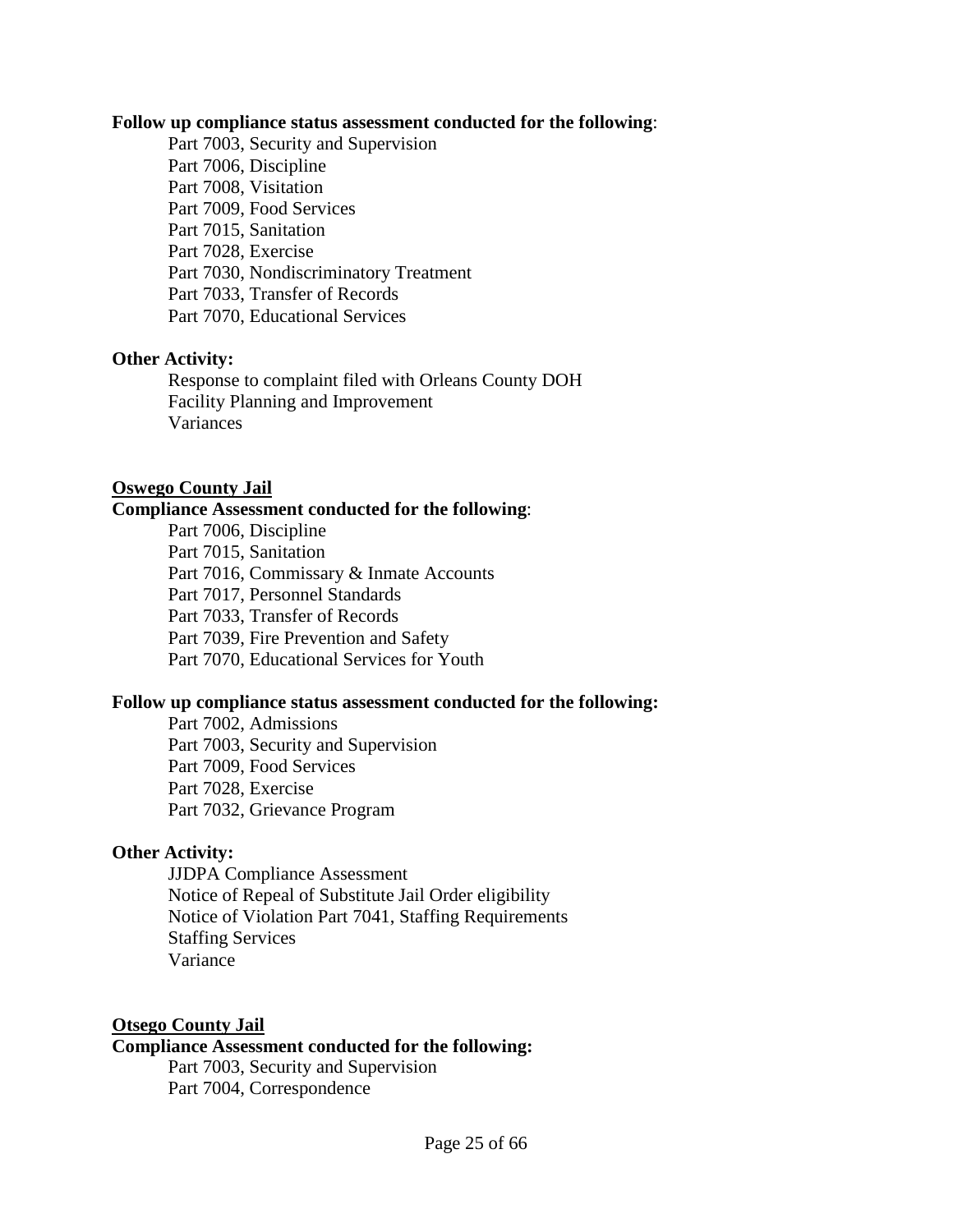Part 7009, Food Services Part 7015, Sanitation Part 7017, Personnel Standards Part 7022, Reportable Incidents Part 7030, Nondiscriminatory Treatment Part 7040, Maximum Facility Capacity Part 7050, Variances

### **Follow up compliance status assessment conducted for the following:**

No compliance follow-up activity

#### **Other Activity:**

Special Investigations

#### **Putnam County Jail**

#### **Compliance Assessment conducted for the following:**

Part 7003, Security and Supervision Part 7015, Sanitation

#### **Follow up compliance status assessment conducted for the following:**

Part 7002, Admissions Part 7006, Discipline Part 7013, Classification

#### **Other Activity:**

Notice of Repeal of Substitute Jail Order eligibility Facility Planning and Improvement

#### **Rensselaer County Jail**

### **Compliance Assessment conducted for the following:**

Part 7002, Admissions Part 7005, Prisoner Personal Hygiene Part 7006, Discipline Part 7007, Good Behavior Allowance Against Definite Sentences & Civil Commitments Part 7008, Visitation Part 7013, Classification

#### **Follow up compliance status assessment conducted for the following:**

Part 7002, Admissions Part 7003, Security and Supervision Part 7013, Classification Part 7016, Commissary & Inmate Accounts Part 7032, Grievance Program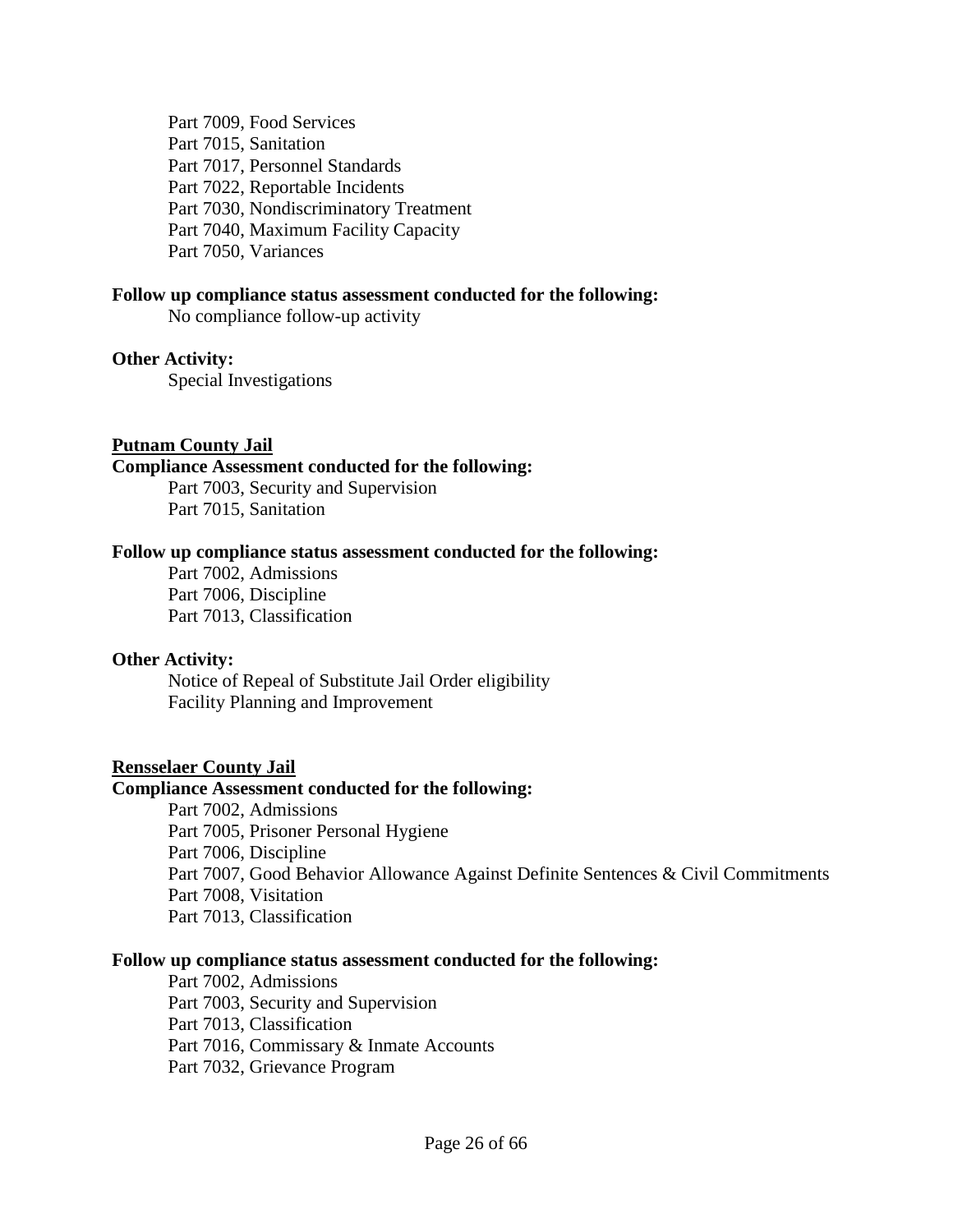#### **Other Activity**

Special Investigations

### **Rockland County Jail**

#### **Compliance Assessment conducted for the following**:

Part 7004, Correspondence Part 7013, Classification Part 7015, Sanitation Part 7024, Religion Part 7041, Staffing Requirements Part 7051, Funeral and Deathbed Visits

#### **Follow up compliance status assessment conducted for the following:**

Part 7015, Sanitation

#### **Other Activity:**

JJDPA Compliance Assessment (Jail) JJDPA Compliance Assessment (Sheriff's Lockup) Part 7500-7512 Compliance Assessment (Sheriff's Lockup) Staffing Services Variance Facility Planning and Improvement

# **St. Lawrence County Jail**

#### **Compliance Assessment conducted for the following:**

(Reported 2013) Part 7002, Admissions Part 7003, Security and Supervision Part 7005, Prisoner Personal Hygiene Part 7006, Discipline Part 7008, Visitation Part 7009, Food Services Part 7013, Classification Part 7015, Sanitation Part 7022, Reportable Incidents Part 7031, Legal Services Part 7032, Grievance Program Part 7040, Maximum Facility Capacity Part 7063, Chemical Agents Part 7063, Chemical Agents

#### **Follow up compliance status assessment conducted for the following**:

Part 7003, Security and Supervision Part 7005, Prisoner Personal Hygiene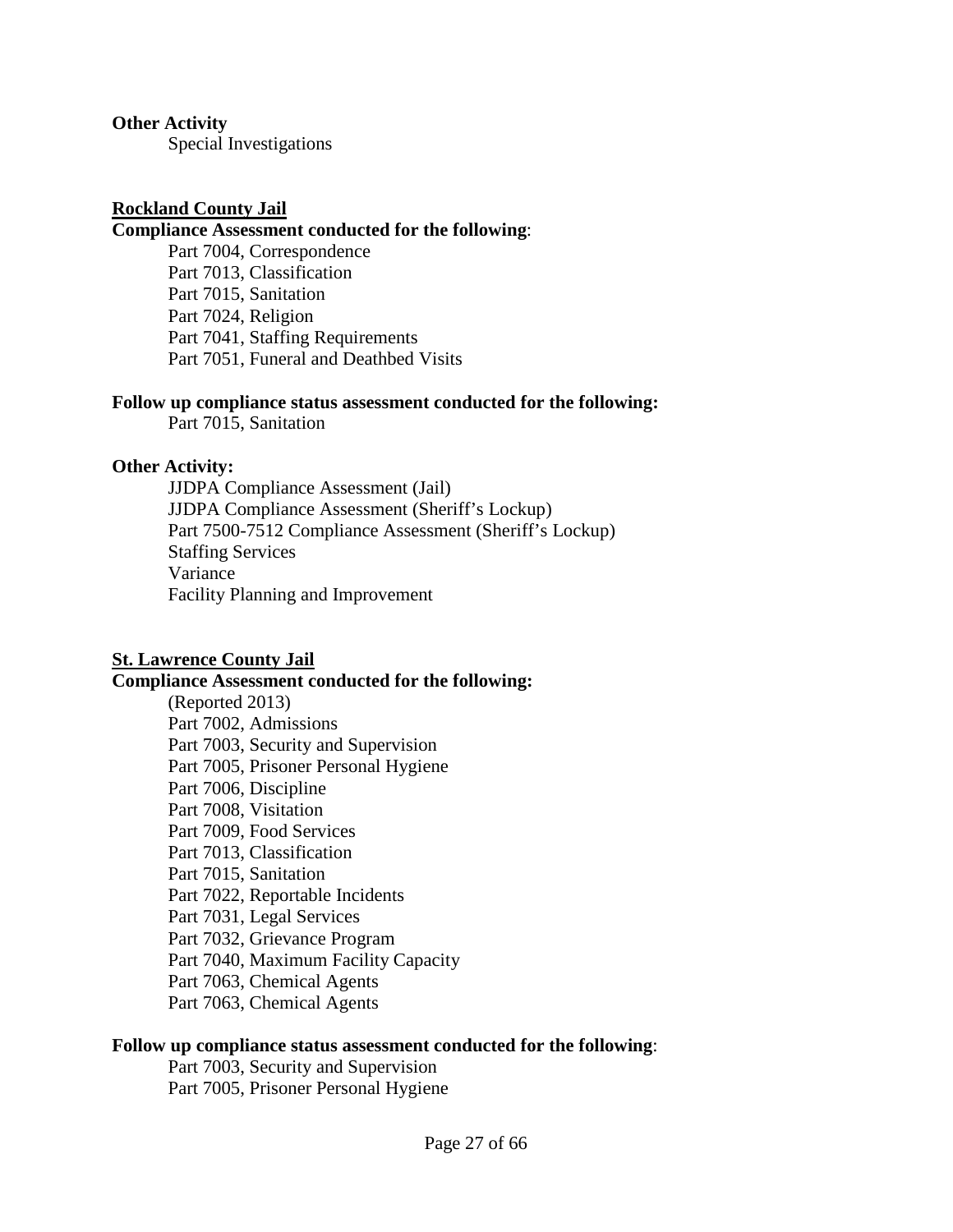Part 7009, Food Services Part 7013, Classification Part 7022, Reportable Incidents Part 7031, Legal Services Part 7032, Grievance Program

#### **Other Activity:**

Notice of Violation Part 7000.1(d), Legal Authority (Sheriffs' Annual Report)

#### **Saratoga County Jail**

#### **Compliance Assessment conducted for the following:**

No compliance follow-up activity

#### **Follow up compliance status assessment conducted for the following**: No follow-up compliance activity

#### **Other Activity:**

Variance

# **Schenectady County Jail**

# **Compliance Assessment conducted for the following:**

Part 7041, Staffing Requirements

# **Follow up compliance status assessment conducted for the following**: Part 7041, Staffing Requirements

#### **Other Activity:**

None

#### **Schoharie County Jail**

#### **Compliance Assessment conducted for the following:**

Part 7041, Staffing Requirements

#### **Follow up compliance status assessment conducted for the following**: Part 7041, Staffing Requirements

#### **Other Activity:**

JJDPA Compliance Assessment

#### **Schuyler County Jail**

#### **Compliance Assessment conducted for the following**:

Part 7003, Security and Supervision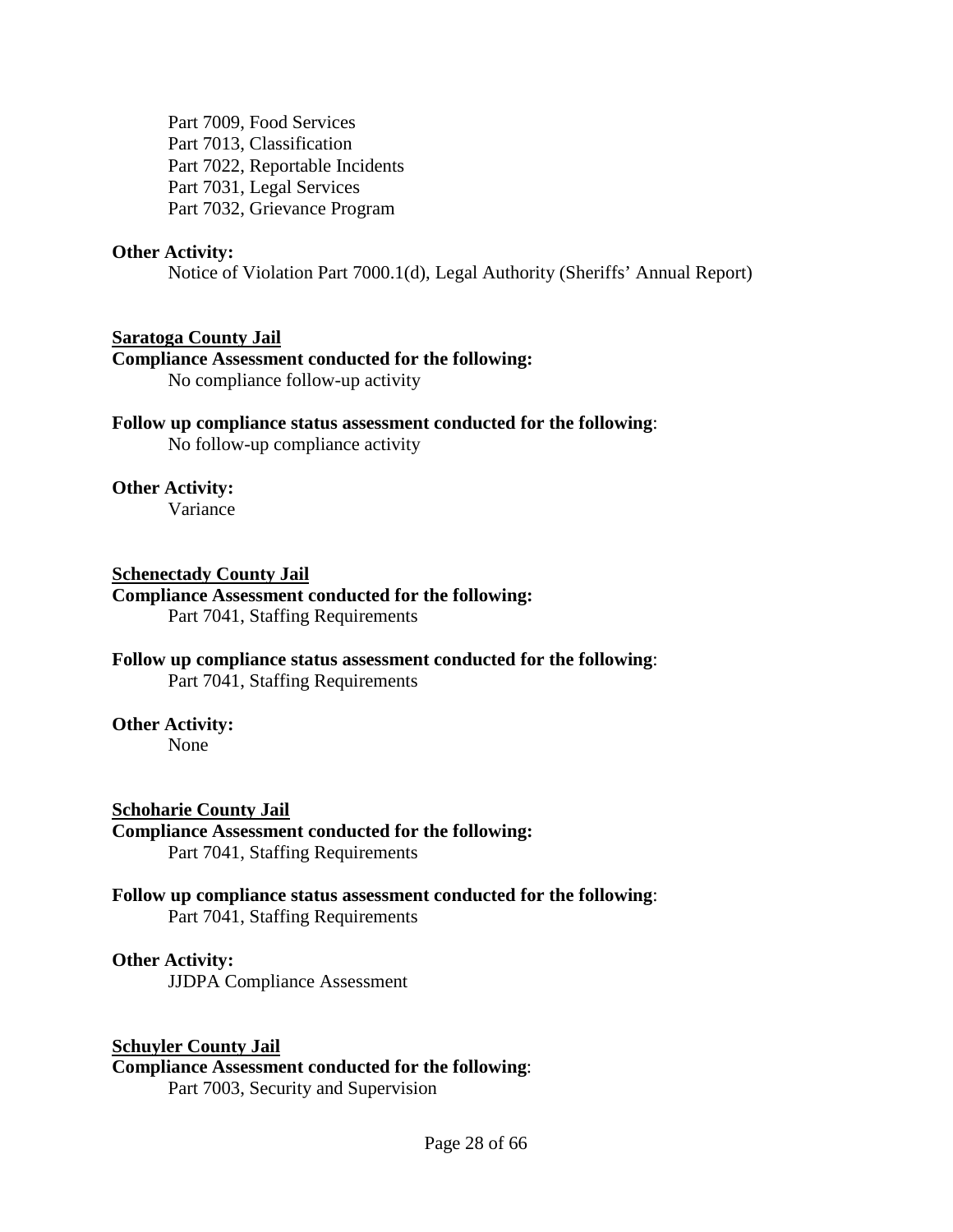Part 7007, Good Behavior Allowance Against Definite Sentences & Civil Commitments Part 7009, Food Services Part 7015, Sanitation Part 7016, Commissary & Inmate Accounts Part 7017, Personnel Standards Part 7022, Reportable Incidents Part 7024, Religion Part 7031, Legal Services Part 7039, Fire Prevention and Safety

#### **Follow up compliance status assessment conducted for the following**:

Part 7003, Security and Supervision Part 7007, Good Behavior Allowance Against Definite Sentences & Civil Commitments Part 7016, Commissary & Inmate Accounts Part 7022, Reportable Incidents

#### **Other Activity:**

500-b Approval 1<sup>st</sup> Occurrence 500-b Approval 2nd Occurrence 500-b Approval 3rd Occurrence

### **Seneca County Jail**

### **Compliance Assessment conducted for the following:**

No compliance follow-up activity

#### **Follow up compliance status assessment conducted for the following**:

Part 7009, Food Services Part 7028, Exercise

#### **Other Activity:**

None

# **Steuben County Jail**

#### **Compliance Assessment conducted for the following**:

Part 7003, Security and Supervision Part 7005, Prisoner Personal Hygiene Part 7017, Personnel Standards Part 7023, Access to Media Part 7024, Religion Part 7031, Legal Services Part 7032, Grievance Program Part 7033, Transfer of Records Part 7041, Staffing Requirements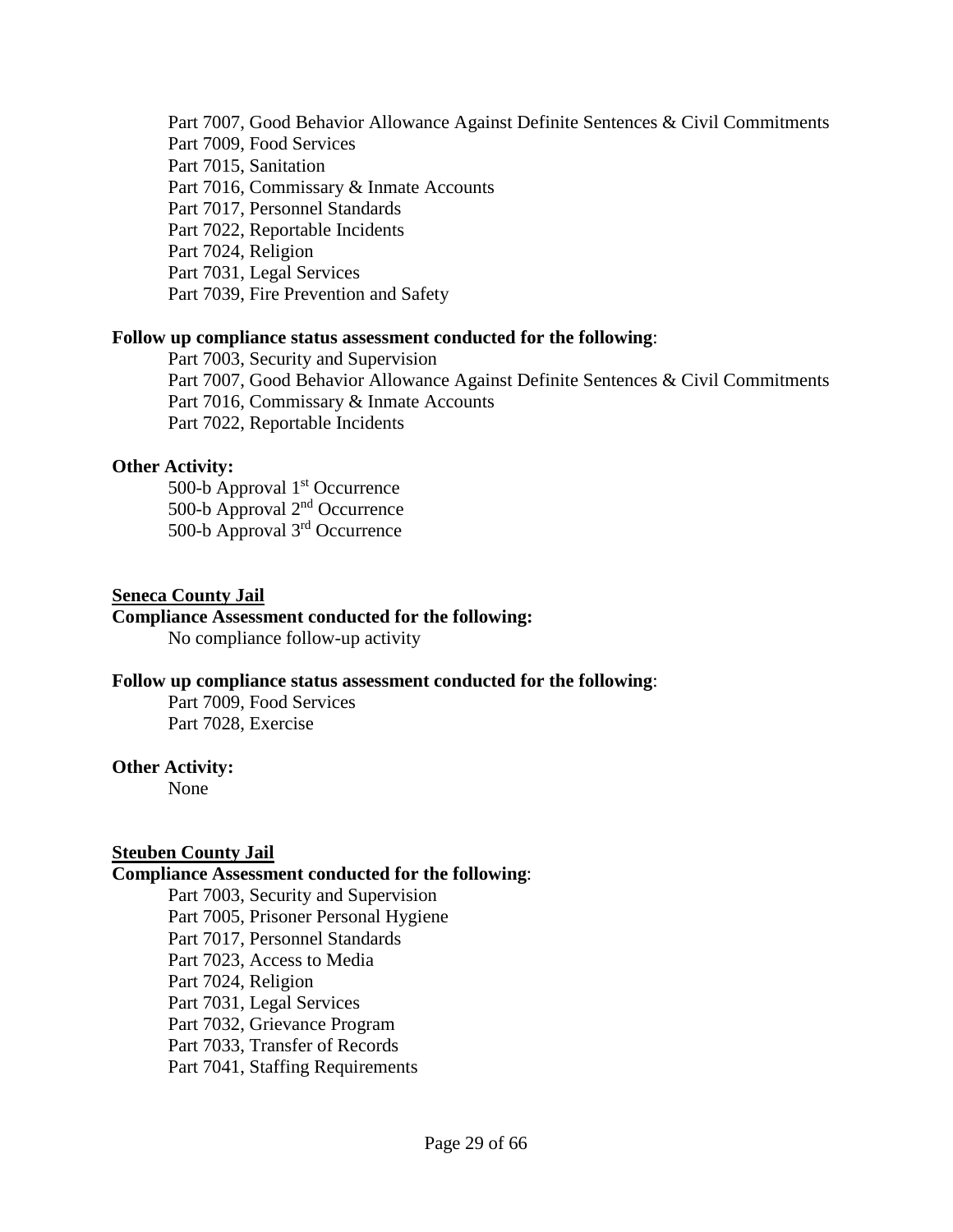Part 7041, Staffing Requirements (Medical) Part 7051, Funeral and Deathbed Visits

#### **Follow up compliance status assessment conducted for the following**:

Part 7032, Grievance Program

# **Other Activity:**

500-b Approval 1<sup>st</sup> Occurrence 500-b Approval 2nd Occurrence 500-b Approval 3rd Occurrence Staffing Services

#### **Suffolk County Jail (Riverhead & Yaphank)**

**Compliance Assessment conducted for the following:** Part 7002, Admissions Part 7003, Security and Supervision Part 7004, Correspondence Part 7005, Prisoner Personal Hygiene Part 7006, Discipline Part 7008, Visitation Part 7009, Food Services Part 7010, Health Services Part 7013, Classification Part 7015, Sanitation Part 7016, Commissary Part 7017, Personnel Standards Part 7019, Gifts and Gratuities Part 7022, Reportable Incidents Part 7023, Access to Media Part 7024, Religion Part 7025, Packages Part 7026, Printed Materials & Publications Part 7028, Exercise Part 7030, Nondiscriminatory Treatment Part 7031, Legal Services Part 7032, Grievance Program Part 7033, Transfer of Records Part 7039, Fire Prevention and Safety Part 7040, Maximum Facility Capacity Part 7041, Staffing Requirements Part 7050, Variances Part 7051, Funeral and Deathbed Visits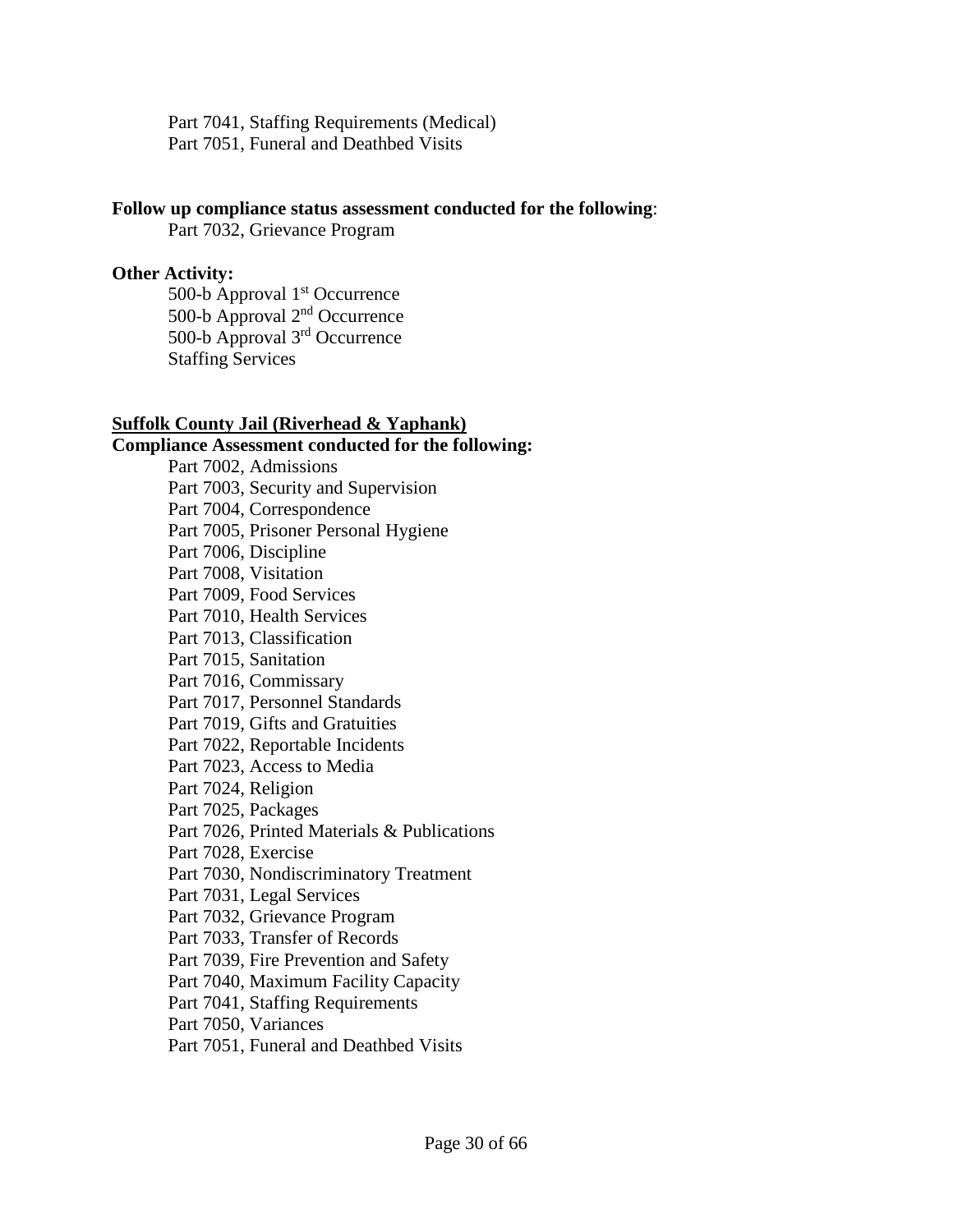Part 7063, Chemical Agents Part 7064, Human Immunodeficiency Information Confidentiality Part 7070, Educational Services for Youth

# **Follow up compliance status assessment conducted for the following**:

None

# **Other Activity:**

Notification of imposed population cap Facility Planning and Improvement NITAP Maximum Facility Capacity Variances

# **Sullivan County Jail**

# **Compliance Assessment conducted for the following:**

None

# **Follow up compliance status assessment conducted for the following**:

None

# **Other Activity:**

Facility Planning and Improvement

# **Tioga County Jail**

# **Compliance Assessment conducted for the following:**

Part 7003, Security and Supervision Part 7016, Commissary Part 7017, Personnel Standards Part 7019, Gifts and Gratuities Part 7030, Nondiscriminatory Treatment

# **Follow up compliance status assessment conducted for the following**:

Part 7003, Security and Supervision

# **Other Activity:**

Facility Planning and Improvement

# **Tompkins County Jail**

# **Compliance Assessment conducted for the following:**

Part 7003, Security and Supervision Part 7004, Correspondence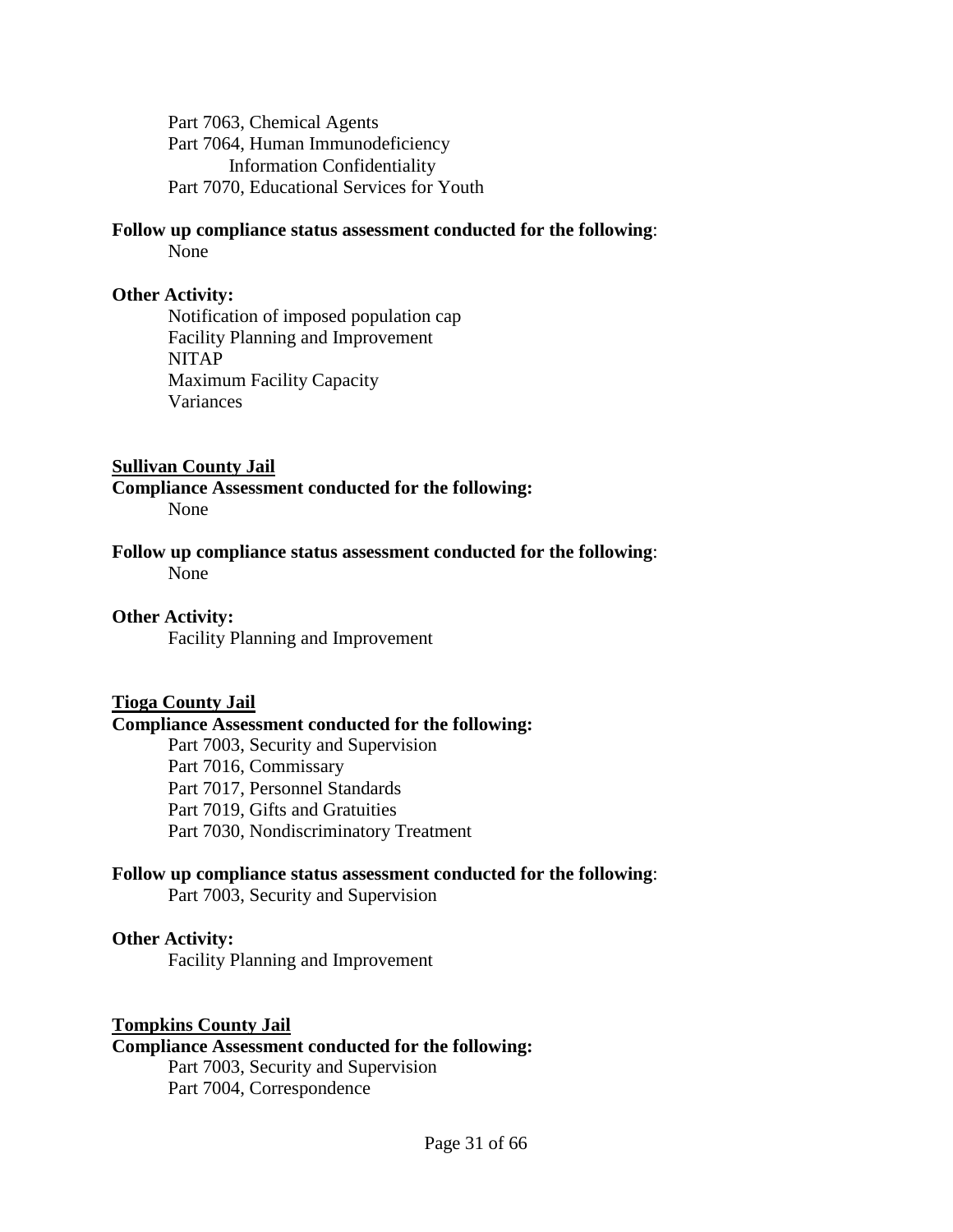Part 7016, Commissary Part 7025, Packages Part 7026, Printed Materials and Publications Part 7051, Funeral and Deathbed Visit

#### **Follow up compliance status assessment conducted for the following**:

Part 7003, Security and Supervision (2012) Part 7026, Printed Materials and Publications (2012) Part 7030, Fire Prevention and Safety (2012)

# **Other Activity:**

See Facility Planning and Improvement See Staffing Variance

# **Ulster County Jail**

# **Compliance Assessment conducted for the following:**

Part 7004, Correspondence Part 7005, Prisoner Personal Hygiene Part 7007, Good Behavior Allowances Against Definite Sentences Part 7016, Commissary Part 7017, Personnel Standards Part 7023, Access to Media Part 7024, Religion Part 7025, Packages Part 7026, Printed Materials and Publications Part 7028, Exercise Part 7030, Nondiscriminatory Treatment Part 7033, Transfer of Records Part 7039, Fire Prevention and Safety Part 7040, Maximum Facility Capacity Part 7051, Funeral and Deathbed Visit

# **Follow up compliance status assessment conducted for the following**:

Part 7016, Commissary

# **Other Activity:**

Staffing Services

# **Warren County Jail**

**Compliance Assessment conducted for the following**:

None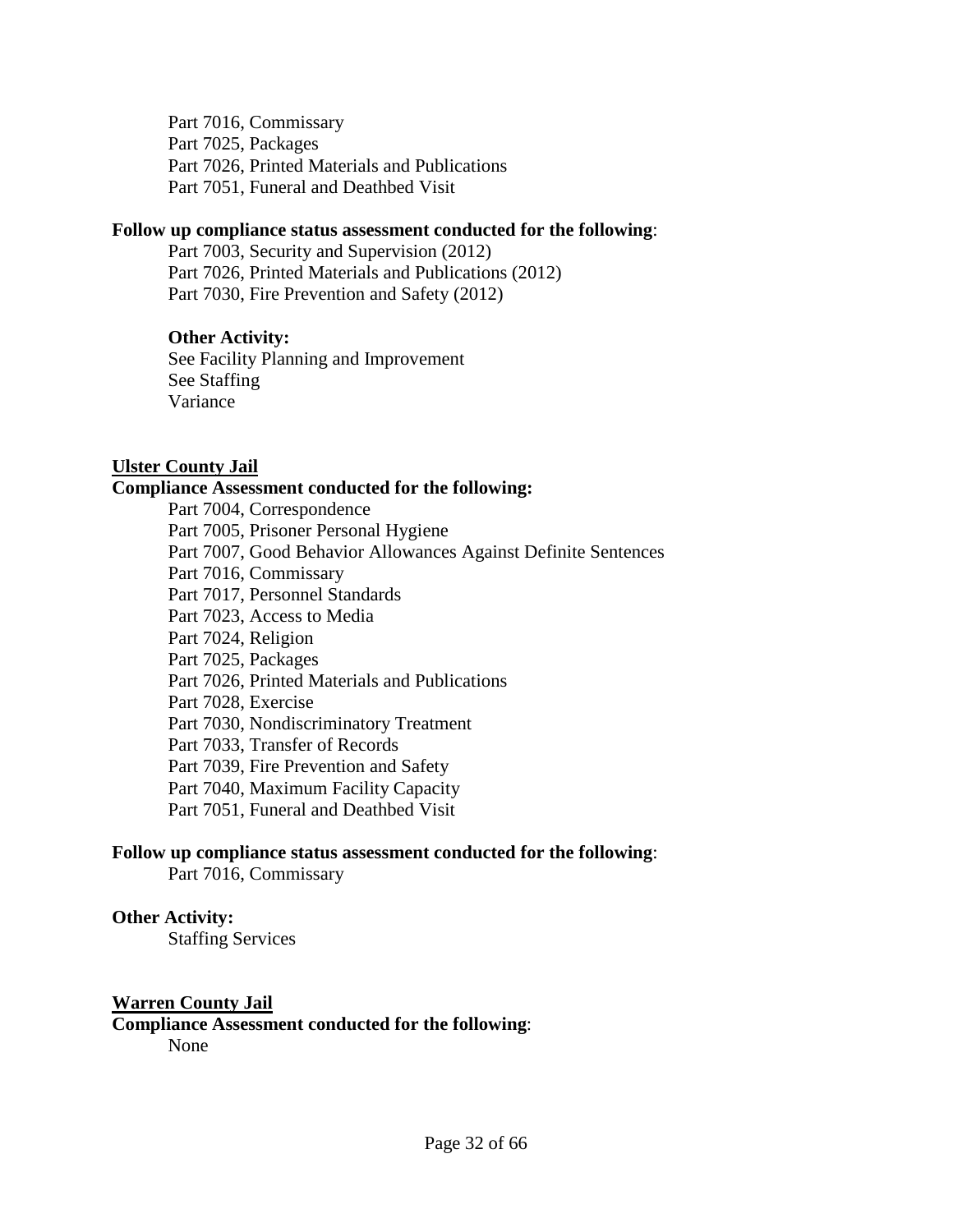#### **Follow up compliance status assessment conducted for the following**:

**None**

### **Other Activity:**

Maximum Facility Capacity Staffing Services

# **Washington County Jail**

# **Compliance Assessment conducted for the following**:

None

#### **Follow up compliance status assessment conducted for the following**:

Part 7002, Admissions Part 7003, Security and Supervision Part 7005, Prisoner Personal Hygiene Part 7006, Discipline Part 7007, Good Behavior Allowance Against Definite Sentences & Civil Commitments Part 7008, Visitation Part 7013, Classification Part 7015, Sanitation Part 7016, Commissary & Inmate Accounts Part 7025, Packages Part 7028, Exercise Part 7031, Legal Services Part 7032, Grievance Program

# **Other Activity:**

Maximum Facility Capacity

# **Wayne County Jail**

**Compliance Assessment conducted for the following:** None

#### **Follow up compliance status assessment conducted for the following:** None

**Other Activity:**

None

# **Westchester DOC/Westchester Penitentiary Compliance Assessment conducted for the following:** None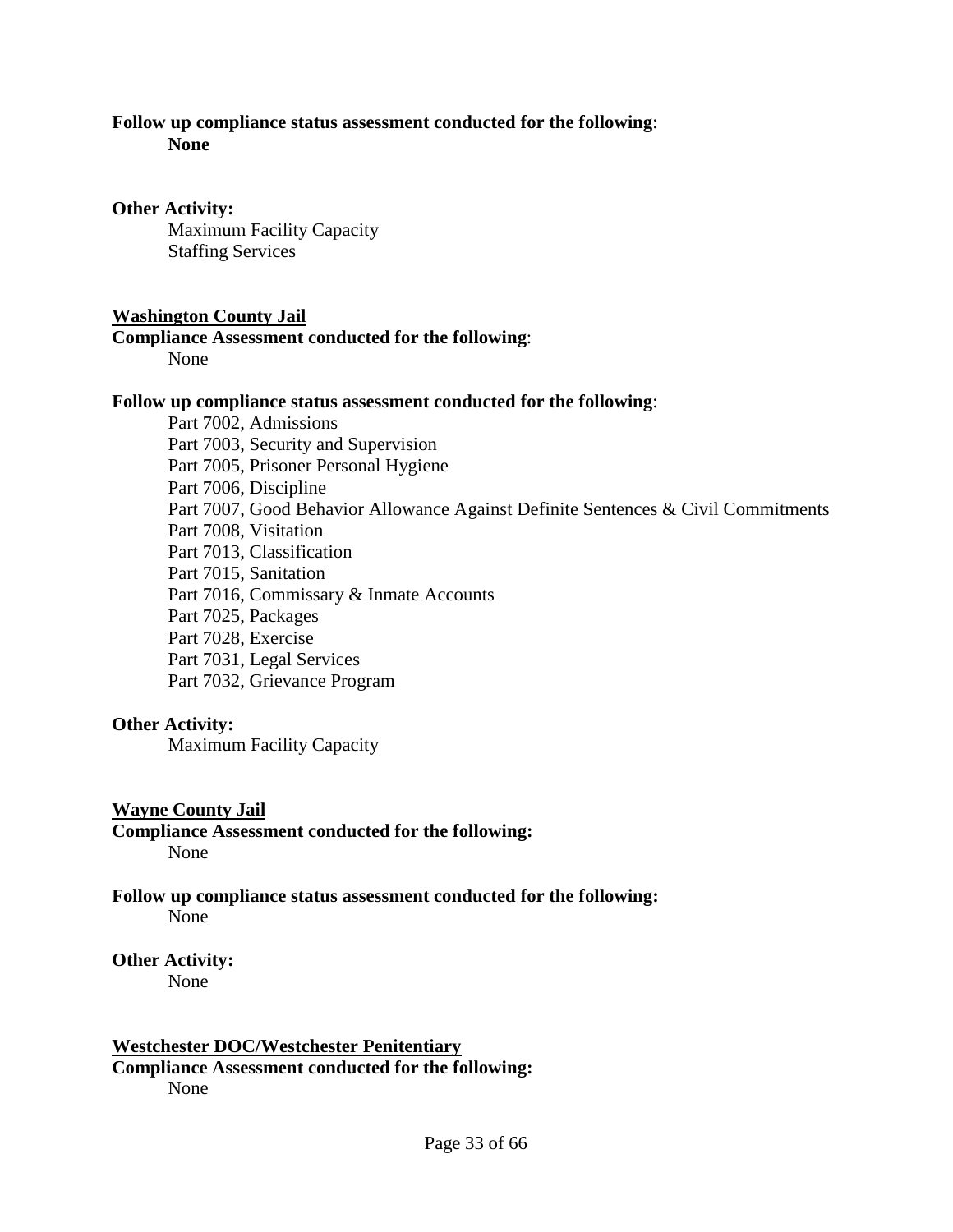#### **Follow up compliance status assessment conducted for the following**:

Part 7002, Admissions Part 7003, Security and Supervision Part 7013, Classification

#### **Other Activity:**

Facility Planning and Improvement Special Investigations JJDPA Compliance Assessment

#### **Wyoming County Jail**

#### **Compliance Assessment conducted for the following:**

Part 7006, Discipline Part 7015, Sanitation Part 7023, Access to Media Part 7025, Packages Part 7030, Nondiscriminatory Treatment Part 7033, Transfer of Records Part 7013, Classification Part 7022, Reportable Incidents Part 7040, Maximum Facility Capacity Part 7041, Staffing Requirements

#### **Follow up compliance status assessment conducted for the following:**

Part 7003, Security and Supervision Part 7005, Prisoner Personal Hygiene Part 7013, Classification Part 7022, Reportable Incidents Part 7032, Grievances Part 7041, Staffing Part 7070, Educational Services for Youth

#### **Other Activity:**

Staffing Services

#### **Yates County Jail**

**Compliance Assessment conducted for the following:**  None

**Follow up compliance status assessment conducted for the following:** None

#### **Other Activity:**

None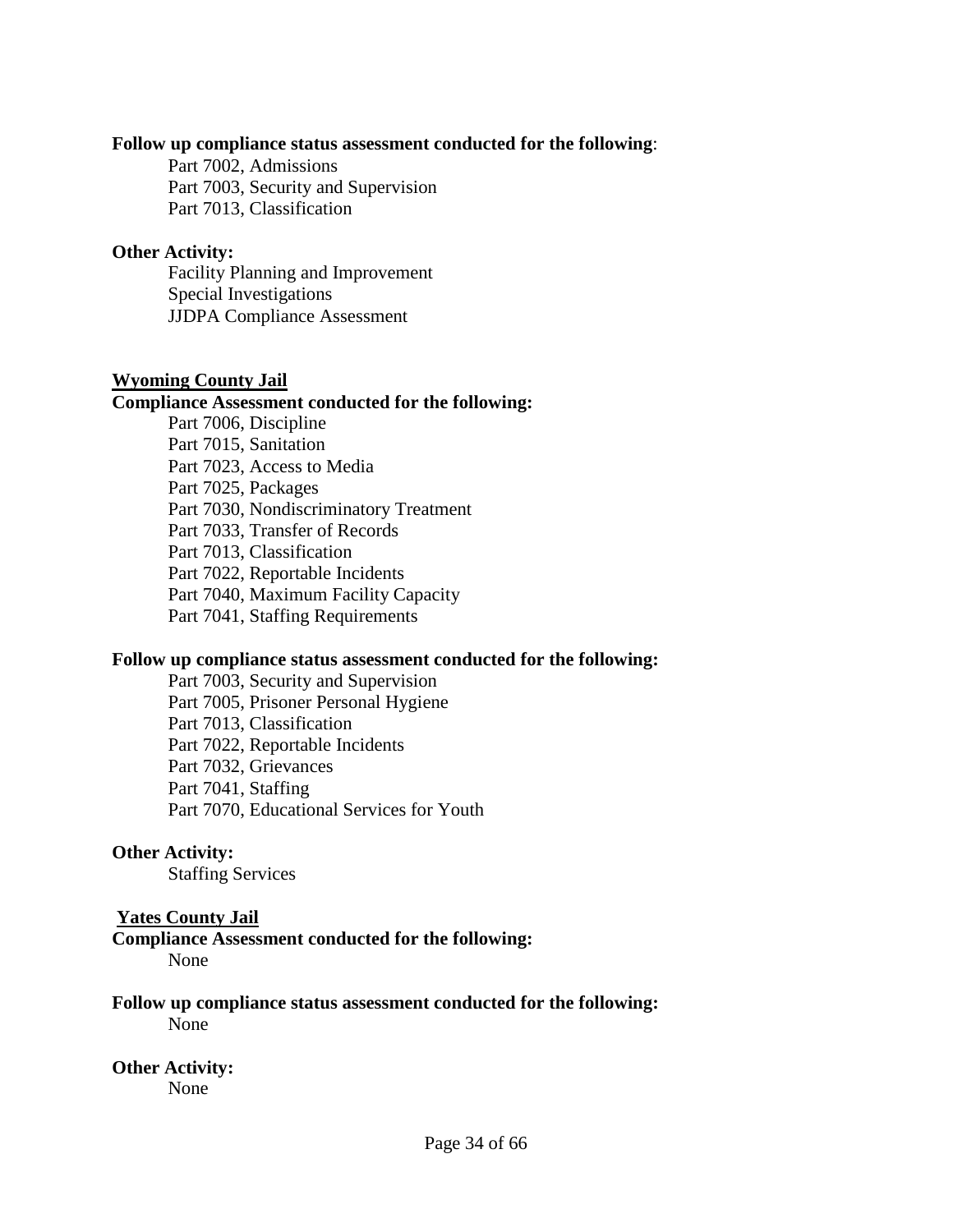# **New York City Department of Correction**

#### **Anna M. Kross Center**

**Compliance Assessment conducted for the following:**  None

**Follow up compliance status assessment conducted for the following:** None

#### **Other Activity:**

None

#### **Brooklyn House of Detention**

#### **Compliance Assessment conducted for the following:**

Part 7003, Security and Supervision Part 7006, Discipline Part 7009, Food Services Part 7015, Sanitation Part 7016, Commissary & Inmate Accounts Part 7033, Transfer of Record Part 7039, Fire Prevention and Safety Part 7050, Variances Part 7051, Funeral and Deathbed Visits Part 7063, Chemical Agents Part 7070, Educational Services

# **Eric M. Taylor Center**

# **Compliance Assessment conducted for the following:**

None

**Follow up compliance status assessment conducted for the following:** None

**Other Activity:** None

# **George Motchen Detention Center**

**Compliance Assessment conducted for the following:**  None

**Follow up compliance status assessment conducted for the following:** None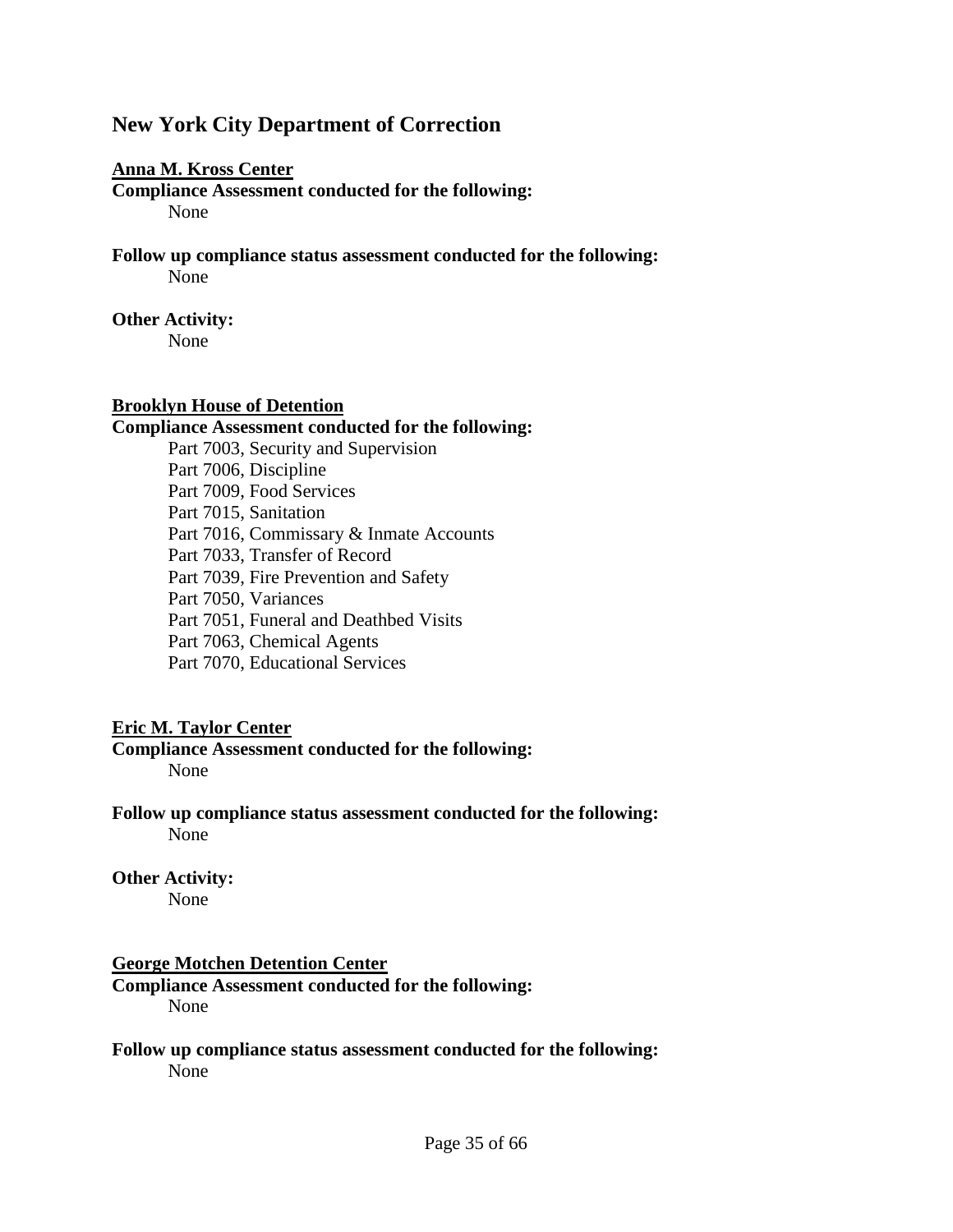#### **Other Activity:**

None

# **George R. Vierno Center**

# **Compliance Assessment conducted for the following:**

Part 7003, Security and Supervision Part 7006, Discipline Part 7009, Food Services Part 7015, Sanitation Part 7016, Commissary & Inmate Accounts Part 7033, Transfer of Record Part 7039, Fire Prevention and Safety Part 7050, Variances Part 7051, Funeral and Deathbed Visits Part 7063, Chemical Agents Part 7070, Educational Services

#### **Follow up compliance status assessment conducted for the following:**

Part 7009, Food Services Part 7015, Sanitation Part 7039, Fire Prevention and Safety Part 7063, Chemical Agents

#### **Other Activity:**

None

#### **Manhattan Detention Center**

#### **Compliance Assessment conducted for the following:**

Part 7003, Security and Supervision Part 7006, Discipline Part 7009, Food Services Part 7015, Sanitation Part 7016, Commissary & Inmate Accounts Part 7033, Transfer of Record Part 7039, Fire Prevention and Safety Part 7050, Variances Part 7051, Funeral and Deathbed Visits Part 7063, Chemical Agents Part 7070, Educational Services

# **Follow up compliance status assessment conducted for the following:**

Part 7003, Security and Supervision Part 7039, Fire Prevention and Safety Part 7063, Chemical Agents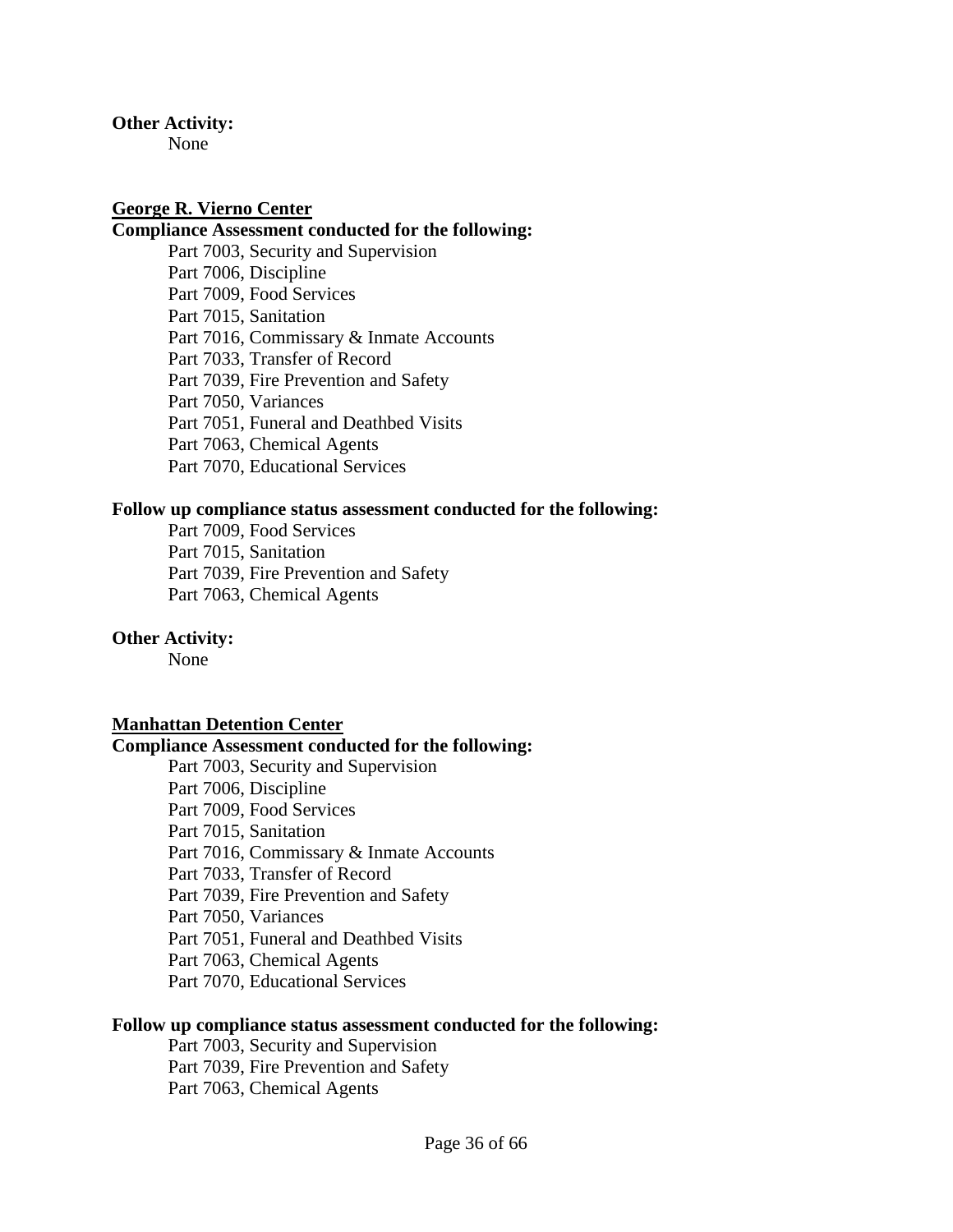#### **Other Activity:**

JJDPA Compliance Assessment

### **North Infirmary Command**

#### **Compliance Assessment conducted for the following:**

Part 7003, Security and Supervision Part 7006, Discipline Part 7009, Food Services Part 7015, Sanitation Part 7016, Commissary & Inmate Accounts Part 7033, Transfer of Record Part 7039, Fire Prevention and Safety Part 7050, Variances Part 7051, Funeral and Deathbed Visits Part 7063, Chemical Agents Part 7070, Educational Services

#### **Follow up compliance status assessment conducted for the following:**

Part 7003, Security and Supervision Part 7009, Food Services Part 7031, Legal Services Part 7039, Fire Prevention and Safety

#### **Other Activity:**

JJDPA Compliance Assessment

#### **Otis Bantum Correctional Center**

**Compliance Assessment conducted for the following:**  None

**Follow up compliance status assessment conducted for the following:** None

# **Other Activity:**

None

#### **Robert N. Doraven Center**

### **Compliance Assessment conducted for the following:**

Part 7003, Security and Supervision Part 7006, Discipline Part 7009, Food Services Part 7015, Sanitation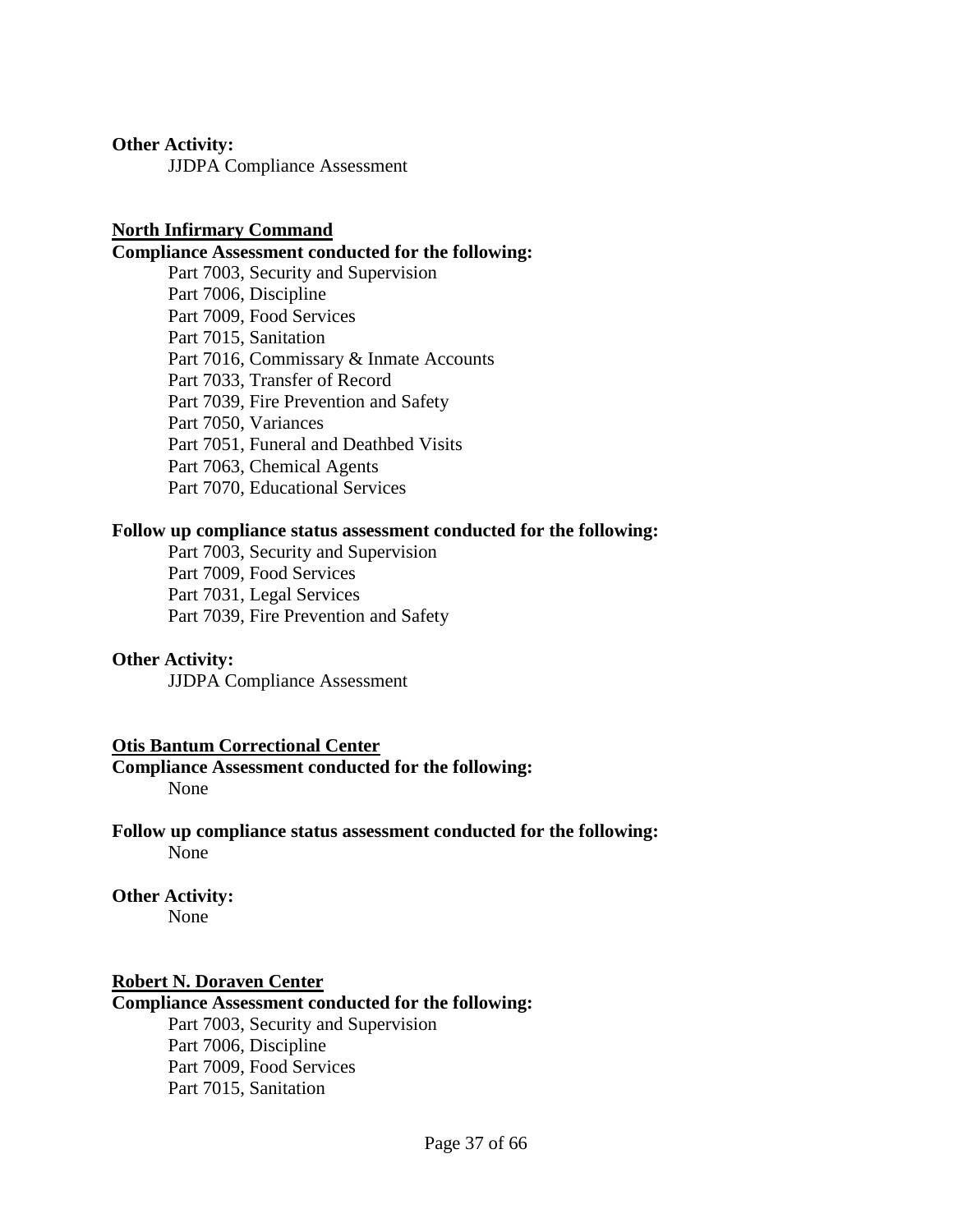Part 7016, Commissary & Inmate Accounts Part 7033, Transfer of Record Part 7039, Fire Prevention and Safety Part 7050, Variances Part 7051, Funeral and Deathbed Visits Part 7063, Chemical Agents Part 7070, Educational Services

#### **Follow up compliance status assessment conducted for the following:**

Part 7003, Security and Supervision Part 7006, Discipline Part 7009, Food Services Part 7015, Sanitation Part 7063, Chemical Agents

# **Other Activity:**

JJDPA Compliance Assessment

#### **Rose M. Singer Center**

#### **Compliance Assessment conducted for the following:**

Part 7003, Security and Supervision Part 7006, Discipline Part 7009, Food Service Part 7015, Sanitation Part 7016, Commissary & Inmate Accounts Part 7033, Transfer of Record Part 7039, Fire Prevention and Safety Part 7050, Variances Part 7051, Funeral and Deathbed Visits Part 7063, Chemical Agents Part 7070, Educational Services

#### **Follow up compliance status assessment conducted for the following:**

Part 7003, Security and Supervision Part 7039, Fire Prevention and Safety Part 7063, Chemical Agents

#### **Other Activity:**

None

#### **Vernon C. Bain Center**

**Compliance Assessment conducted for the following:**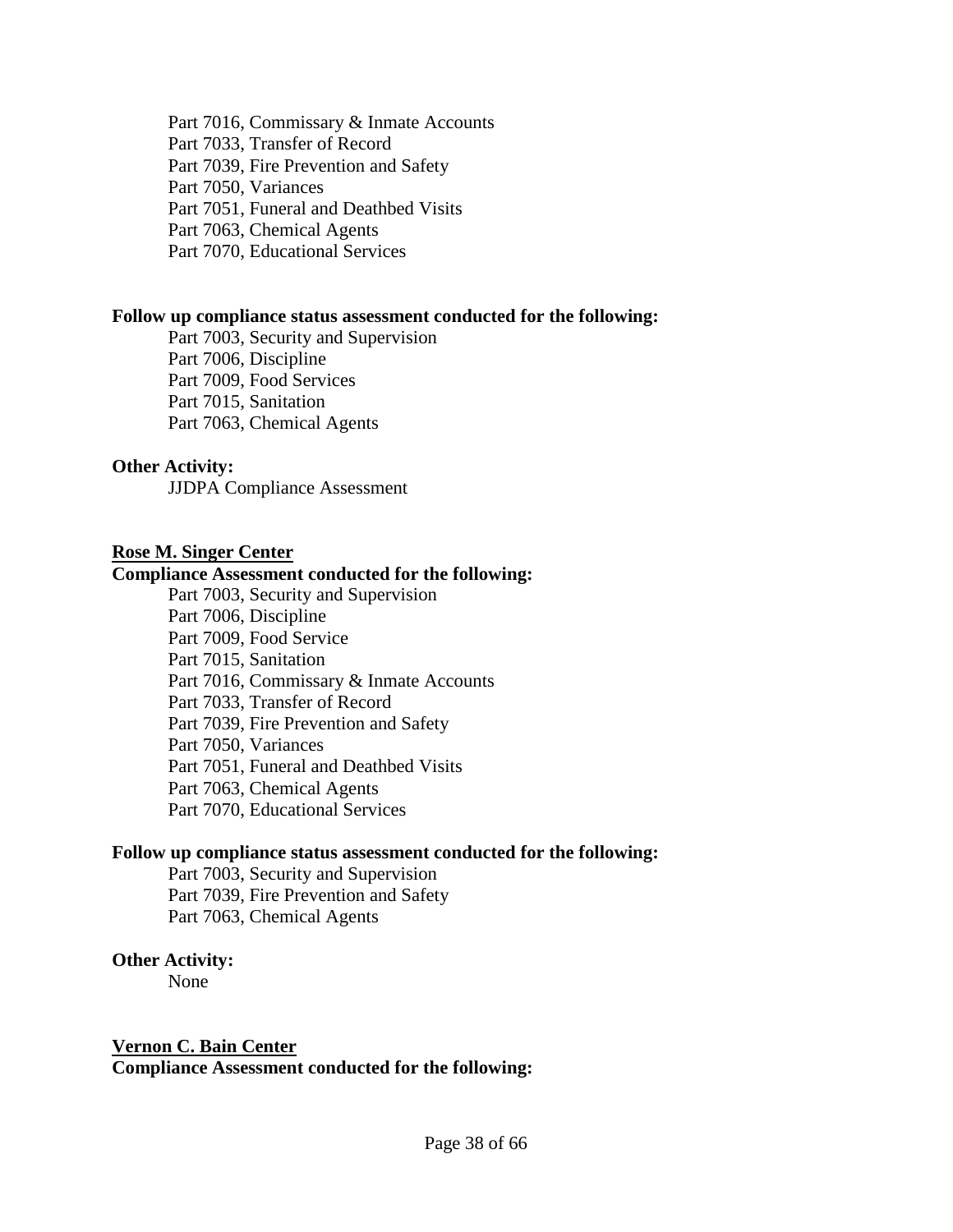Part 7003, Security and Supervision Part 7006, Discipline Part 7009, Food Service Part 7015, Sanitation Part 7016, Commissary & Inmate Accounts Part 7033, Transfer of Record Part 7039, Fire Prevention and Safety Part 7050, Variances Part 7051, Funeral and Deathbed Visits Part 7063, Chemical Agents Part 7070, Educational Services

#### **Follow up compliance status assessment conducted for the following:**

Part 7003, Security and Supervision Part 7009, Food Service Part 7015, Sanitation Part 7039, Fire Prevention Part 7063, Chemical Agents

# **Other Activity:**

None

# **West Facility**

# **Compliance Assessment conducted for the following:**

Part 7003, Security and Supervision Part 7006, Discipline Part 7009, Food Service Part 7015, Sanitation Part 7016, Commissary & Inmate Accounts Part 7033, Transfer of Record Part 7039, Fire Prevention and Safety Part 7050, Variances Part 7051, Funeral and Deathbed Visits Part 7063, Chemical Agents Part 7070, Educational Services

#### **Follow up compliance status assessment conducted for the following:**

Part 7003, Security and Supervision Part 7009, Food Services Part 7039, Fire Prevention and Safety Part 7063, Chemical Agents

#### **Other Activity**

None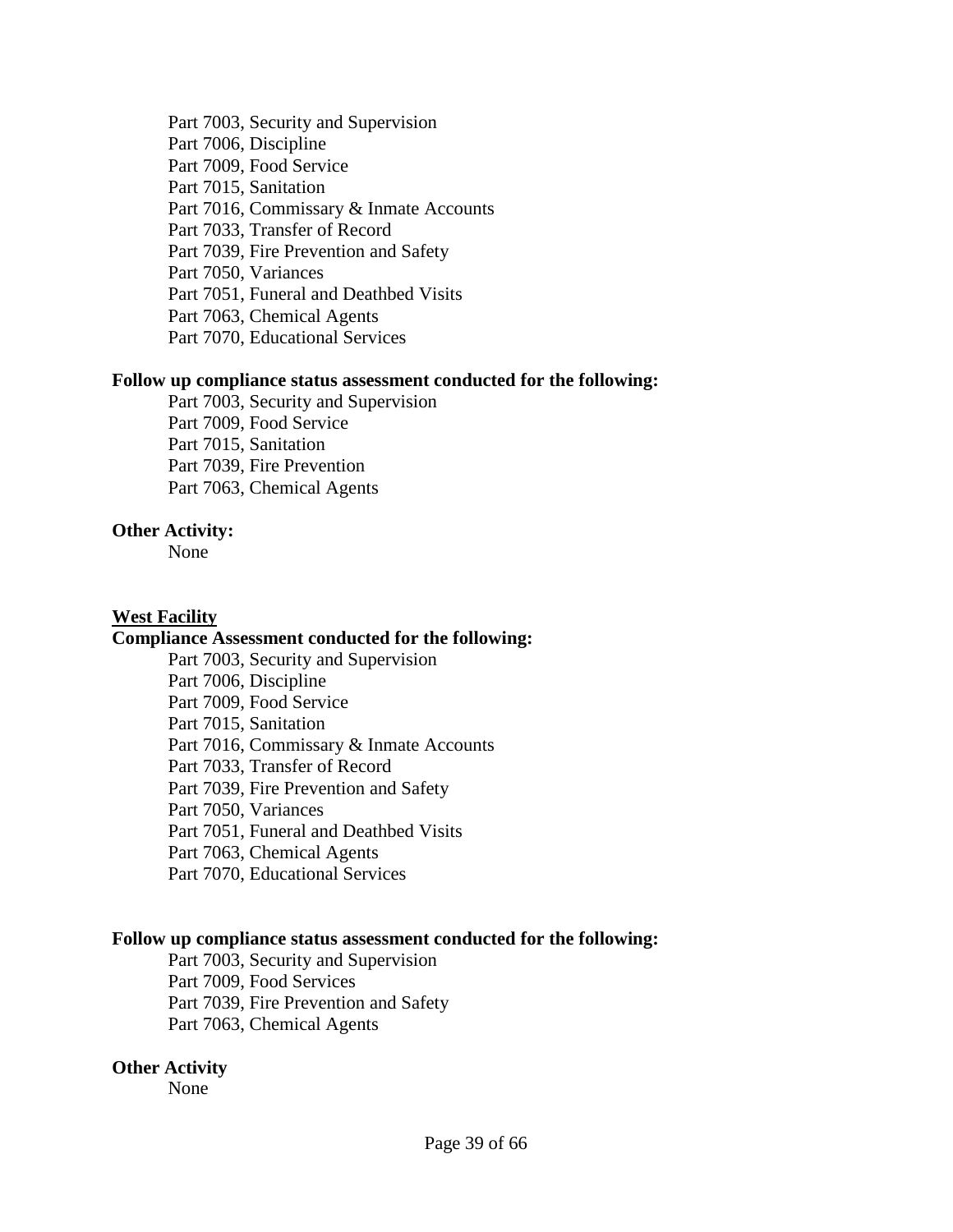# **Cunty Facility Reportable Incidents**

In fulfilling its oversight and regulatory responsibilities, the Commission requires that all local correctional facilities report incidents that endanger inmates or staff, or disrupt facility operations. **The Commission received 2220 categories of Reportable Incidents from the county jail systems** this past year. Incidents are reported around the clock. Every incident report is screened by a Correctional Facility Specialist, logged, and assigned a file number. The reports are then reviewed to determine the necessary level of inquiry or other response.

| <b>Table I</b>                           |                         |
|------------------------------------------|-------------------------|
| <b>CATEGORY</b>                          | # INCIDENTS             |
| <b>Inmate on Inmate Assault</b>          | 435                     |
| <b>Inmate Group Action</b>               | $\mathbf{2}$            |
| <b>Inmate/Personnel Assault</b>          | 131                     |
| <b>Inmate/Personnel Sexual Assault</b>   | 1                       |
| <b>Personnel/Inmate Sexual Assault</b>   | 3                       |
| <b>Inmate/Visitor Assault</b>            | $\bf{0}$                |
| <b>Inmate on Inmate Assault (Sexual)</b> | $\boldsymbol{9}$        |
| <b>Individual Inmate Disturbance</b>     | 658                     |
| <b>Minor Disturbance</b>                 | 102                     |
| <b>Major Disturbance</b>                 | $\bf{0}$                |
| <b>Maintenance/Service Disruption</b>    | $\overline{\mathbf{4}}$ |
| <b>Inmate Introduced Contraband</b>      | 353                     |
| <b>Visitor Introduced Contraband</b>     | 77                      |
| <b>Personnel Introduced Contraband</b>   | $\overline{2}$          |
| <b>Unknown Source Contraband</b>         | 52                      |
| <b>Suicides (County)</b>                 | 6                       |
| Suicide (NYC DOC)                        | 3                       |
| <b>Attempted Suicide (County Only)</b>   | 128                     |
| Other Deaths (Counties & NYC DOC)        | 36                      |
| <b>Accidental Inmate Physical Injury</b> | 44                      |
| <b>Self-inflicted Injury</b>             | 59                      |
| <b>Personnel Accidental Injury</b>       | $\overline{2}$          |
| <b>Escape</b> (County)                   | $\mathbf{1}$            |
| <b>Attempted Escape (County)</b>         | 5                       |
| Fire (Arson)                             | $\overline{2}$          |
| Fire (Non-Arson)                         | $\mathbf{1}$            |
| Fire (Unknown)                           | 102                     |
| <b>Firearm Discharge</b>                 | $\overline{2}$          |
| <b>Hostage Situation</b>                 | $\bf{0}$                |
| <b>Abscondence</b>                       | $\bf{0}$                |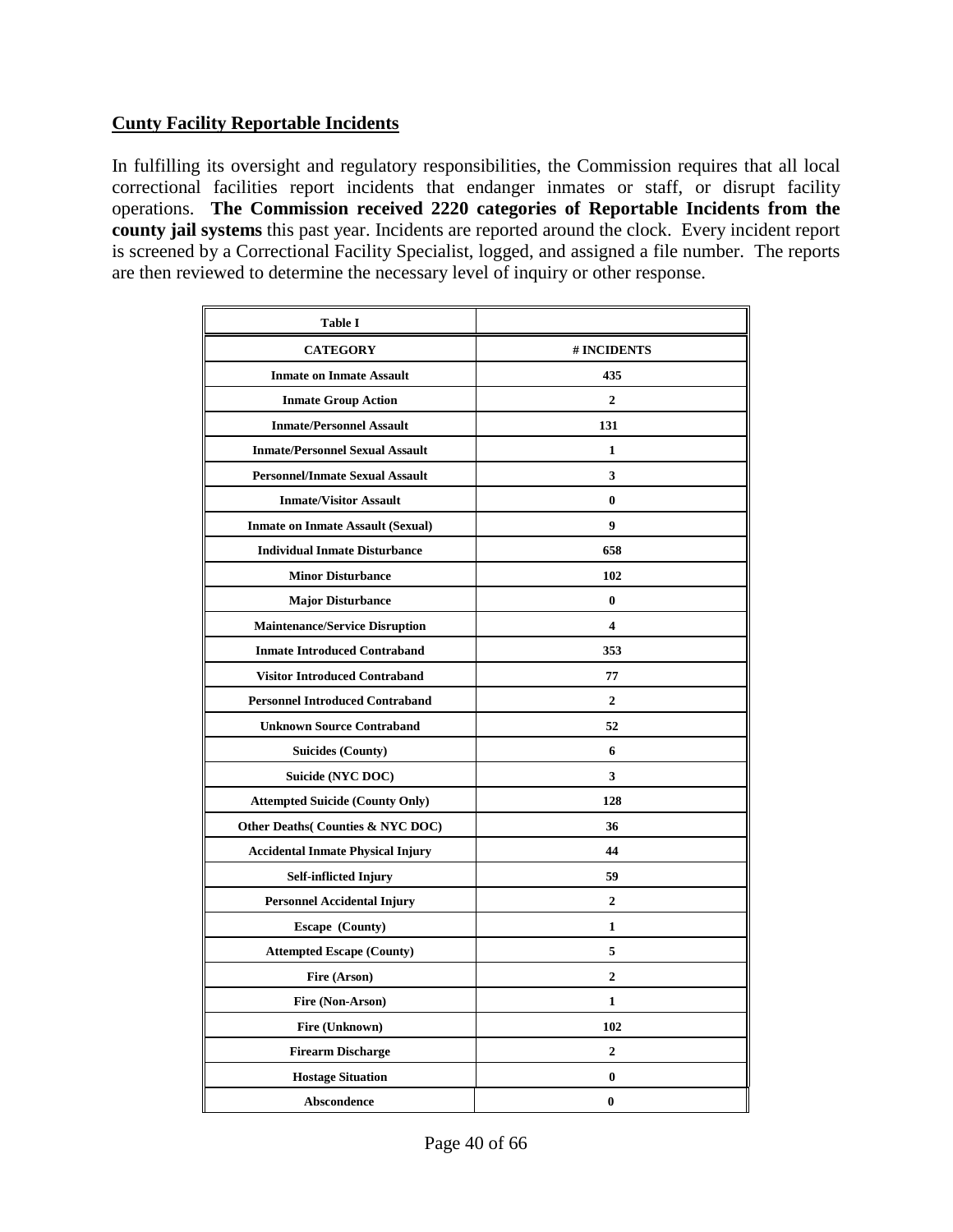| <b>Natural or Civil Emergency</b> |      |
|-----------------------------------|------|
| <b>TOTAL</b>                      | 2220 |

# **Office of Children and Family Services' Facility Reportable Incidents**

Pursuant to New York State Correction Law, §§45 [6-b] and 47 [2], the five (5) secure centers operated by the New York State Office of Children and Family Services (OCFS) are required to report to the State Commission of Correction all incidents deemed to be of a serious or potentially problematic nature. Reports are received by Commission staff twenty-four hours a day, seven days a week. Each individual report is reviewed by a facility specialist, assigned a tracking number and logged in the Commission's incident data base. In many cases OCFS incidents involve more than one category type. For example, an incident reported by OCFS as a "major disturbance," may also have involved a "resident on resident assault" or "resident group action." Although not counted below, when such multiple incidents are identified, Commission staff record them individually in order to ensure that all such serious incidents are properly recorded and tracked. Following this initial review, the Commission then determines if additional information should be gathered or if the incident merits an on-site investigation.

| Table II: 2013 OCFS Secure Center Reportable Incidents |                |  |  |  |
|--------------------------------------------------------|----------------|--|--|--|
| <b>CATEGORY</b>                                        | # INCIDENTS    |  |  |  |
| <b>Alleged Child Abuse</b>                             | 46             |  |  |  |
| <b>Assaults</b>                                        | 399            |  |  |  |
| <b>Major Service Disruption</b>                        | 15             |  |  |  |
| <b>Resident Group Action</b>                           | $\overline{7}$ |  |  |  |
| <b>Personnel Group Action</b>                          | $\mathbf{1}$   |  |  |  |
| <b>Employee Misconduct</b>                             | 17             |  |  |  |
| <b>Major Disturbance</b>                               | $\bf{0}$       |  |  |  |
| Contraband                                             | 55             |  |  |  |
| <b>Suicides</b>                                        | $\bf{0}$       |  |  |  |
| <b>Attempted Suicide</b>                               | 22             |  |  |  |
| <b>Serious Accidental Resident Injury</b>              | $\bf{0}$       |  |  |  |
| <b>Self-inflicted Injury</b>                           | 27             |  |  |  |
| <b>Attempted Escape</b>                                | $\overline{2}$ |  |  |  |
| <b>Fire</b>                                            | 3              |  |  |  |
| <b>Sexual Abuse</b>                                    | $\mathbf{1}$   |  |  |  |
| <b>Sexual Assault</b>                                  | $\mathbf{1}$   |  |  |  |
| <b>Miscellaneous</b>                                   | 377            |  |  |  |
| <b>TOTAL</b><br>973                                    |                |  |  |  |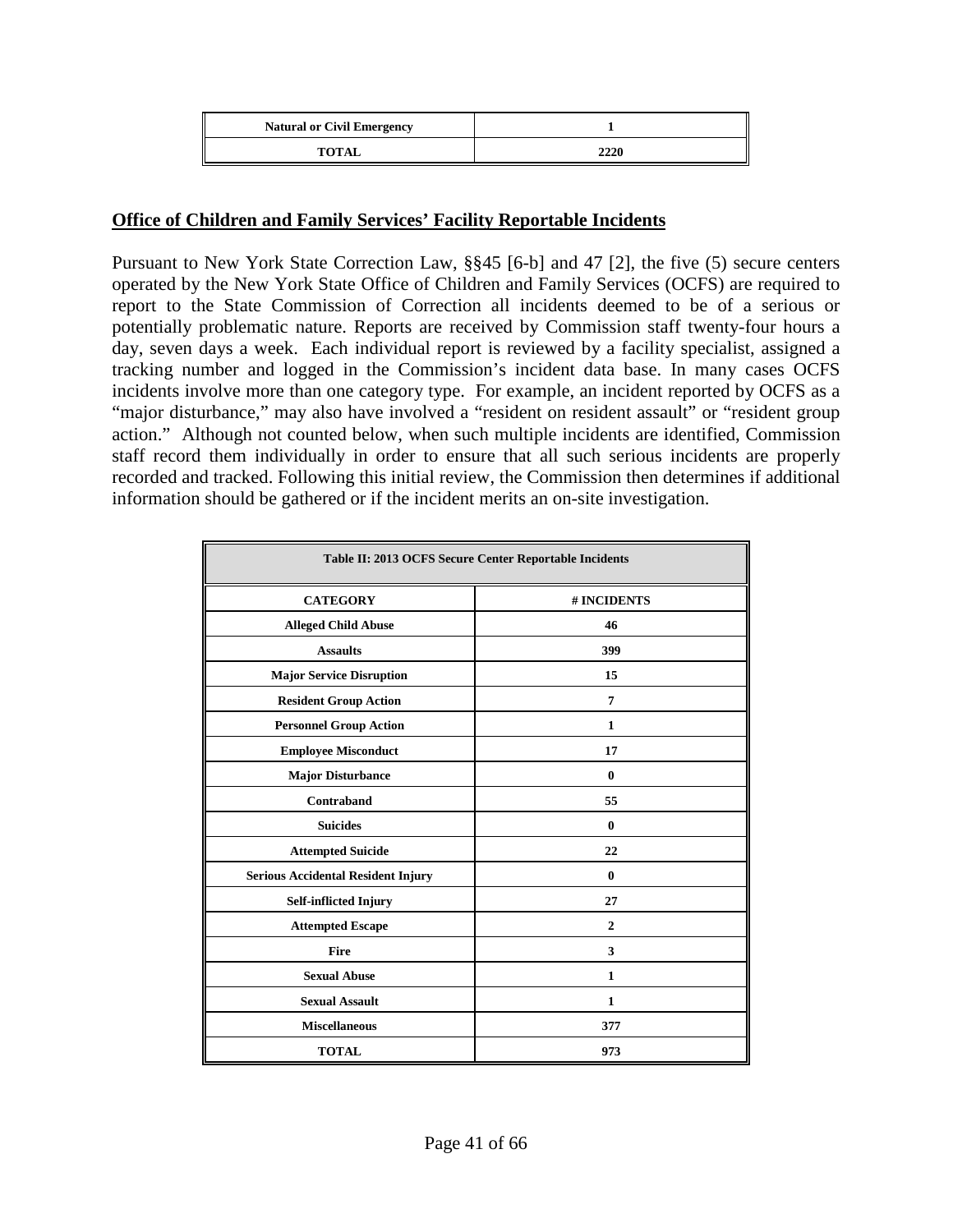# **Local Police Reportable Incidents**

Pursuant to Correction Law, §45[6], local police departments operating lockups are required to report to the Commission those incidents deemed to be of an unusual nature which may endanger detainees, law enforcement staff, or otherwise disrupt facility operations. In 2013, the Commission received 727 reportable incidents from local police agencies. Reportable incidents are received around the clock. Every incident report is reviewed by a Facility Specialist, assigned a tracking number and logged. Based upon the initial review, it is then determined if additional inquiry, technical assistance, or an on-site investigation is necessary.

| Table III: 2013 Local Police Reportable Incidents |                |  |  |  |
|---------------------------------------------------|----------------|--|--|--|
| <b>CATEGORY</b>                                   | # INCIDENTS    |  |  |  |
| <b>Suicides</b>                                   | 4 <sup>1</sup> |  |  |  |
| <b>Attempted Suicide</b>                          | 35             |  |  |  |
| Detainee to Hospital                              | 538            |  |  |  |
| Other                                             | 150            |  |  |  |
| <b>TOTAL</b>                                      | 727            |  |  |  |

# **Complaints**

Complaints from inmates, their families, advocates, elected officials and other state and local agencies are received by the Commission on a daily basis. When complaints are received, they are classified and electronically logged. Many county complaints can be addressed through the facility grievance process. Such complaints are typically returned to the sender for filing with the facility grievance program. Those retained are referred to a Correctional Facility Specialist for response. Health complaints are referred directly to the Commission's Forensic Medical Unit for review and follow-up when appropriate. An electronic query of the complaints received from a particular facility is generated by field staff as part of their preparation for future site visits.

Beginning in 1984, the Commission developed a procedure for the centralized compilation of inmate complaints from state and local facilities. This procedure breaks down complaints into discrete categories, and allows Correctional Facility Specialists to address specific problems and trends in a systematic fashion. Inmates often report multiple issues within a single piece of correspondence. In 2013, 1939 complaint letters were received by the Commission regarding 3483 individual categories of complaints. The numbers below reflect the breakdown of those complaint categories as submitted by both state and local inmates.

<span id="page-41-0"></span><sup>&</sup>lt;sup>1</sup> NYPD 3 Other 1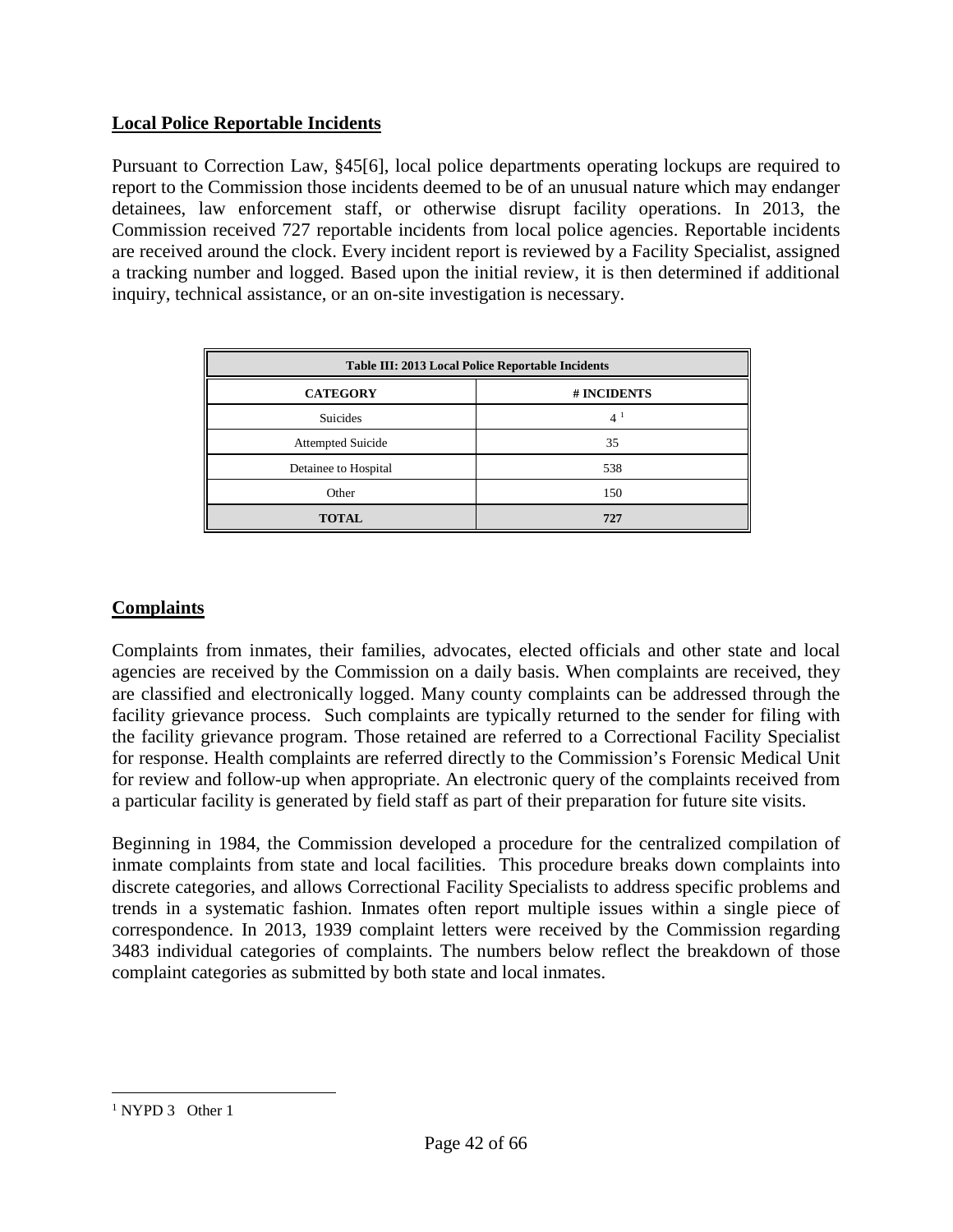| <b>Table IV</b>                           | <b>State Complaints</b> |                                           | <b>Local Complaints</b> |  |
|-------------------------------------------|-------------------------|-------------------------------------------|-------------------------|--|
| <b>CATEGORY</b>                           | <b>Total</b>            | <b>CATEGORY</b>                           | <b>Total</b>            |  |
| Non Discriminatory Treatment              | $\overline{0}$          | Non Discriminatory Treatment              | $\overline{c}$          |  |
| Visitation                                | 20                      | Visitation                                | 24                      |  |
| Facility Transfer / Classifications       | 98                      | Substitute Jail Order                     | 3                       |  |
| Security and Supervision                  | 21                      | Security and Supervision                  | 22.                     |  |
| Sanitation                                | 8                       | Sanitation                                | 12                      |  |
| Religion                                  | 18                      | Religion                                  | 27                      |  |
| Prisoner Personal Hygiene                 | 20                      | Prisoner Personal Hygiene                 | 38                      |  |
| <b>Printed Materials and Publications</b> | $\overline{4}$          | <b>Printed Materials and Publications</b> | $\mathbf{1}$            |  |
| Personnel Standards(Officer Conduct)      | 746                     | <b>Personnel Standards</b>                | 201                     |  |
| Personal Safety                           | 491                     | <b>Personal Safety</b>                    | 119                     |  |
| Packages                                  | 53                      | Packages                                  | 15                      |  |
| Double Bunking/Double Celling             | $\tau$                  | Maximum Facility Capacity                 | $\overline{c}$          |  |
| Legal Services/Law Library                | 25                      | <b>Legal Services</b>                     | 57                      |  |
| <b>Inmate Workers</b>                     | 16                      | <b>Inmate Workers</b>                     | $\overline{4}$          |  |
| <b>Health Services /Medical Treatment</b> | 363                     | Health Services /Medical Treatment        | 161                     |  |
| Inmate Grievance Program                  | 121                     | Inmate Grievance Program                  | 122                     |  |
| <b>Good Behavior</b>                      | 13                      | Good Behavior                             | $\overline{4}$          |  |
| Food Services                             | 47                      | Food Services                             | 51                      |  |
| Exercise                                  | 7                       | Exercise                                  | 9                       |  |
| <b>Educational Services</b>               | $\mathbf{1}$            | Discipline Program                        | 73                      |  |
| <b>Funeral Deathbed Visit</b>             | $\overline{c}$          | <b>Construction and Renovation</b>        | 10                      |  |
| Discipline Program                        | 170                     | Correspondence                            | 25                      |  |
| Correspondence                            | 40                      | Commissary                                | 18                      |  |
| Commissary                                | 8                       | Classification                            | 10                      |  |
| Admissions/Reception                      | 3                       | Admissions/Reception                      | $\mathbf{1}$            |  |
| Access To Media                           | $\overline{0}$          | Access To Media                           | $\mathbf{1}$            |  |
| Miscellaneous                             | 137                     | Miscellaneous                             | 17                      |  |
| <b>TOTAL</b>                              | 2439                    | <b>TOTAL</b>                              | 1029                    |  |

Below is a summary of state and local facility complaint categories received in **2013.**

# **Grievances**

According to the Commission's Minimum Standards, 9 NYCRR Part 7032, each county correctional facility is required to establish, implement and maintain a formal inmate grievance program. This program allows inmates a process at the facility level to address their complaints regarding written or unwritten facility policies, procedures, rules, practices, programs, or the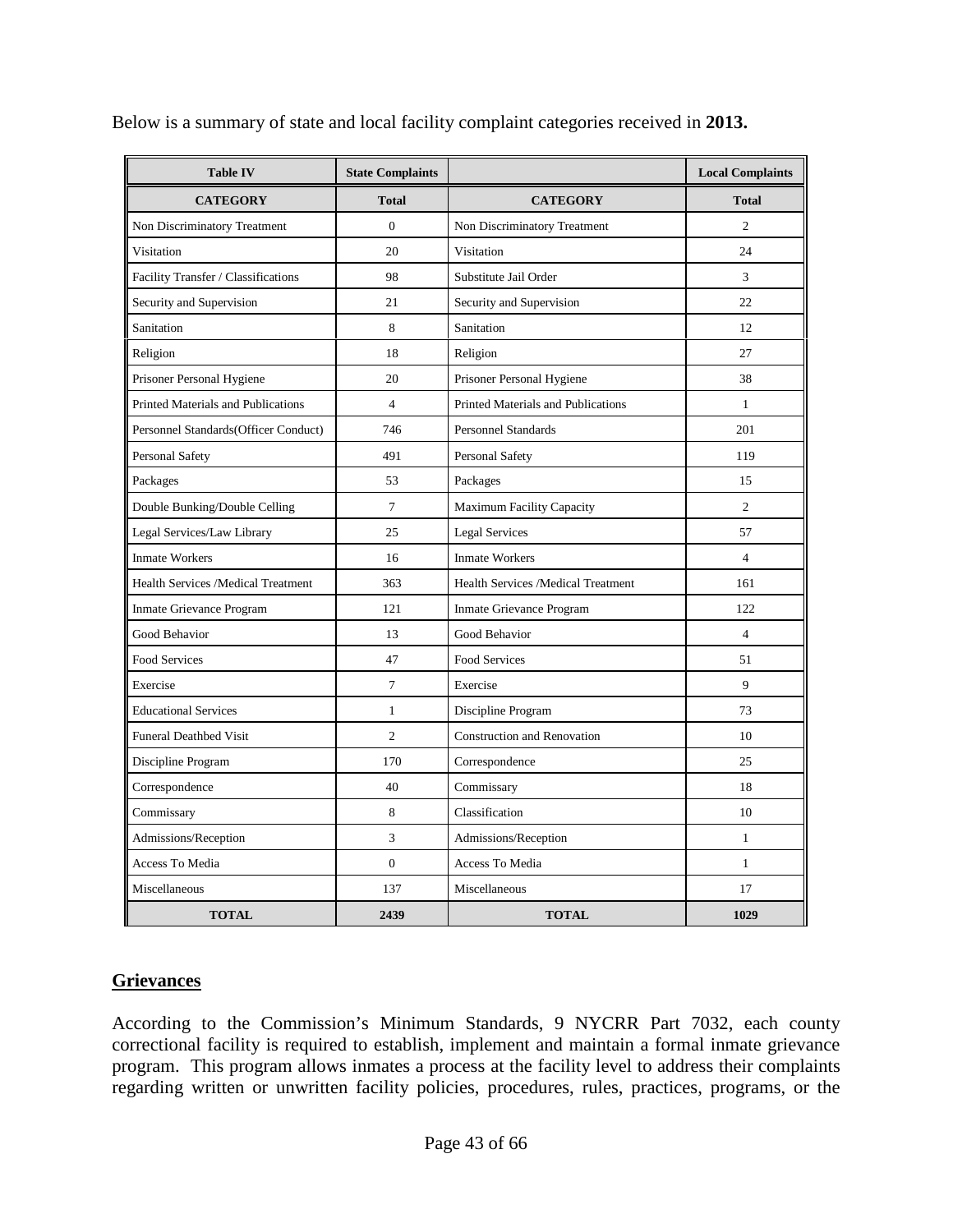action or inaction of any person within the facility. If a grievance is denied at the facility level, inmates have the option to appeal that disposition to the Commission within a specified time frame. Appeals are forwarded to the Commission for review and disposition by the Citizen's Policy and Complaint Review Council (CPCRC). **During 2013, the Commission received 1812 grievances regarding 1873 categories of allegations. (See Table V).** When grievances are appealed to the Commission, they are reviewed, categorized, electronically filed. Grievances are forwarded to the Correctional Facility Specialist assigned to the sending facility. Grievances that pertain to health care matters are forwarded directly to the Forensic Medical Unit for processing. Grievances are thoroughly reviewed and researched by the Correctional Facility Specialist, the Deputy Director of Operations, and the Commission's Office of Counsel. Grievances are then put before the CPCRC for final disposition. Both the inmate/grievant and facility officials receive a written decision from the CPCRC for each grievance received. As with complaints, field staff runs a data base report to tabulate the total number of grievances, by category, prior to any scheduled county jail site visit.

| <b>Table V: County Facility Grievances Categories</b><br>2013 |              |  |  |  |  |
|---------------------------------------------------------------|--------------|--|--|--|--|
| <b>CATEGORY</b>                                               | # GRIEVANCES |  |  |  |  |
| Visitation                                                    | 22           |  |  |  |  |
| Security and Supervision                                      | 31           |  |  |  |  |
| Sanitation                                                    | 49           |  |  |  |  |
| Religion                                                      | 45           |  |  |  |  |
| Prisoner Personal Hygiene                                     | 108          |  |  |  |  |
| <b>Printed Materials and Publications</b>                     | 7            |  |  |  |  |
| <b>Personnel Standards</b>                                    | 226          |  |  |  |  |
| Personal Safety                                               | 5            |  |  |  |  |
| Packages                                                      | 21           |  |  |  |  |
| Maximum Facility Capacity                                     | 5            |  |  |  |  |
| <b>Legal Services</b>                                         | 121          |  |  |  |  |
| <b>Inmate Workers</b>                                         | 6            |  |  |  |  |
| Health Services /Medical Treatment                            | 532          |  |  |  |  |
| Inmate Grievance Program                                      | 81           |  |  |  |  |
| Good Behavior Allowance                                       | 6            |  |  |  |  |
| <b>Food Services</b>                                          | 233          |  |  |  |  |
| Exercise                                                      | 42           |  |  |  |  |
| <b>Educational Services for Youth</b>                         | 6            |  |  |  |  |
| Discipline Program                                            | 49           |  |  |  |  |
| Correspondence                                                | 71           |  |  |  |  |
| Commissary                                                    | 47           |  |  |  |  |
| Classification                                                | 32           |  |  |  |  |

# **Table V Grievance categories for 2013**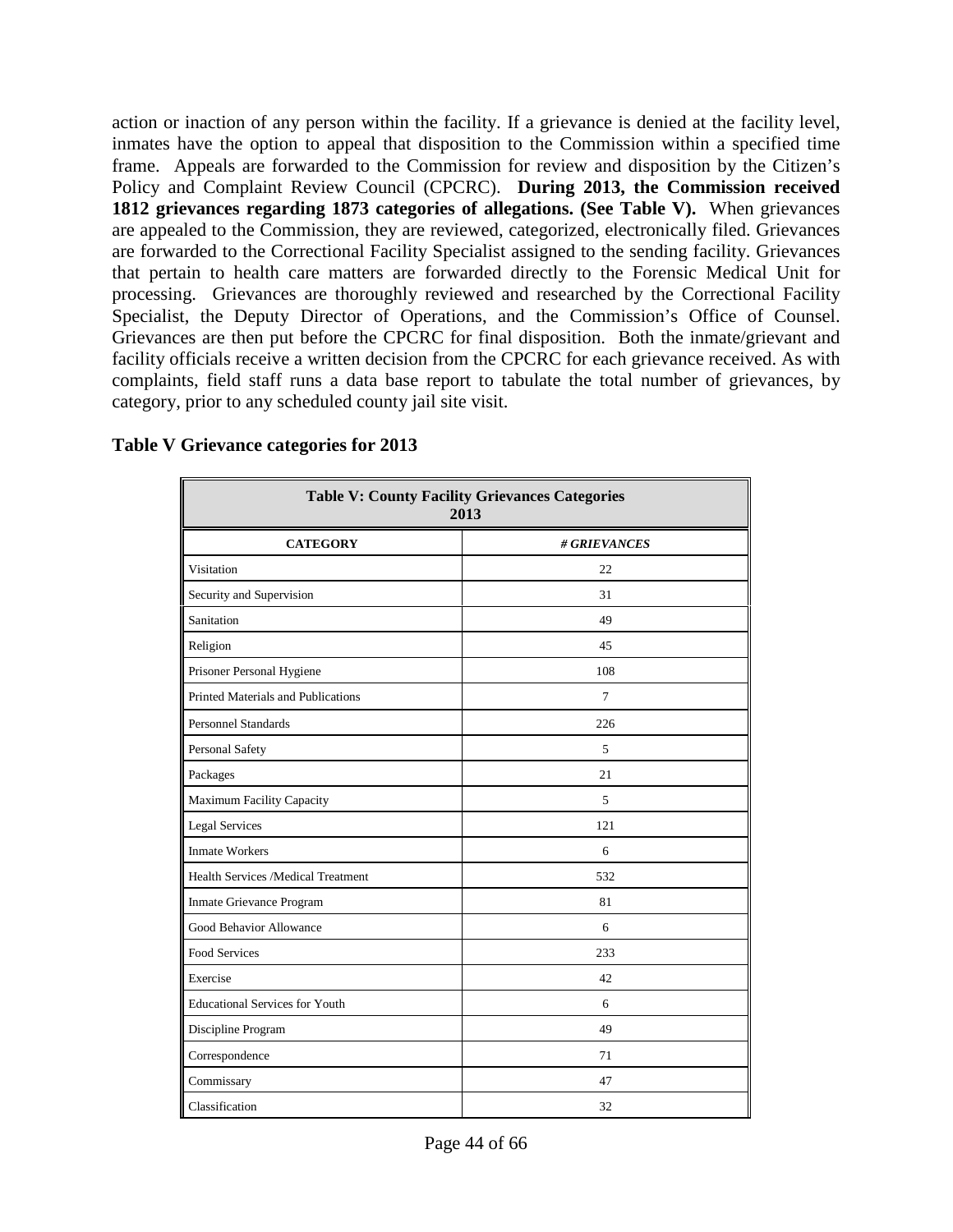| <b>Table V: County Facility Grievances Categories</b><br>2013 |      |  |  |  |
|---------------------------------------------------------------|------|--|--|--|
| Admissions/Reception                                          | 38   |  |  |  |
| Access to Media                                               |      |  |  |  |
| Staffing                                                      |      |  |  |  |
| Funeral and Deathbed Visits                                   | 6    |  |  |  |
| Nondiscriminatory Treatment                                   | 12   |  |  |  |
| Miscellaneous                                                 | 70   |  |  |  |
| <b>TOTAL</b>                                                  | 1873 |  |  |  |

# **Capacity Management**

At the end of 2013, there were approximately 80,167 persons incarcerated within New York State's prisons, local county jails and the New York City Department of Correction (NYCDOC). As a result, inmate capacity management within various facilities can be problematic due to overcrowding. The Commission continually monitors the capacities of these facilities, via a daily electronic population reporting system for county facilities, and via facsimile for New York City and state prisons. The latter is also utilized to monitor the census of all county-sentenced inmates scheduled for transfer to a state facility. In 2013 SCOC revised the Maximum Facility Capacity at the following facilities:

# **County and NYC Facilities**

Erie County Holding Center Essex County Jail Genesee County Jail Greene County Jail Monroe County Jail – Public Safety Building (PSB) Housing Monroe County Correctional Facility (Penitentiary) Suffolk County Jail - Riverhead Suffolk County Jail - Yaphank Washington County Jail West Facility Central Intake (NYC DOC)

# **State Facilities**

NYS DOCCS - Eastern Correctional Facility NYS DOCCS - Edgecombe Correctional Facility NYS DOCCS - Green Haven Correctional Facility NYS DOCCS - Shawangunk Correctional Facility NYS DOCCS - Sing-Sing Correctional Facility NYS DOCCS - Sullivan Correctional Facility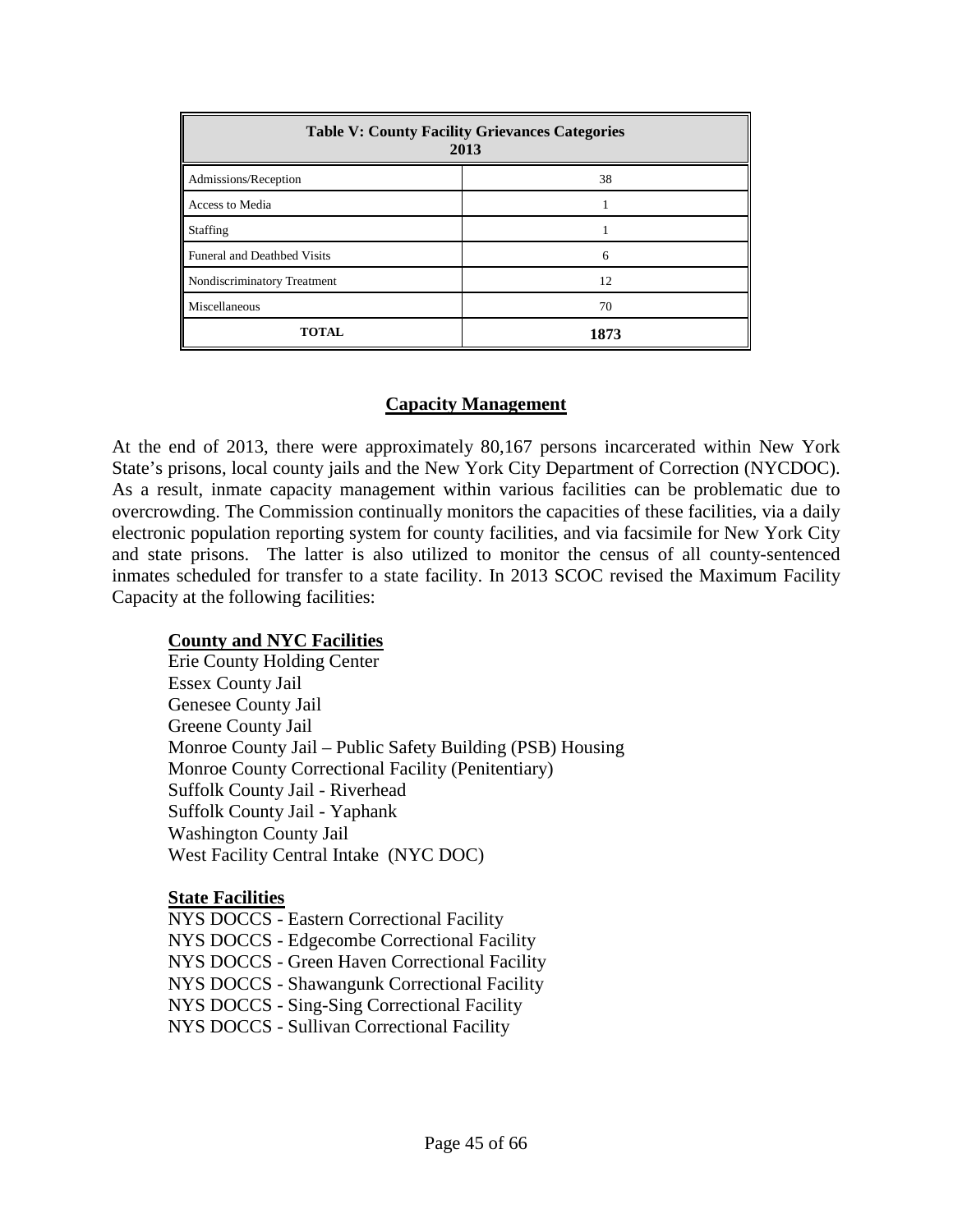When capacity issues arise, the Commission employs its statutory authority under Correction Law section 504 to move local prisoners from overpopulated facilities to those with available housing. The Commission's authority to set facility prisoner capacities allows it to evaluate and approve temporary or interim space in crowded local facilities. This authority also allows the Commission to authorize double-bunking and double-celling programs in the DOCCS.

# **Double-Bunking, Double-Celling, & Special Housing New York State Department of Corrections and Community Supervision (DOCCS)**

By the end of 2013, double-bunked cells within the NYS DOCCS totaled 103 beds in both Walkill and Clinton Correctional Facilities. In addition, the Commission had sanctioned the use of an additional 1,400 cells, located in seven 200-bed housing areas, designated as S-Blocks, or Special Housing Units, in which each cell is permanently approved to house two individuals.

During the 2013 reporting period, Commission staff conducted site visits to the two facilities managing double-bunk variances and inspected each double-bunked housing area to assess the general physical condition of the space. The condition and operation of any equipment was also examined. In addition, SCOC staff noted the degree to which normal inmate services were impacted by double-bunking, such as medical, dental, food services, visitation, laundry services and the availability of academic and vocational programs.

# **Variances**

This aspect of the Capacity Management program primarily grants authority to state and local correctional administrators to safely and securely house inmates in excess of facility capacity. Variance relief also assists jail administrators with problems such as an inability to achieve compliance with certain minimum standards within a certain time frame, or a need to employ alternative methods of compliance not contemplated by Commission Minimum Standards. According to this procedure, facility administrators may apply to the State Commission of Correction in order to seek relief from the requirements of a specific standard. All such applications result in site visits to assess the need for such a variance and determine the possible impact the variance could have on the facility's current operation. All variances are tracked by the Commission's Field Operations staff. Operational areas of a facility operating under an approved variance granted by the State Commission of Correction are routinely assessed by field staff during facility site visits.

During 2013, Commission staff continued to evaluate areas that required variance relief in addition to preparing written variance recommendations for Commission consideration. For the year 2013, the Commission considered a total of 64 new or renewed variance applications.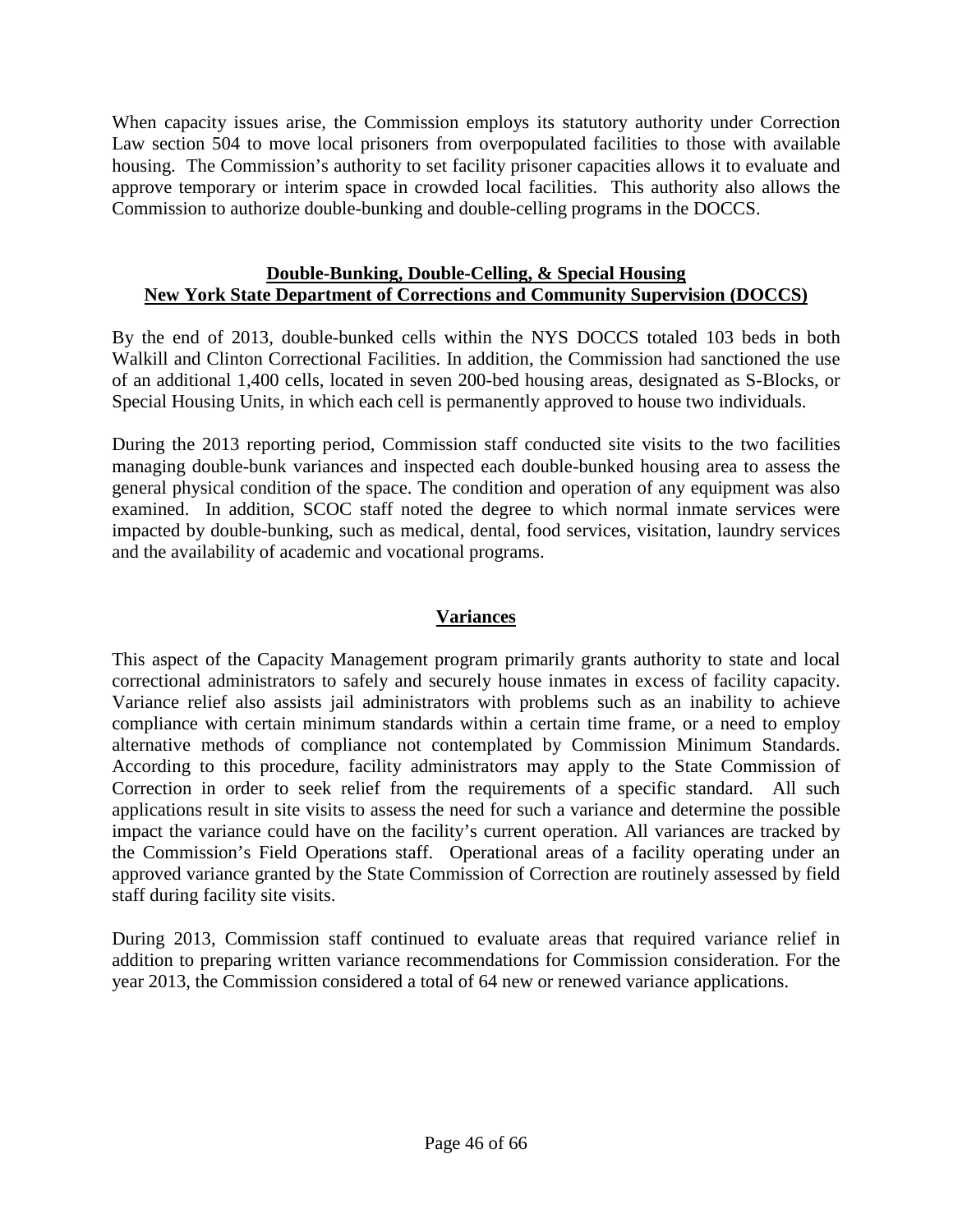# **Facility Planning and Improvement**

The basic function relegated to Facility Planning and Improvement is set forth in two areas of New York State Law. According to NYS Correction Law, section 45(10), the State Commission of Correction shall "approve or reject plans and specifications for the construction or improvement of correctional facilities." The second area is found in County Law, section 216. This statute states, "No site or location for any county jail shall be selected or acquired by such board of supervisors which shall not have been approved by the state commission of correction." The Commission provides technical planning, capital project development and construction plan review services for development of new correctional facilities. The Commission has viewed the modernization of an aging and overcrowded local correctional infrastructure as a major priority. The agency reviews and approves site selection and construction plans, monitors progress, and assists in problem identification and solution. In carrying out these responsibilities, staff responsibility goes far beyond the simple review of blueprints and plans. Particular attention is directed to building code requirements, operational rules and regulations, and case law affecting conditions of confinement. Additionally, Commission staff provides local decision makers with technical assistance to help assure the jurisdiction of satisfactory, safe and secure methods of incarcerating offenders in a cost effective manner.

During 2013, findings and determination reports relative to construction plans and specification were prepared by Commission staff and forwarded with recommended action on forty (40) projects variously submitted by the New York State Department of Correction and Community Supervision (NYS DOCCS), county correctional facilities, police/court detention units, or the New York City Department of Correction (NYCDOC). The calendar below lists those projects submitted to the Commission in 2013.

|                 | $Jan-13$                                                                  |  |  |  |  |
|-----------------|---------------------------------------------------------------------------|--|--|--|--|
| <b>NYS</b>      | Attica CF - Upgrade of heating system and windows                         |  |  |  |  |
| <b>DOCCS</b>    |                                                                           |  |  |  |  |
| <b>OCFS</b>     | Brookwood Secure Center – Security Upgrades                               |  |  |  |  |
| <b>Facility</b> |                                                                           |  |  |  |  |
| <b>OCFS</b>     | Columbia Secure Center – Security Upgrades                                |  |  |  |  |
| <b>Facility</b> |                                                                           |  |  |  |  |
| County          | Delaware CJ – Install Touch Screen Control System                         |  |  |  |  |
| Jail            |                                                                           |  |  |  |  |
| <b>OCFS</b>     | MacCormick Secure Center – Security Upgrades                              |  |  |  |  |
| <b>Facility</b> |                                                                           |  |  |  |  |
|                 | <b>Feb-13</b>                                                             |  |  |  |  |
| <b>LOCAL</b>    | Scotia PD – Remove Cell                                                   |  |  |  |  |
| <b>PD</b>       |                                                                           |  |  |  |  |
| <b>NYS</b>      | Upstate CF – Replace Cell Doors                                           |  |  |  |  |
| <b>DOCCS</b>    |                                                                           |  |  |  |  |
| <b>NYS</b>      | Five Points CF, Greene CF. Mid-State CF, Southport CF - Replace SHU Doors |  |  |  |  |
| <b>DOCCS</b>    |                                                                           |  |  |  |  |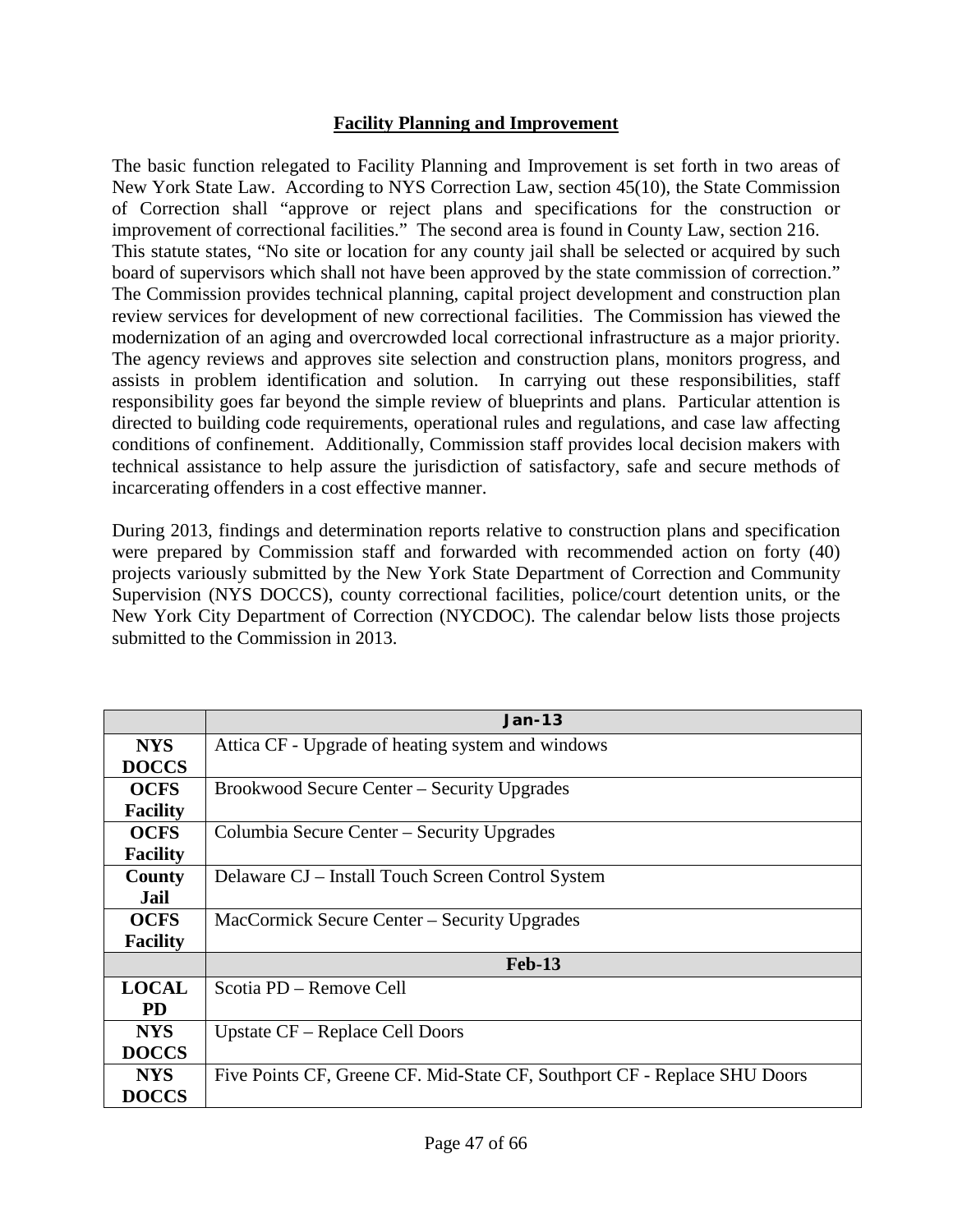|                            | $Mar-13$                                                                               |  |  |  |  |  |  |
|----------------------------|----------------------------------------------------------------------------------------|--|--|--|--|--|--|
| <b>NYS</b><br><b>DOCCS</b> | Five Points CF, Greene CF. Mid-State CF, Southport CF - Replace Cell Doors             |  |  |  |  |  |  |
| <b>NYS</b><br><b>DOCCS</b> | <b>Upstate CF - Replace Cell Doors</b>                                                 |  |  |  |  |  |  |
|                            | April - 13                                                                             |  |  |  |  |  |  |
| <b>NYC</b><br><b>DOC</b>   | Anna M. Kross Center - Law Library Modification                                        |  |  |  |  |  |  |
| <b>NYC</b><br><b>DOC</b>   | Manhattan Detention Center - Criminal Court Cell Project                               |  |  |  |  |  |  |
| <b>NYC</b><br><b>DOC</b>   | Cranston Judicial Center – Renovation and Reconstruction                               |  |  |  |  |  |  |
| <b>LOCAL</b><br><b>PD</b>  | Ocean City Beach PD - Temporary Holding Facility                                       |  |  |  |  |  |  |
|                            | <b>May-13</b>                                                                          |  |  |  |  |  |  |
| County<br><b>Jail</b>      | Monroe CJ - Renovations                                                                |  |  |  |  |  |  |
| County<br><b>Jail</b>      | Montgomery CJ – Dorm Conversion                                                        |  |  |  |  |  |  |
|                            | <b>Jun-13</b>                                                                          |  |  |  |  |  |  |
| <b>NYC</b><br><b>DOC</b>   | North Infirmary Command - Renovation Project                                           |  |  |  |  |  |  |
| <b>NYS</b><br><b>DOCCS</b> | Willard Drug Treatment Center - Window Replacement Project                             |  |  |  |  |  |  |
| County<br><b>Jail</b>      | Ontario CJ - Floor Renovation Project                                                  |  |  |  |  |  |  |
|                            | <b>Jul-13</b>                                                                          |  |  |  |  |  |  |
| County<br>Court            | Montgomery County Courthouse - Renovation of Holding Cells                             |  |  |  |  |  |  |
| <b>NYS</b><br><b>DOCCS</b> | Auburn CF – Cell Back and Domestic Piping Project                                      |  |  |  |  |  |  |
| <b>NYS</b><br><b>DOCCS</b> | Green Haven CF - Shower Upgrade Project (Withdrawn)                                    |  |  |  |  |  |  |
| <b>NYS</b><br><b>DOCCS</b> | Mid-State CF - Replacement of Windows                                                  |  |  |  |  |  |  |
| County<br>Jail             | Ontario CJ - Dorm Conversion and Housing Pod Sub Day Room Renovation                   |  |  |  |  |  |  |
|                            | <b>Aug-13</b>                                                                          |  |  |  |  |  |  |
| <b>NYS</b><br><b>DOCCS</b> | Bedford Hills CF - Expansion of recreation area RMU Building/Site wide CCTV<br>Upgrade |  |  |  |  |  |  |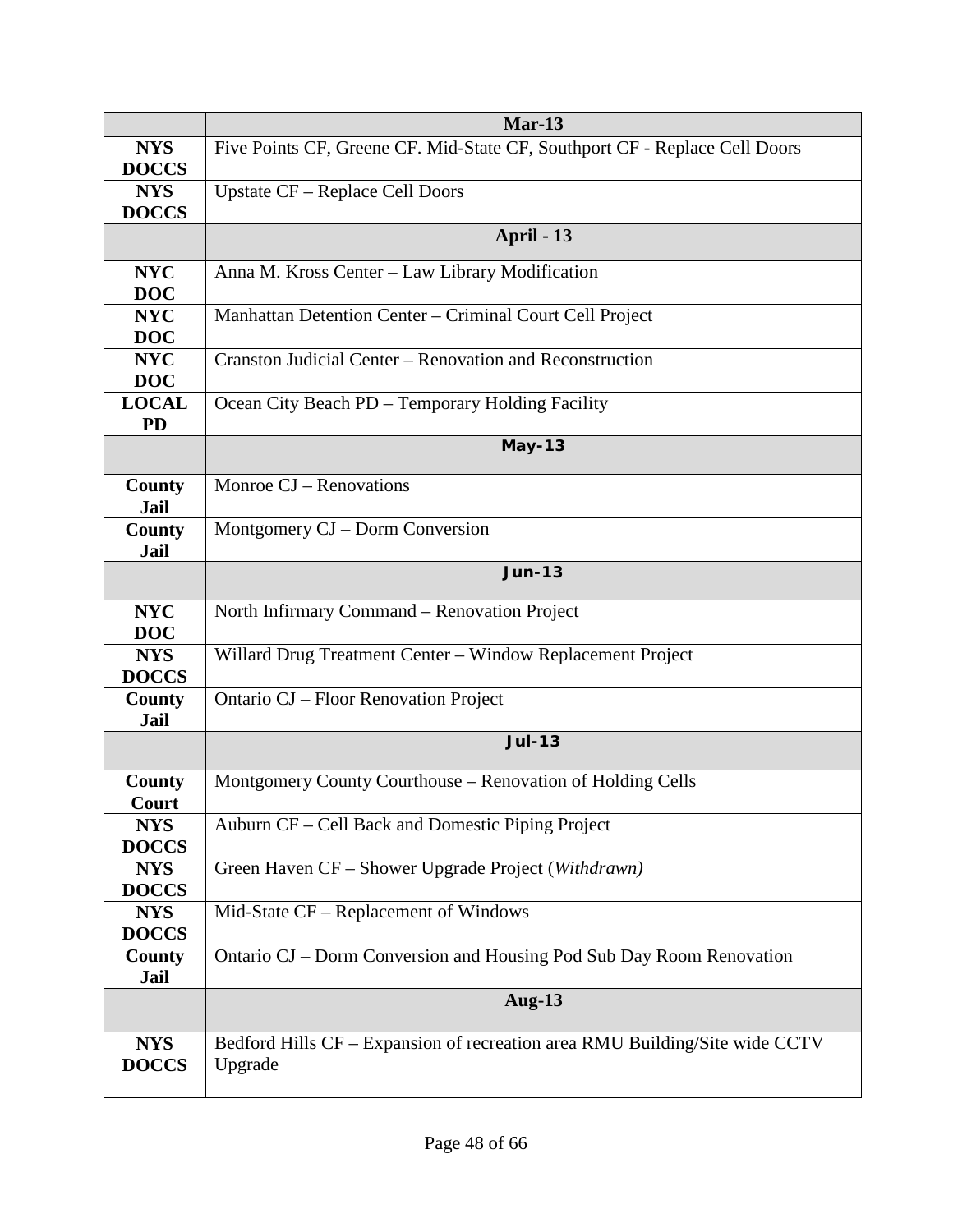| <b>NYS</b>            | Taconic CF - Housing Cell Locking System                                    |  |  |  |  |  |
|-----------------------|-----------------------------------------------------------------------------|--|--|--|--|--|
| <b>DOCCS</b>          |                                                                             |  |  |  |  |  |
| County<br><b>Jail</b> | <b>Tompkins CJ PSB Roof Renovation Proposal</b>                             |  |  |  |  |  |
|                       | <b>Sep-13</b>                                                               |  |  |  |  |  |
|                       |                                                                             |  |  |  |  |  |
| <b>NYC</b>            | Manhattan Detention Center - Cell Door Renovations, TV and Recreation Are   |  |  |  |  |  |
| <b>DOC</b>            | Renovation                                                                  |  |  |  |  |  |
| <b>SUNY</b>           | New Police Lockup                                                           |  |  |  |  |  |
| <b>Police</b>         |                                                                             |  |  |  |  |  |
| County                | Rockland CJ Removal and replacement of perimeter fence and detection system |  |  |  |  |  |
| <b>Jail</b>           |                                                                             |  |  |  |  |  |
|                       | <b>Oct-13</b>                                                               |  |  |  |  |  |
| <b>NYS</b>            | Brookwood Secure Center - Asbestos Abatement                                |  |  |  |  |  |
| <b>OCFS</b>           |                                                                             |  |  |  |  |  |
| <b>MTA</b>            | <b>Grand Central Concourse Precinct Holding Cells</b>                       |  |  |  |  |  |
|                       | <b>Nov-13</b>                                                               |  |  |  |  |  |
| <b>County</b>         | Cortland CJ - Gym Dorm Conversion                                           |  |  |  |  |  |
| <b>Jail</b>           |                                                                             |  |  |  |  |  |
| <b>County</b>         | Niagara CJ - Elevator Modernization and Alarm Panel Replacement             |  |  |  |  |  |
| Jail                  |                                                                             |  |  |  |  |  |
| <b>LOCAL</b>          | Pelham PD - Lockup Renovation                                               |  |  |  |  |  |
| <b>PD</b>             |                                                                             |  |  |  |  |  |
| <b>County</b>         | Putnam CJ – Renovation of Housing Unit Subdivision                          |  |  |  |  |  |
| <b>Jail</b><br>County | Rockland CJ - Removal and Replacement of Two Jail Elevators                 |  |  |  |  |  |
| Jail                  |                                                                             |  |  |  |  |  |
| <b>LOCAL</b>          | Wappinger's Falls PD - Lockup Renovation                                    |  |  |  |  |  |
| <b>PD</b>             |                                                                             |  |  |  |  |  |
|                       | <b>Dec-13</b>                                                               |  |  |  |  |  |
| County                | Erie County Holding Center - Holding Cell Door and Frame Replacement        |  |  |  |  |  |
| Jail                  |                                                                             |  |  |  |  |  |
|                       |                                                                             |  |  |  |  |  |
| <b>NYS</b>            | Coxsackie CF - Rehabilitate Two Cell Block Plumbing Systems                 |  |  |  |  |  |
| <b>DOCCS</b>          |                                                                             |  |  |  |  |  |
| County<br>Court       | Tompkins County Courthouse - Basement Renovations                           |  |  |  |  |  |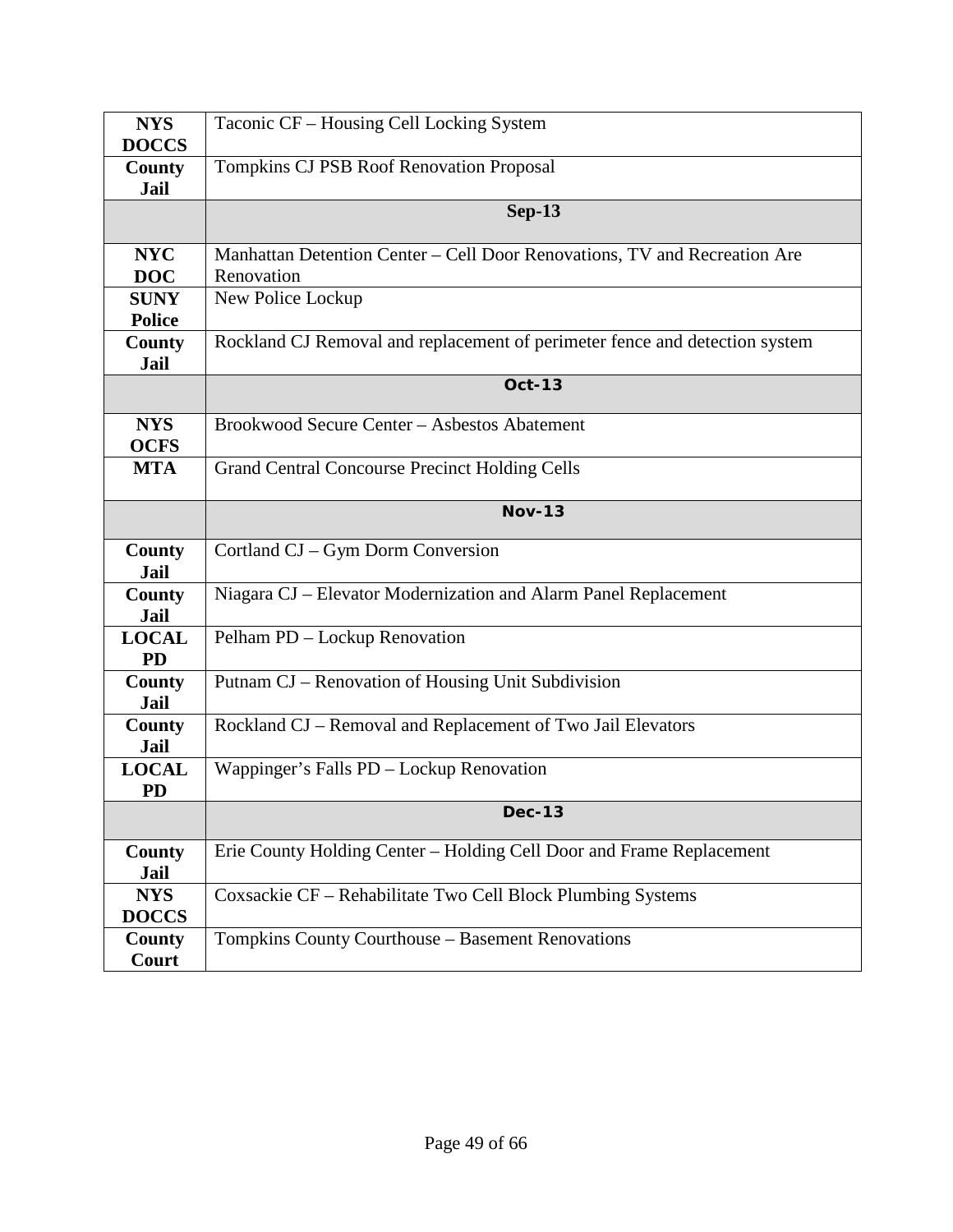In addition to the above projects reviewed by the full Commission, agency staff provided various forms of technical assistance and support on facility improvement projects to the following facilities:

Albany County Jail Broome County Jail Chautauqua County Jail Cortland County Jail Delaware County Jail Dutchess County Jail Erie County Holding Center Franklin County Jail Genesee County Jail Greene County Jail Herkimer County Jail Jefferson County Jail Monroe County Jail Montgomery County Jail Niagara County Jail Ontario County Jail Orleans County Jail Putnam County Jail Rockland County Jail Suffolk County (Riverhead and Yaphank) Sullivan County Jail Tioga County Jail Tompkins County Jail Westchester County DOC New York City DOC

# **New Institutions Transition Assistance Program (NITAP)**

Through its New Institutions Transition Assistance Program (NITAP), Commission technical assistance teams work closely with localities constructing new correctional facilities or additions to existing facilities. Such assistance includes policy and procedure reviews, staff training, reviews of moving logistics plans, on-site monitoring of inmate transfers and post-transition jail operations. During the new facility transition process, the Commission establishes formal liaisons with county executives and managers, legislative public safety committees, and county sheriffs. The Commission and its staff meet regularly with all involved officials, correctional facility executive teams and facility transition staff to assess transition-related progress to ensure that new institutions are opened and operated in a safe, efficient, and cost-effective manner.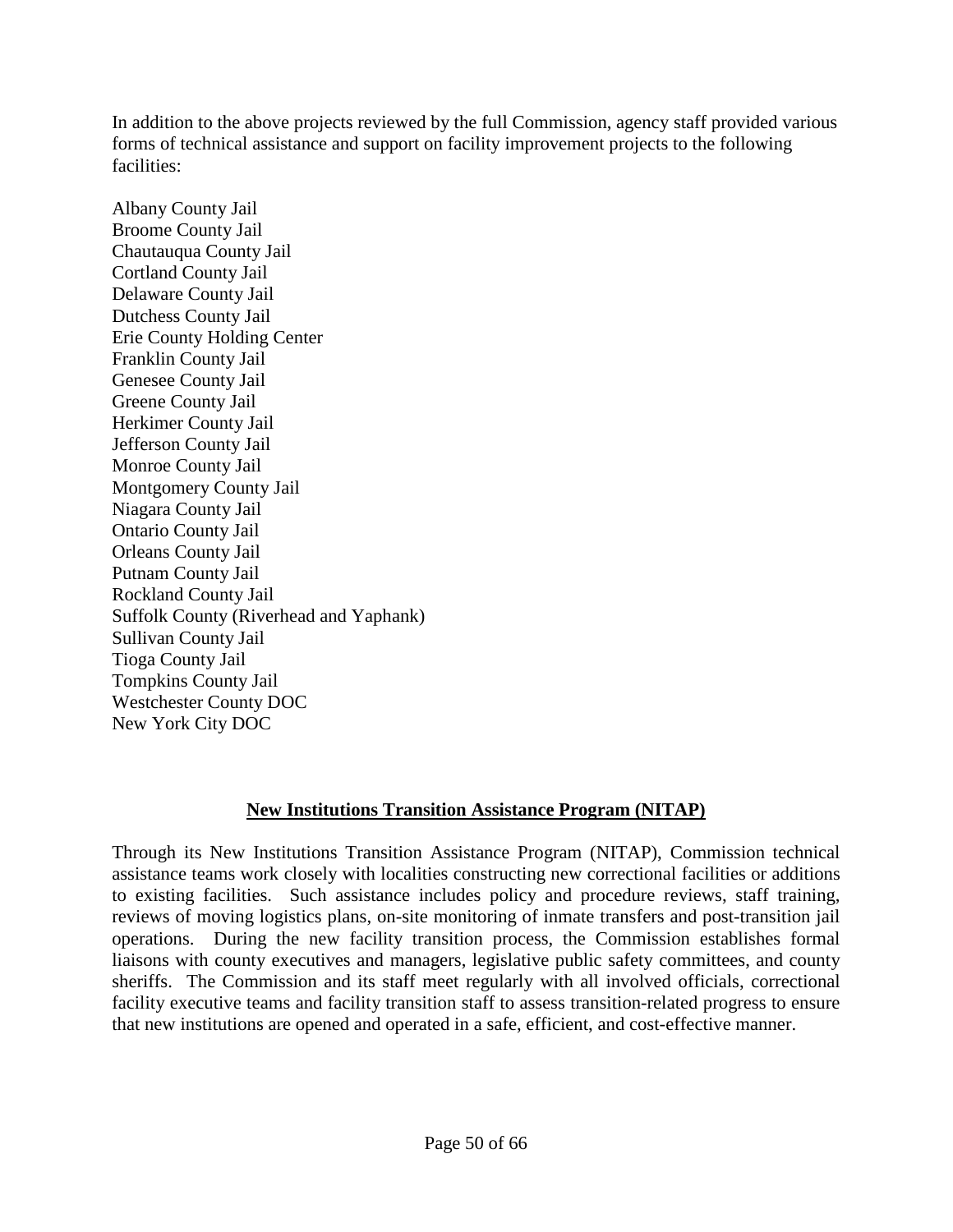# **2013 NITAP PROJECTS**

# Dutchess County

- Provided technical assistance to the county as they moved forward with plans to construct modular housing units to ease overcrowding. This included site visits and meetings with county officials.
- Provided technical assistance to county in addressing the jail's long-term capacity needs. This included multiple site visits and meetings with county officials both in Poughkeepsie and Albany.

# Erie County Holding Center

• Assisted in the opening of a new reception housing dormitory.

# Herkimer County

- Provided extensive technical assistance to the county as they continue plans for a new county jail. Such assistance included:
	- o On-site meetings with county officials;
	- o Meetings with architectural firms; and
	- o Technical assistance reviews of schematic designs and discussions of such reviews with county officials.

# Jefferson County

- Provided technical assistance to the county in assessing the feasibility of converting an indoor exercise area into a 35+ bed housing dormitory. Such assessment included:
	- o Need for furniture and equipment (i.e., bunks, desks, chairs, etc.);
	- o Cordoning off of archived documents stored in the area; and
	- o Ability of infrastructure (i.e., kitchen, visiting, etc.) to handle increased capacity Staffing needs.

# Ontario County

• Worked with the county on their plans to convert a supervisors' office into a small dormitory for inmates placed on Constant Watch (suicide watch).

# Schoharie County

• Worked with county officials as they continue their efforts to either renovate or replace the current jail, which was closed in August 2011 as a result of devastating floods caused by Hurricane Irene.

# Sullivan County

- Continued to work with the county as they plan for the construction of a new county jail. Such assistance included:
	- o A tour of the now-closed Sullivan Correctional Facility Annex operated by the New York State Department of Corrections and Community Supervision to assess the feasibility of Sullivan County utilizing it for a county jail – determined not to be feasible; and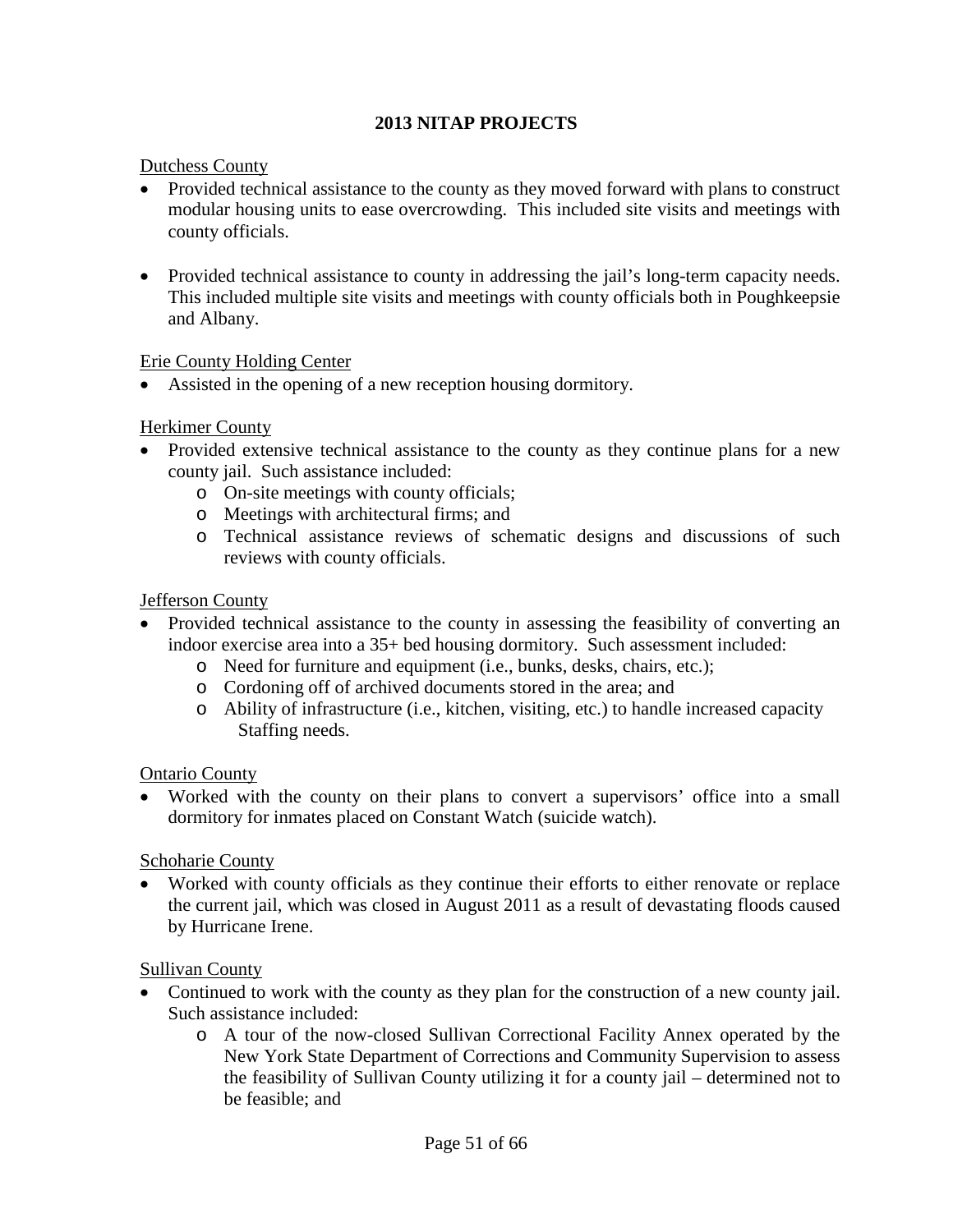o Reviews of schematic designs for a new jail and discussions of such reviews with county officials.

# Amherst Police Department (Court Detention)

- Assisted the department in designing a detention area for the Town Court.
- Reviewed with the department the various transition-related issues (i.e., policy development, equipment purchase, installation and testing, staff training, etc.) required.

# Buffalo Police Department

- Met with department and city officials to assess the feasibility of the Buffalo Police Department's use of detention areas (in the City Court building) as a lockup for female arrestees. The area is currently used by the Erie County Sheriff's Office for court holding. It was determined that such use would have a negative impact on public safety.
- Met with department and city officials to assess the feasibility of renovating an unused cell block (in the basement of the City Court building) for use a detention area for female arrestees. SCOC continues to work with the department on this.

East Rochester Police Department

• Reviewed with the department the various transition-related issues (i.e., policy development, equipment purchase, installation and testing, staff training, etc.) required, as they construct a new police department building and lockup.

Lancaster Police Department

- Provided the following technical assistance as the department was constructing a new lockup:
	- o Needs assessment for equipment, training, etc.;
	- o Review of draft policies and discussions of same; and
	- o Multiple on-site assessments of department's preparation.

# West Seneca Police Department

• Met with department officials to discuss possible renovations to the lockup as well as transition-related issues (i.e., policy development, equipment purchase, installation and testing, staff training, etc.) that would require attention with the renovations.

# **Staffing Services**

Commission Minimum Standards, 9 NYCRR Part 7041, Staffing Requirements, provide that the Commission shall determine the minimum number of staff necessary to operate each correctional facility in New York. Upstate county jails and New York City correctional facilities are unique institutions with wide variation in size, age, and configuration. Each must be staffed at a costeffective level that provides for adequate levels of inmate supervision and for staff and public safety. The Commission provides the correctional staffing services for all county correctional facilities and more recently, for the City of New York. Commission staffing specialists travel to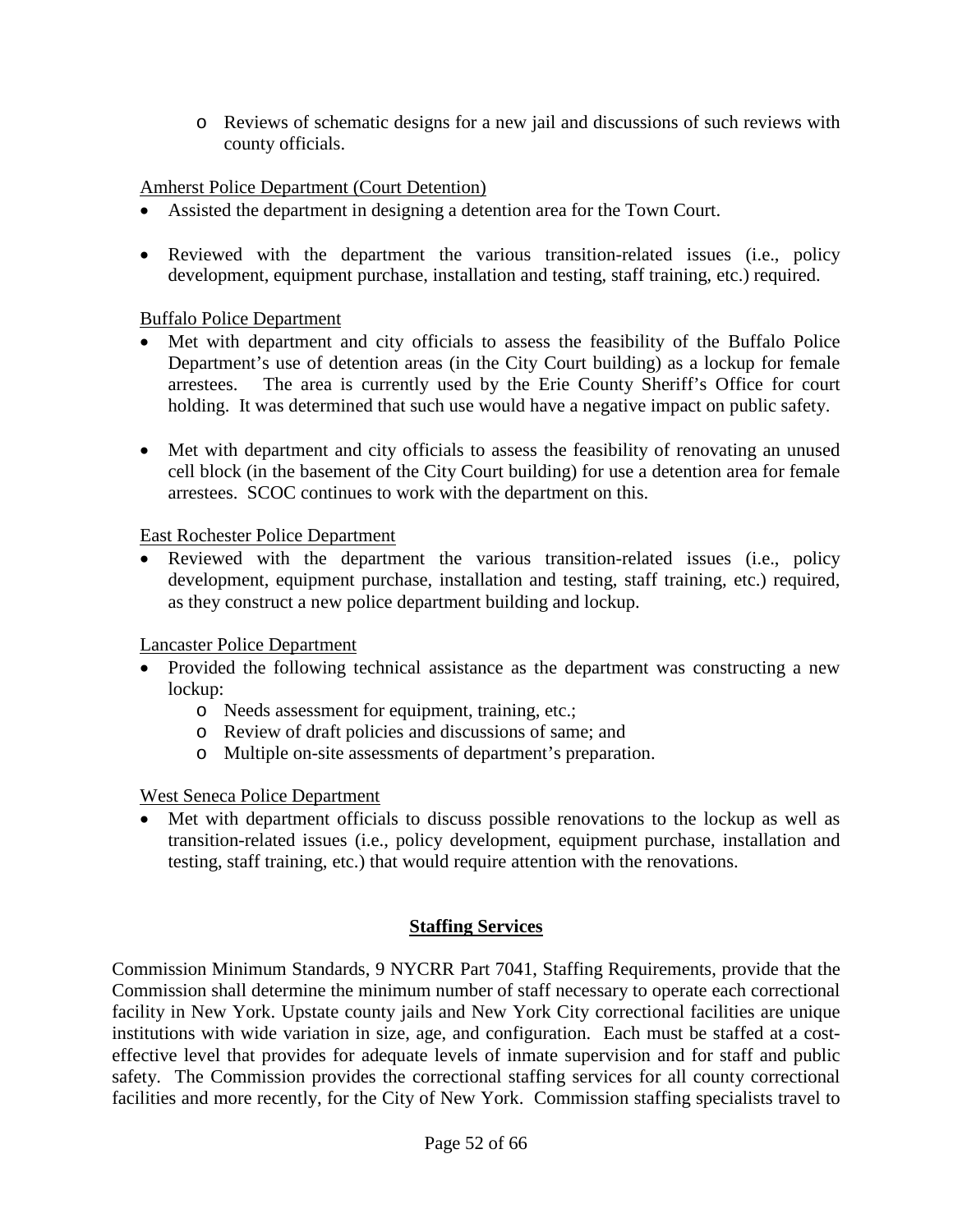facilities upon local government request, and to all newly constructed facilities. The staffing assessment is based on specific correctional functions, physical plant configuration, inmate population trends, and other factors unique to a particular correctional facility. Detailed guidelines direct staff in developing a facility staffing plan. A proposed minimum institutional position and staffing analysis is prepared, and then negotiated to consensus with county legislative officials, the county executive, sheriff or commissioner. The Commission affords timely security staffing expertise not available in localities, eases the local criminal justice budget process and promotes local government confidence in the safety of widely disparate facilities.

During the 2013 reporting period the revision of six staffing analyses was finalized by Field Operations staff:

- Albany County Jail Administrative position modified
- Clinton County Jail Position and Staffing Analysis revised
- Delaware County Jail -Position and Staffing Analysis revised
- Franklin County Jail Position and Staffing Analysis revised
- Genesee County Jail Position and Staffing Analysis revised
- Jefferson County Jail Position and Staffing Analysis revised
- Monroe County Jail Position and Staffing Analysis revised
- Monroe County Correctional Facility Position and Staffing Analysis revised
- Steuben County Jail Position and Staffing Analysis revised
- Schoharie County Jail Position and Staffing Analysis revised for the jail's temporary inmate processing facility. The current jail has been closed since August 2011 due to flooding.
- Ulster County Jail Position and Staffing Analysis revised
- West Facility Central Intake (NYC DOC) New Position and Staffing Analysis

# **Technical Assistance**

During the course of field evaluations, Commission staff frequently renders technical assistance to facility administrators in order to resolve any number of problems. Generally, the assistance involves policy and procedures review, standards interpretation, referrals to other agencies, training issues, development of operational procedures, modifications or improvements to physical plant and implementation strategies. Staff record significant technical assistance contacts so that the data can be used to identify future projects.

While Commission staff provided facilities with hundreds of hours of technical assistance in 2013, the following is a list of counties and the operational issues for which Commission staff provided officials with technical assistance.

# **County Correctional Facilities**

# Cattaraugus CJ

Assistance in implementing policy regarding required legal reference materials for the facility library and policy regarding inmate weddings and female health issues.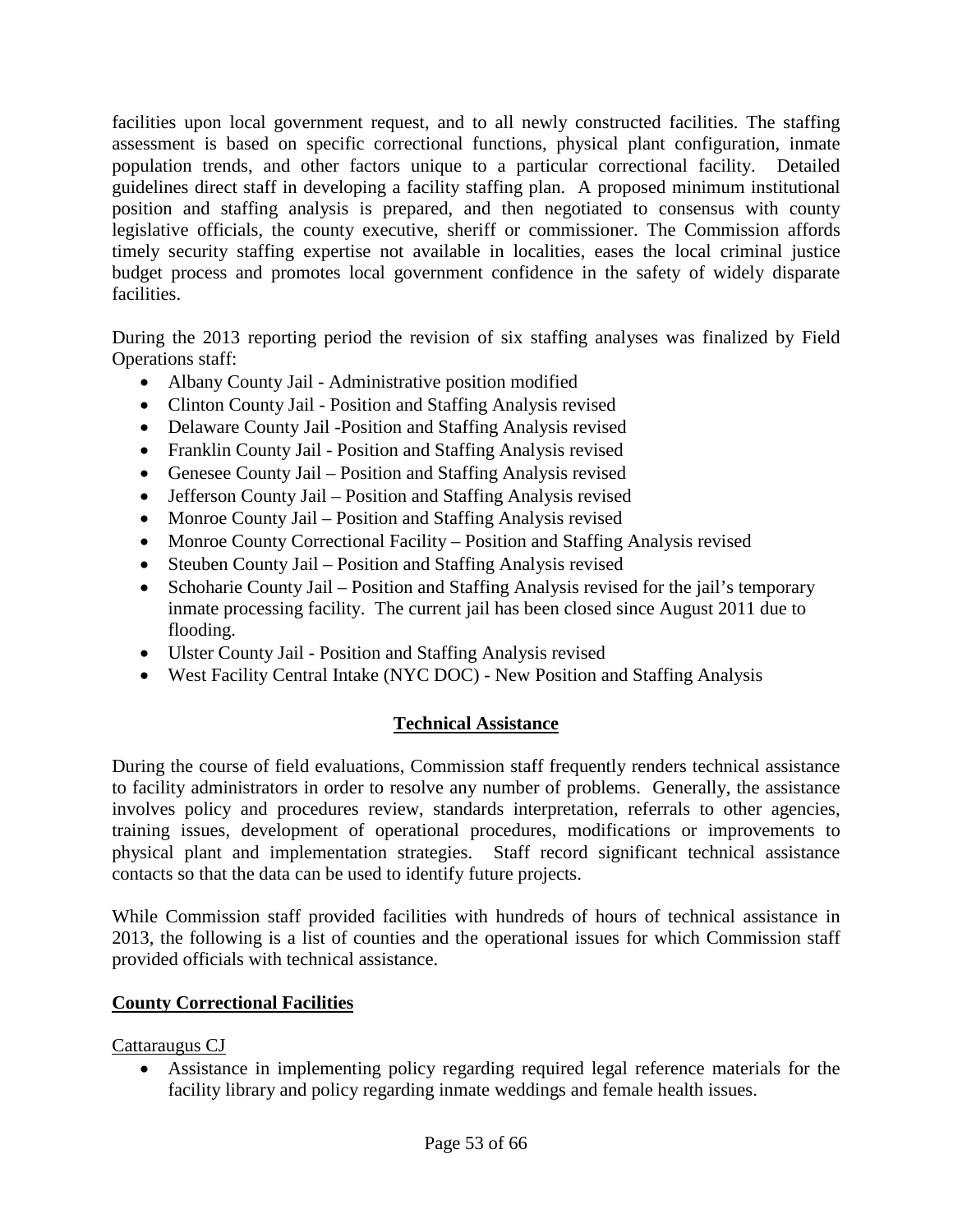Chautauqua County Jail

- Inmate correspondence policy
- Maximum Facility Capacity (MFC) compliance
- Report incident requirement review
- Procedures pertaining to review and documentation of time recording / watch tour records.

# Delaware County Jail

• Classification instrument development

# Dutchess County Jail

- Providing information regarding housing of transgender detainees
- Overcrowding management and juvenile policy and procedure
- Temporary housing

# Essex County Jail

• Legal reference material and inmate discipline

# Franklin County Jail

- General policy and procedures development
- Maximum facility capacity vs. operational facility capacity

# Greene County Jail

• Met with facility and county leaders on issues of overcrowding and initial plans for construction of a new facility.

# Herkimer County Jail

- New jail design development (Goldberg group)
- Assistance in the revision of the inmate rulebook

# Jefferson County Jail

• Gym dorm conversion

# Lewis County Jail

- General policy and procedure development
- Control room and 911 Center construction

# Madison County Jail

- Provided technical assistance on inmate classification system.
- Inmate supervision

# Montgomery County Jail

• Sub dayroom for housing pod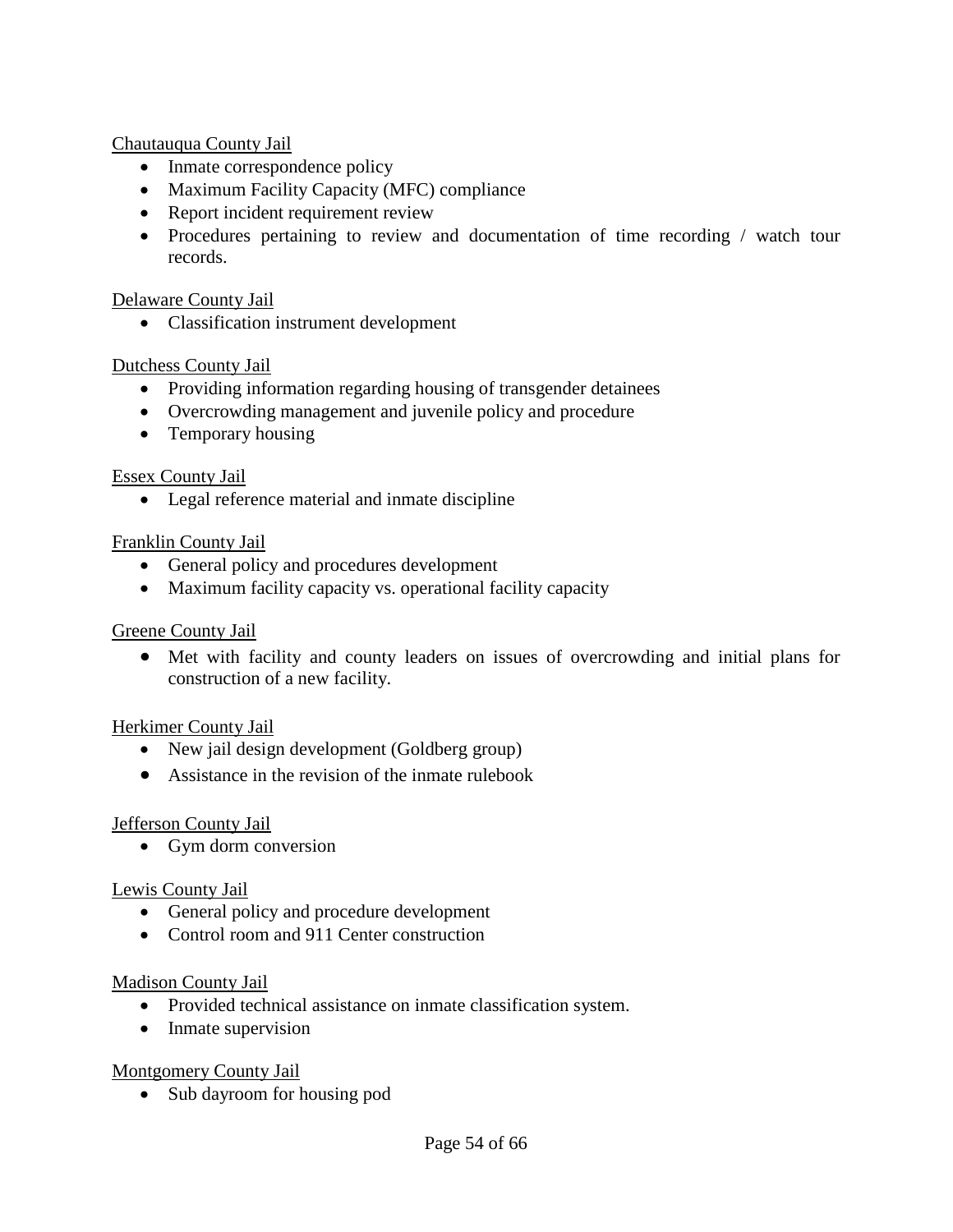Monroe County Jail and Monroe County Correctional Facility

- Assisted the county with changes in jail operations as part of revising the Position and Staffing Analysis for the facilities
- Tour annunciations system

Nassau County Correctional Facility

• Provided technical assistance regarding construction and the location of physical separation in housing areas in order to comply with 9 NYCRR, Part 7013, Classification.

# New York City Department of Correction

• Provided central administration with technical assistance in the development of the CAPS unit.

New York City Department of Environmental Protection (Gilboa)

• Assisted the department as they expressed the desire to close the Gilboa substation. Necessary operational and written procedures were discussed.

# Onondaga County Justice Center

• Assisted the county with identifying available space for the boarding out of inmates.

# Orange County Jail

• Reportable Incident, Staffing and MFC

# Orleans County Jail

- Alternative meal delivery
- Provided assistance in identifying variance housing space to allow the facility to move forward with its roof replacement project.
- Assessed situation whereby the kitchen is planning to close temporarily due to water pipe break. Technical assistance was provided concerning the serving of meals during the kitchen's closure.

# Putnam County Jail

- Assisted in the resolution of violations of Part 7013, Classification, by identifying areas of the facility that can be sub-divided.
- Dorm Conversion

# Queens House of Detention

• Technical assistance in preparing the facility for use as an alternate location for housing of inmates if needed.

# Rensselaer County Jail

• Legal correspondence procedures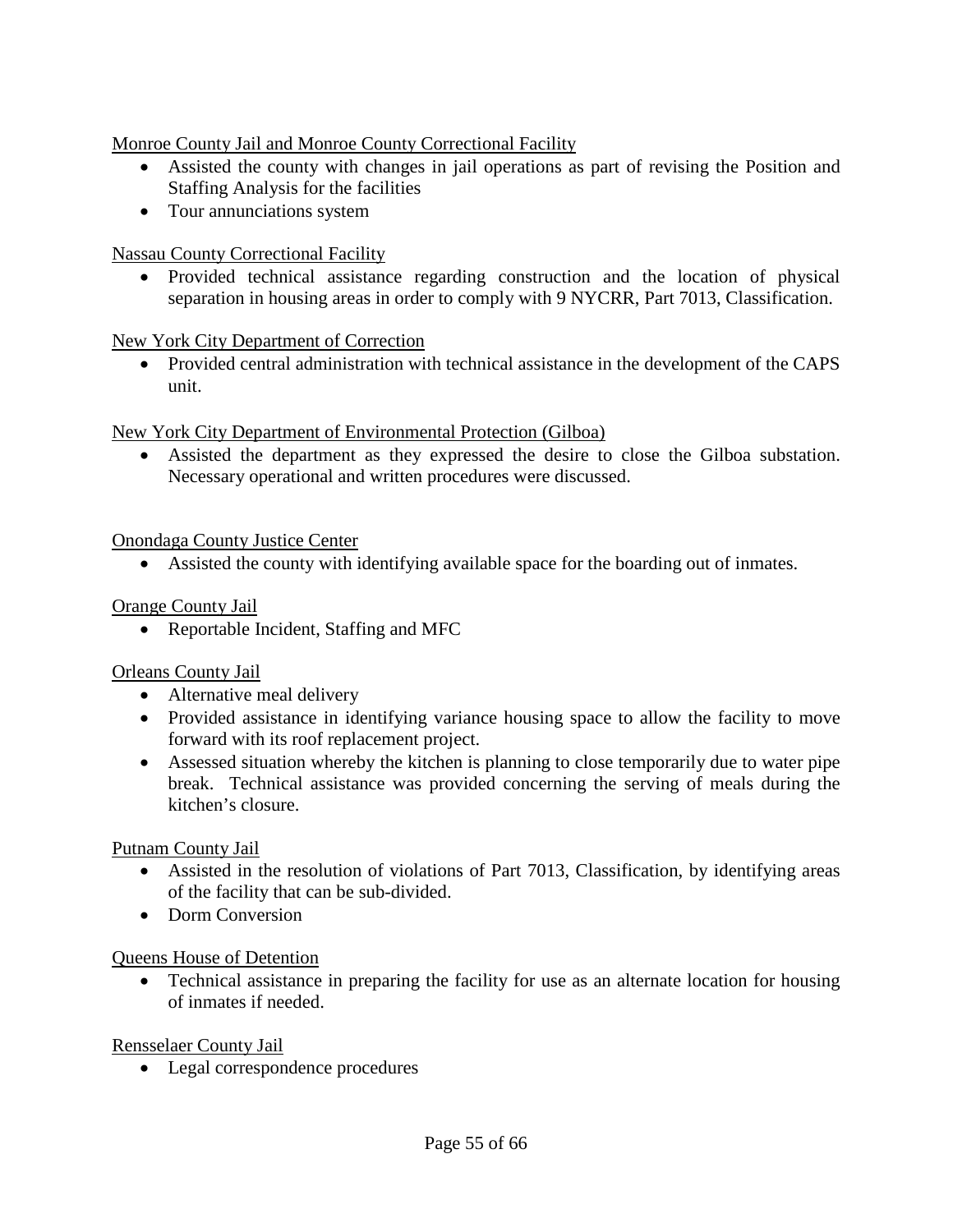# Rockland County Jail

- Perimeter fence
- Elevator project

# Steuben County Sheriff's Office (Jail)

• Discussed various topics including Minimum Standard evaluations, jail staffing requirements, and proposed equipment for their jail emergency response team.

# Suffolk County Jails

• Provided technical assistance in the opening of the new Yaphank facility while simultaneously closing older portions of the jail.

# Sullivan County Jail

• Jail design development (Goldberg group)

# Tompkins County Jail

• Classification instrument development

# Washington County Jail

• Housing renovation

# Wayne County Jail

• Main Control consolation and direct supervision housing conversation

# Westchester County Jail

- Inmate supervision, lock inspection, and juvenile policy and procedure
- Restriction of exercise options and documentation, Facility feeding obligations to inmates at court, provided classification policy suggestions and total prisoner population counts

# **New York State Agencies**

# Office of Children and Family Services

• Beginning October 2013, SCOC conducted weekly site visits to OCFS secure centers to directly monitor safety and security conditions. SCOC staff was also appointed to two working committees formed to develop operational recommendations for improving the safety and security at the secure centers. (Statewide Search Team and Facility Deescalation Team)

# Brookwood SC

• Assisting in the development of a grievance program and staff training program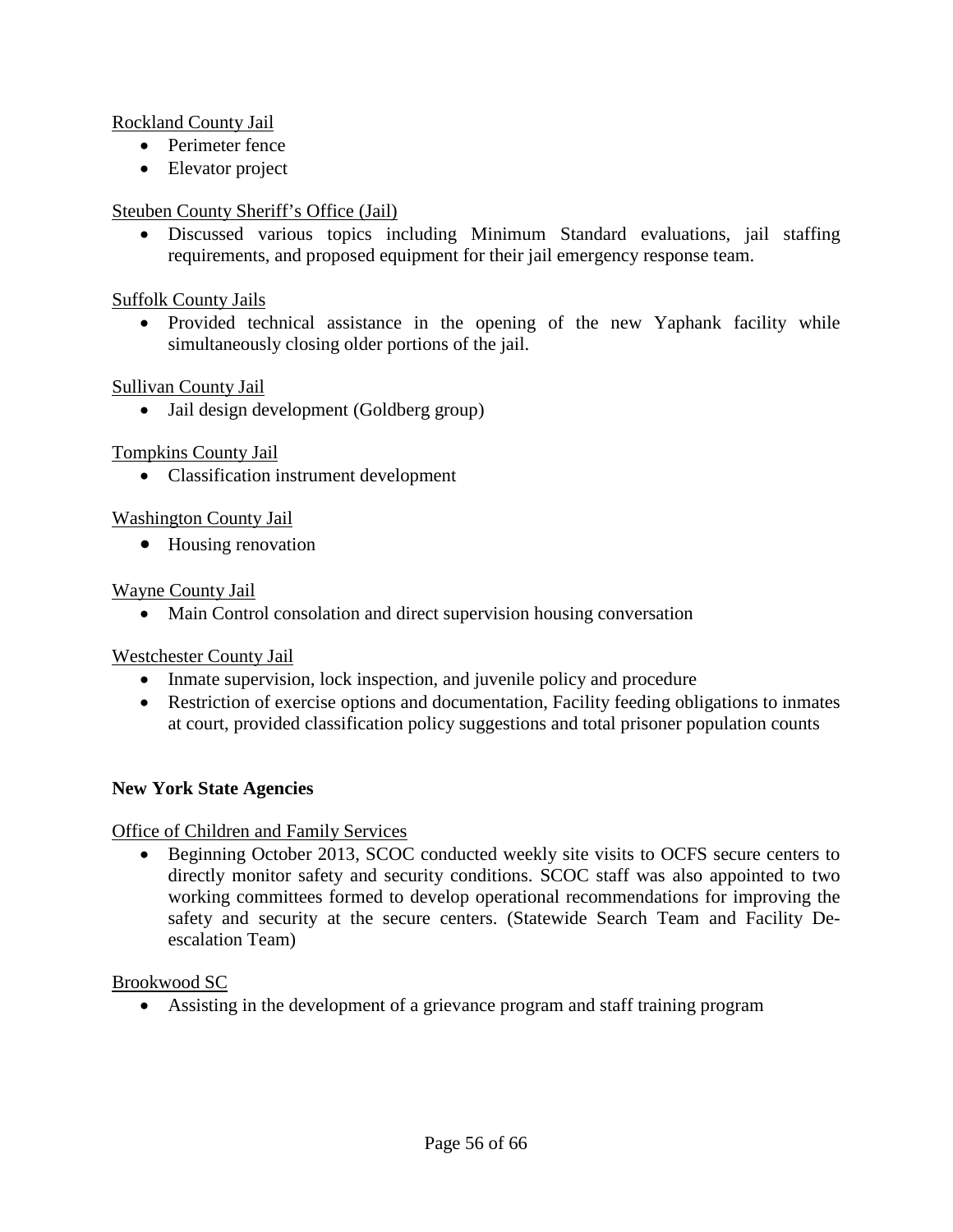# **Court Holding Facilities**

# Town of Amherst

• Construction of new holding pens

# Montgomery County

• Courthouse cell renovation

# Tompkins County

• Policies and requirements for county court holding pens

# **Local Police Lockups**

# Rye Police Department

• Annual Lock-up report requirements

# White Plains Police Department

• Annual lock-up report requirements

# Niagara Falls Police Department

• Holding cell benches

# Niskayuna Police Department

• Provided technical assistance to the department as they inquired as to the feasibility of decommissioning their lockup. It was determined the lockup would remain open.

# Ocean Beach Police Department

• Holding cell locks

# Yorktown Police Department

• Discussed daily record of detention reporting requirements and juvenile handcuffing procedures and approved room procedures.

# Bronxville Police Department

• Policy and procedures, security device inspections and reportable incident requirements.

# SUNY Purchase PD

• Lockup minimum standards and general operations.

# **Information Management**

The Commission is the only central repository for local correctional information in New York State. The Commission provides electronic and retrospective management information to assist local correctional administrators. The Jails Daily Population Reporting System reports inmate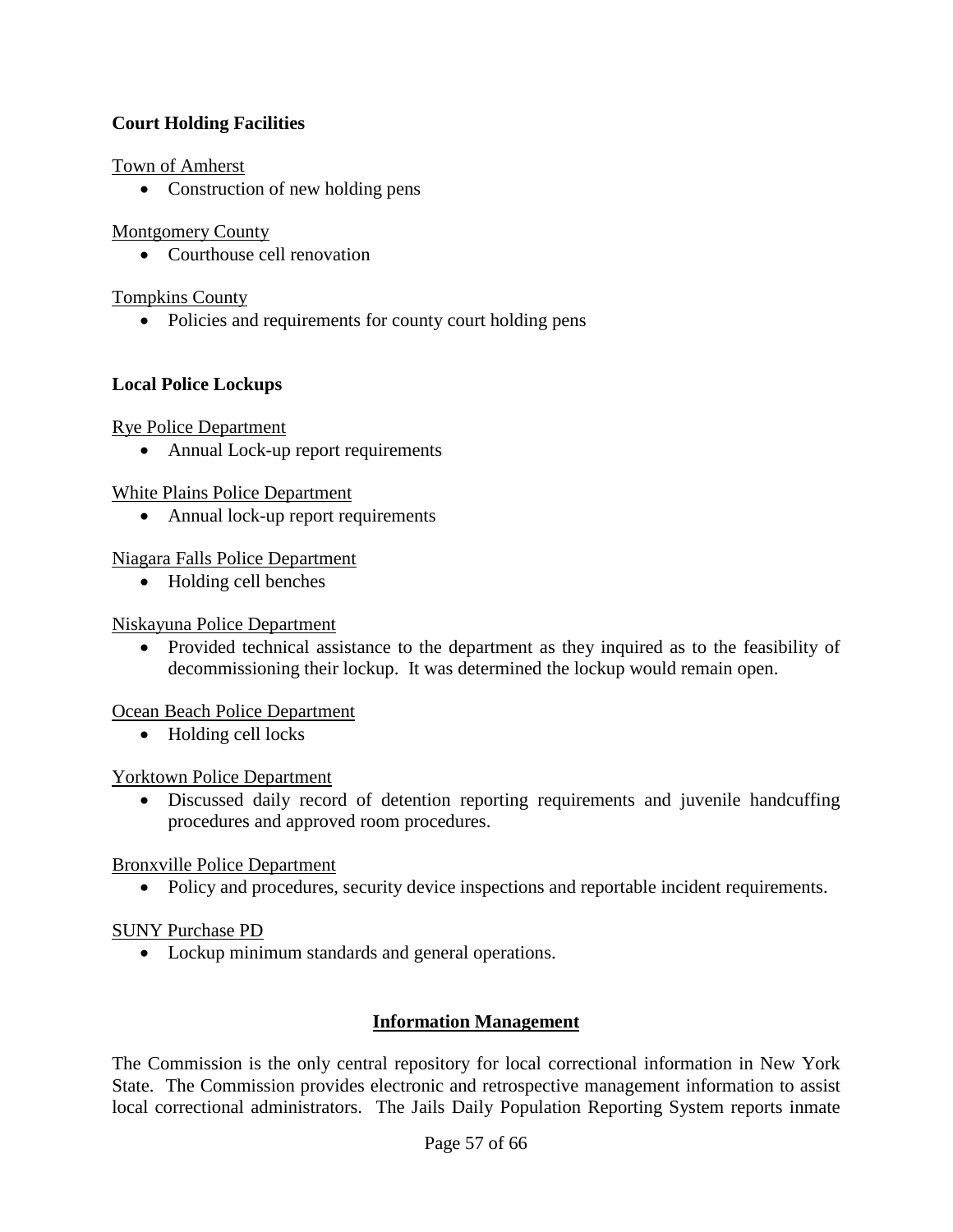population counts in all local facilities each day through the eJustice Portal. The Commission also tracks New York City population levels, parole violators and "state-ready" inmates in jails. The Sheriffs' Annual Report provides comprehensive data from sheriffs on admissions, discharges and inmate demographics. SCOC works with the Rockefeller Institute of Government in that organization's preparation of its annual publication of public safety and criminal justice statistics.

# **Chairman's Memoranda**

The Commission is a key player in the delivery of salient correctional management information and education to county correctional facilities. The Chairman's Memorandum, a bulletin that is sent to all county sheriffs and administrators of correctional facilities and police departments, is an efficient vehicle for the delivery of such information. In 2013 the following Memoranda were issued:

- Chairman's Memorandum #1 Benzodiazepine Withdrawal and Treatment
- 
- 
- Chairman's Memorandum #4 Scared Straight Programs
- 
- 

● Chairman's Memorandum #2 Veteran's Justice Outreach Initiative • Chairman's Memorandum #3 Changes to NYS Public Health Law ● Chairman's Memorandum #5 Appointment of Commissioner Thomas J. Loughren • Chairman's Memorandum #6 Follow-up Survey Related to Educational Materials on Prevention of Mother-to-Child Transmission (MTCT) of HIV

# S**pecial Investigations**

At times, it becomes necessary for field staff to conduct investigations of incidents, complaints and other matters requiring intensive analysis and review. The following is a summary of noteworthy special investigations conducted by Commission staff during the year 2013:

# Albany County Jail

• Inmate allegation - Use of Force

# Albany County Jail

• Request that facility officials investigate inmate allegations of assault

# Albany County Jail

• Reportable Incident – use of force

# Chemung County Jail

• Visitors' rights to wear religious head covering

# Chemung County Jail

• Inmate allegations of staff assault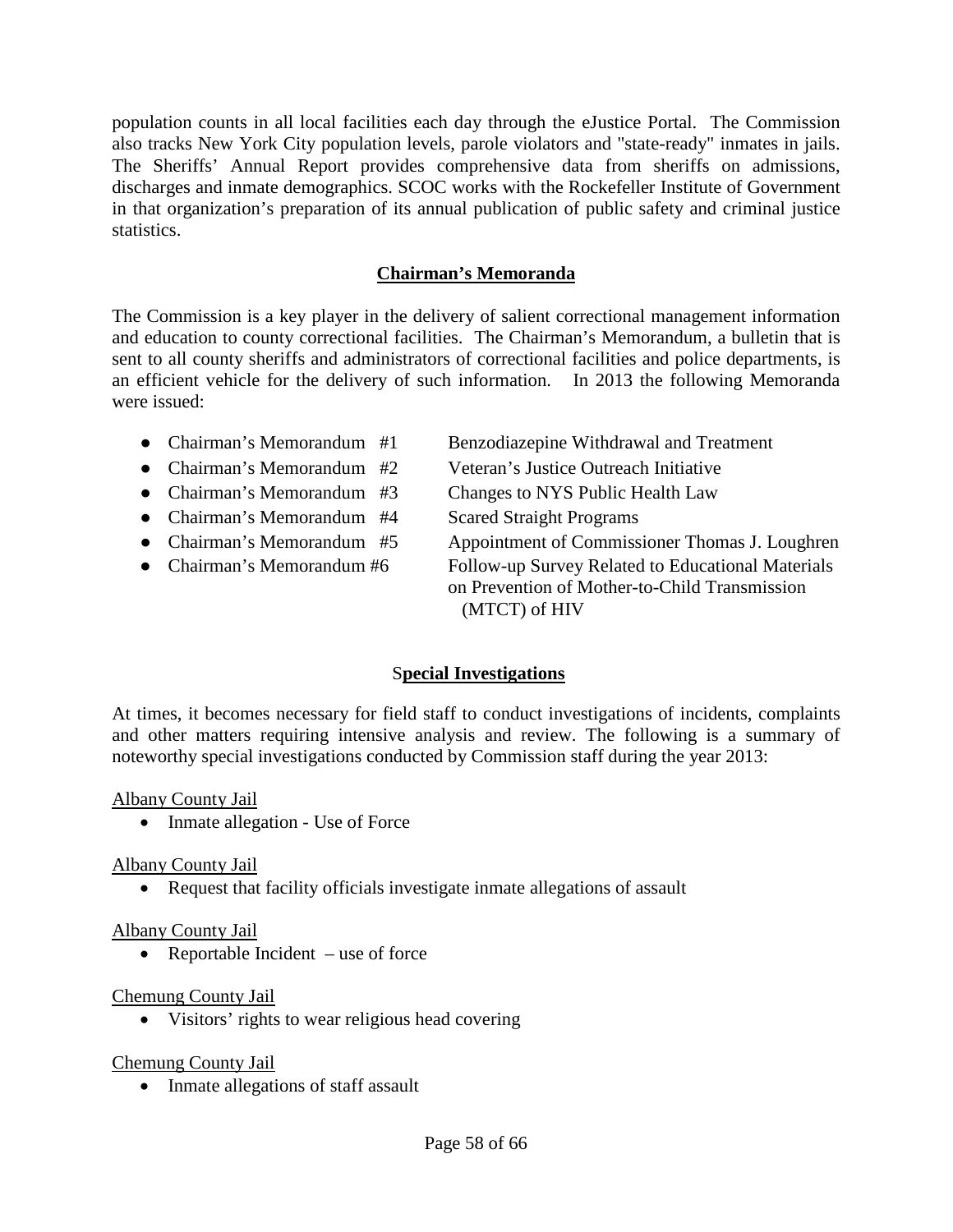# Clinton County Jail

• Reportable Incident - staff conduct

# Franklin County Jail

• Inmate allegations regarding staff conduct

# Jefferson County Jail

• Reportable Incident follow-up – inmate attempted suicide

# Genesee County Jail

• Report completed on 2012 inmate escape

# Madison County Jail

• Reportable Incident follow-up – use of force

# Nassau County Jail

• Inmate allegations – staff conduct

# Niagara County Jail

• Inmate allegations staff assault.

# Otsego County Jail

• Reportable Incident- use of force

# Westchester County Jail

• Reportable Incident investigation - use of force

# Westchester County Jail

• Complaint investigation - use of force

# Westchester County Jail

- Reportable Incident staff conduct
- •

# Westchester County Jail

• Reportable Incident – staff conduct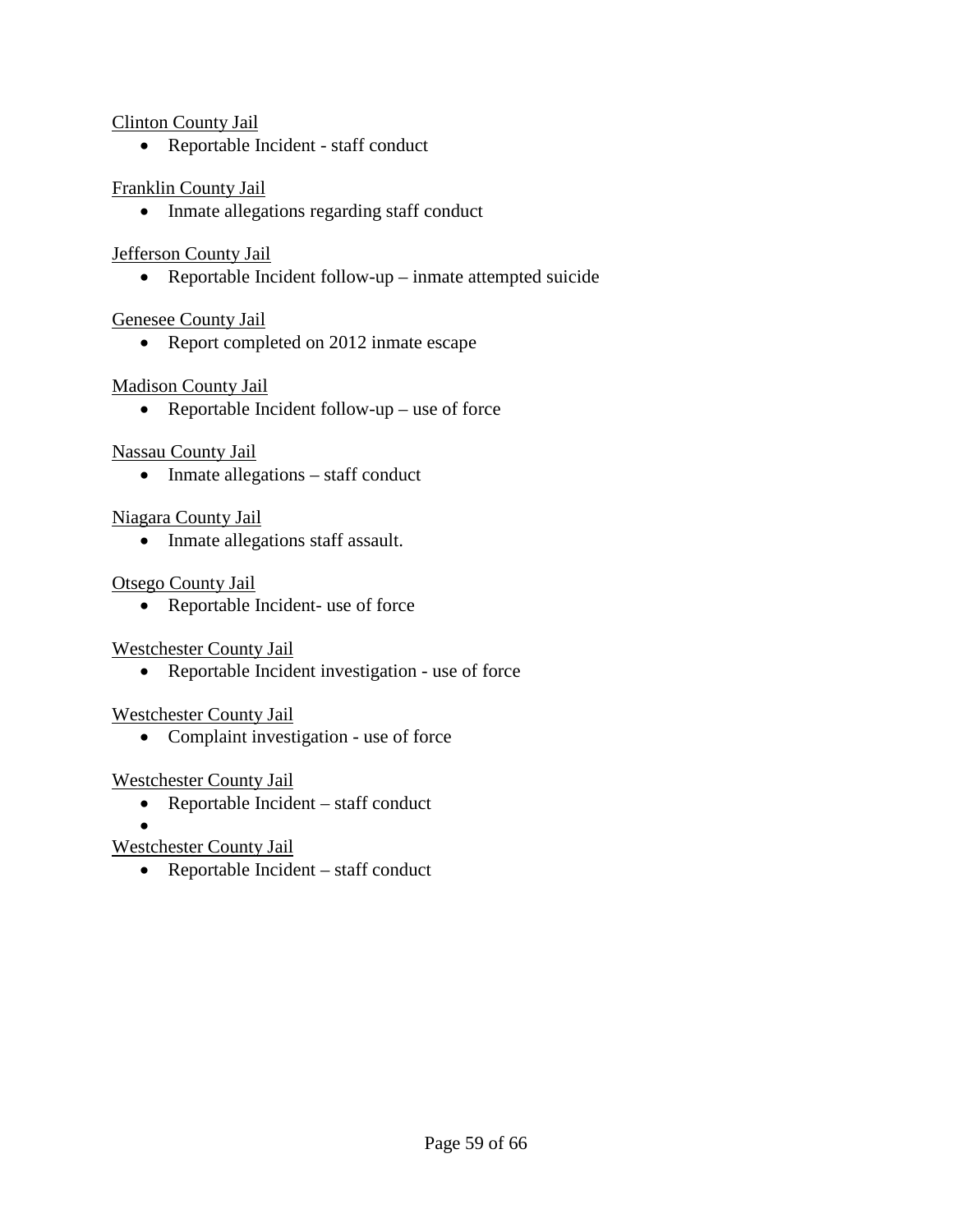# **FORENSIC MEDICAL UNIT**

The Forensic Medical Unit is a Field Operations unit within the State Commission of Correction. This unit is intended to fulfill the health care oversight mandate of Correction Law, Article 3 by providing the SCOC and its Medical Review Board (MRB) with expertise in the investigation of inmate mortality, the evaluation of State and local correctional facility health care delivery. The unit also provides technical assistance to state and local correctional facilities for the improvement of health care delivery. Technical assistance is regularly provided in the development of health care delivery procedures including tuberculosis control, occupational health and safety, health care staffing, health facility designs and handling of pharmaceuticals among others. Each year a number of New York's jails are visited by trained health care system evaluators. Health care delivery systems are evaluated in each facility, recommendations are made and technical assistance is rendered. The Forensic Medical Unit also presents its cases to the MRB, investigates medical grievances and complaints, and conducts various special investigations as directed by the Commission. This includes the following activities:

- Field mortality investigation;
- Health services evaluation;
- Standards development and compliance;
- Resolution of complaints and grievances;
- Collection and interpretation of data and statistics;
- Development and administration of technical assistance programs; and
- Policy formulation and advice.

# **Mortality Investigations**

The State Commission of Correction's Forensic Unit conducted twenty (20) mortality and eighteen (18) abridged mortality investigations. Those cases and their corresponding facilities are as follows:

# **Mortality Investigations (Full Board Cases):**

Ramon Vasquez/Monroe CJ/#2012-M-052 Jamal Polo/GMDC/#2012-M-061 Jorge Rios/Wende CF/#2012-M-071 Alexander Gonzalez/NYPD 14<sup>th</sup> Pct./#2011-M-157 Jack Hough/Great Meadow CF/#2012-M-089 Ronnez Sanders/Green haven CF/#2012-M-087 Arthur Thomas/Suffolk CJ/#2012-M-070 Harold Case/NiagaraCJ/#2012-M-010 George Joanette/St. Lawrence CJ/#2012-M-088 Edward Berezowoski/ECHC/#2012-M-107 Marcelo Rodriquez/Fishkill CF/#2012-M-103 Teofilo Diaz/Upstate CF/#2012-M-058 Randy Griffin/Wayne CJ/#2012-M-116 Stanley Haluska/Albany CJ/#2012-M-142 Nathaniel Richardson/Fishkill CF/#2013-M-005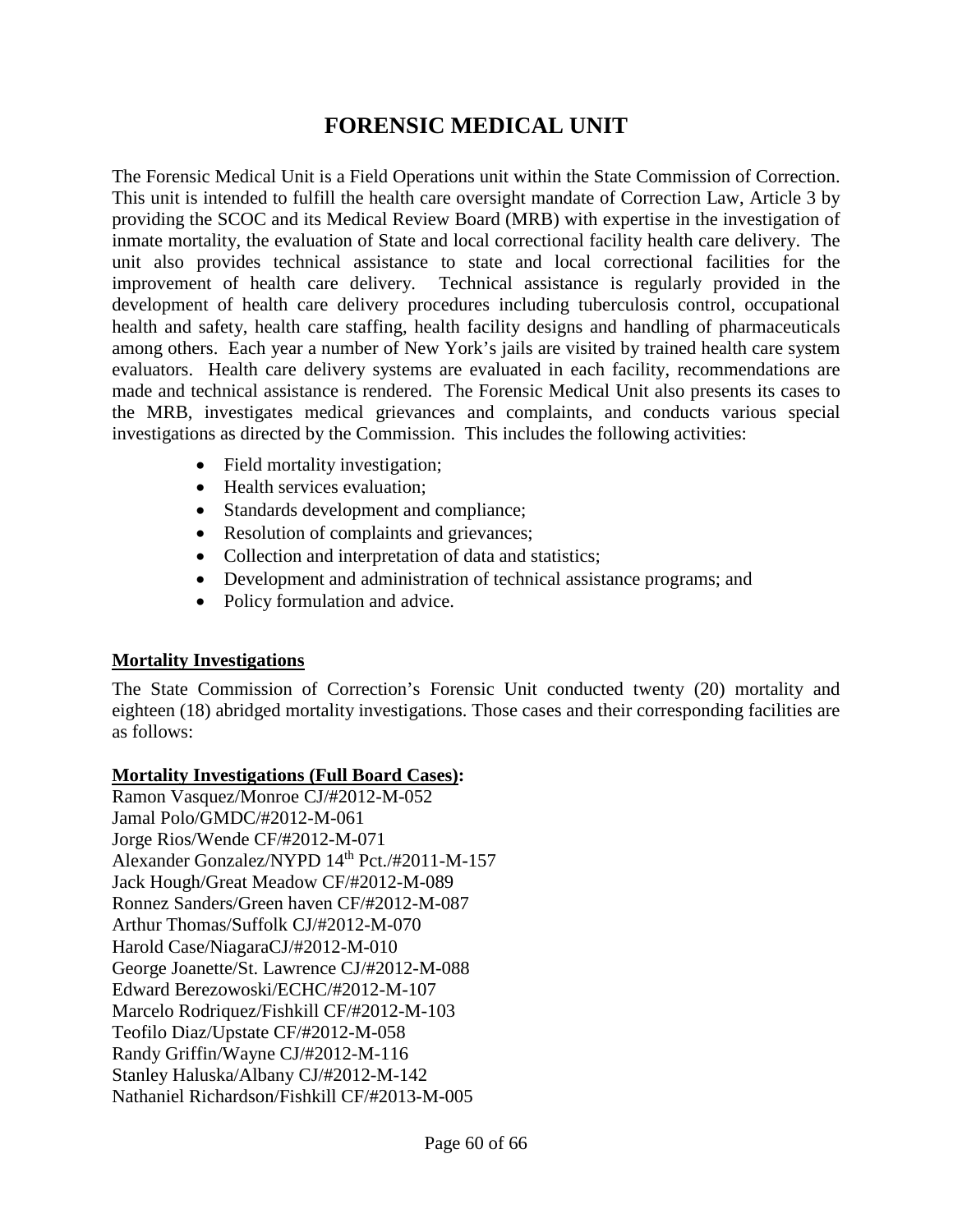Robert Reed/Auburn CF/#2012-M-129 Anthony Manners/Auburn CF/#2012-M-110 Shun Wilson/Ontario CJ/#2012-M-115 Gregory Giannotta/AMKC/#2012-M-132 David Grochowski/MohawkWalsh RMU/#2012-M-092

# **Abridged MRB Mortality Cases**

Salvatore Amico/Elmira CF/#2011-M-117 Jesus Carmona/Onondaga DOC/#2011-M-078 Frederick Velez/Oneida CF/#2009-M-059 Dana Booth/Eastern CF#2011-M-076 Robert Poulsen/Clinton CF/#2011-M-057 Juan Carlos Carrasquillo/Sing Sing CF/#2010-M-064 Thomas Sides/Attic CF/#2012-M-059 Reginald Jarrett/Saratoga CJ/#2012-M-007 Theodis Radcliffe/Great Meadow CF/#2010-M-106 Christopher Robinson/RNDC/#2008-M-135 Carmen Fasano/NYPD 63rd Pct./#2009-M-062 George Combes/Queens Detention Complex/#2010-M-107 Thomas Brown/Coxsackie CF/ #2012-M-032 Jorge Morillo/Cape Vincent CF/#2011-M-089 Phillip Andrill/Upstate CF/#2012-M-080 Raymond Allard/Coxsackie CF/ #2013-M033 Joseph Allen/GRVC/#2012-M-045 Jose Martinez/Woodbourne CF/#2012-M-084

# **Technical Assistance**

# **Health Care Evaluations**

Technical assistance in the form of health services evaluations is typically provided in response to a formal request from a county correctional facility. It may also be provided as a result of findings of chronically inadequate healthcare delivery. In 2013 the following facilities received such technical assistance.

Chautauqua County Jail Erie County Holding Center Seneca County Jail Schuyler County Jail Yates County Jail

# **Healthcare Staffing**

Rockland County Jail Suffolk County Jail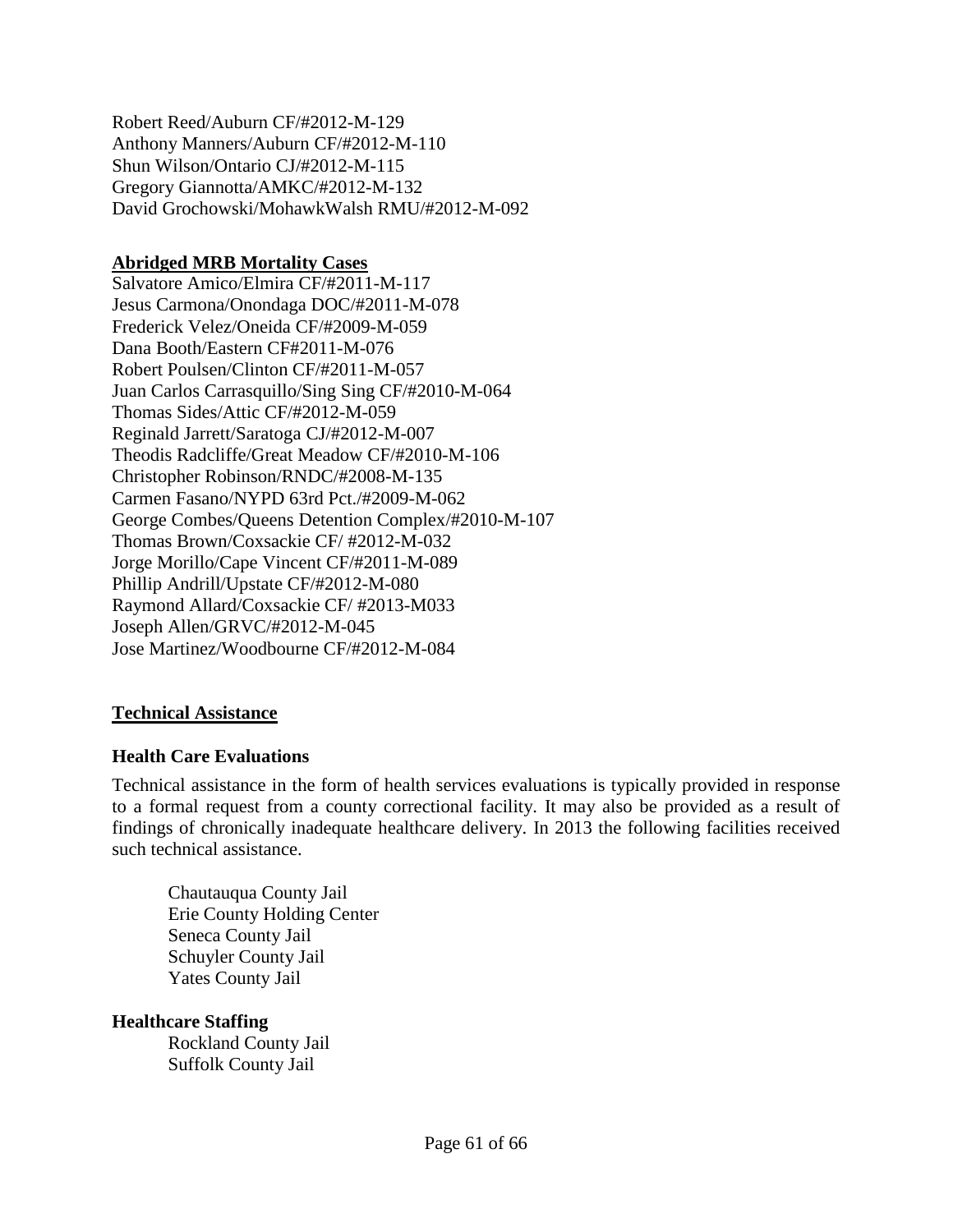# **Construction or Expansion of Health Care Facilities**

Broome County Jail - Infirmary Ontario County Jail - Constant Supervision Erie County Holding Center - Reception Center Suffolk County Jails - Health Services/Pharmacy Operations

# **Monitoring**

Nassau County Jail's Weekly D2D (medical tier) Nassau County Jail's Weekly BHU Medical Suffolk County Jail's Weekly BHU Medical DOCCS Self Inflict Injuries/Suicide Attempts Medical/Mental Health PD Reportable Incidents Medical/Mental Health Local Facilities Reportable Incidents

# **Training Attended**

Omnisure Webinars AMC HIV Teleconferences Interview and Investigation Training Suicide Prevention T-T-T

# **Interagency**

New York State Department of Corrections and Community Supervision Health Services New York State Office of Mental Health New York State Department of Health - Office of Professional Medical Conduct New York State Education - Office of the Professions New York State DCJS/ New York State Office of Mental Health/Commission of Correction Training Committee New York State Department of Corrections and Community Supervision Office of Health Services and Inspector General, Review of Mortality Cases New York State AIDS Institute New York State Sheriffs' Association Mental Health Criminal Justice Planning Committee Suicide Prevention Revision Committee

# **Mental Health and Suicide Prevention**

During the 1970's and early 1980's, suicide was the leading cause of death in county jails and preventable suicide emerged as a major source of successful litigation against local government. The Commission, in conjunction with the NYS Office of Mental Health (OMH), researched, developed and obtained federal financing for a state-of-the-art suicide prevention program that has yielded a sustained annual reduction in suicide of more than 70%, despite extraordinary increases in local inmate populations. The Commission and OMH deliver suicide prevention training to all incoming correction officers, either directly, or by offering training to established correctional staff who, in turn, trains their own incoming correction officers. The training conducted for incoming correction officers is an intensive eight hour module.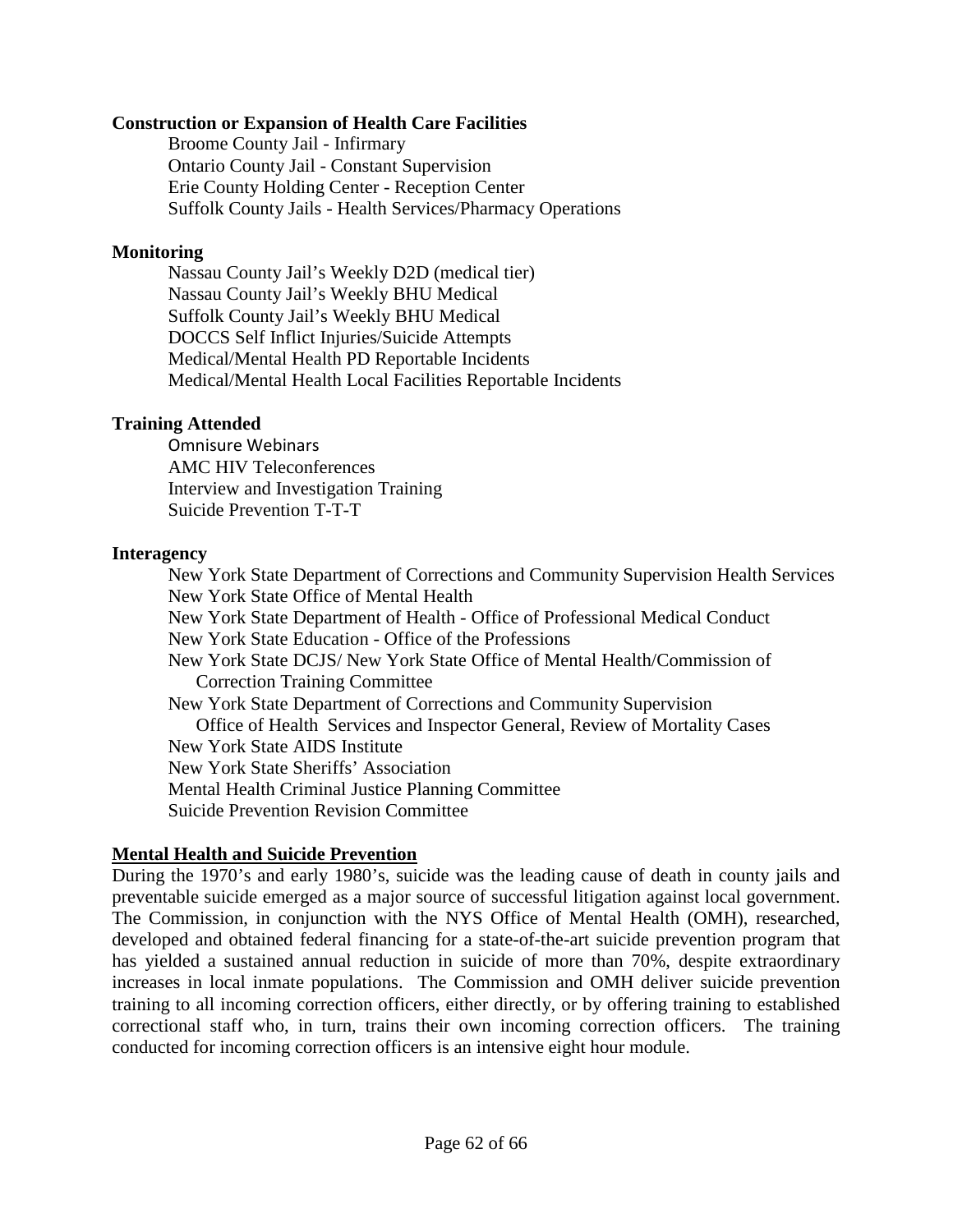Beginning in 2010, the Commission and OMH completed a comprehensive training curriculum revision, the first revision since 2000. New training manuals, screening guidelines, and videos were produced. An initial pilot training was conducted with county corrections and mental health instructions in June 2011. The new curriculum was revised and screening guidelines were officially released in November 2011. The first full instructor course was conducted in December 2011 for the New York State Department of Corrections and Community Supervision.

# **Inmate Mortality During 2013**

The following table lists the numbers and causes of death for inmates in all correctional facilities in New York State during the year 2013. The Commission receives notice of each of these deaths within 6 hours of occurrence. Each case is separately investigated by the Commission's Forensic Medical Unit. Problematic cases are investigated in the field, carefully documented, presented to the Medical Review Board and published. In 2013, the Board and Commission published 24 problematic cases in which recommendations to prevent similar recurrence and to improve medical and mental health care were made to correctional facility administrators.

|                        | <b>SUICIDE</b> | <b>AIDS</b> |     | NATURAL HOMICIDE UNKNOWN OTHER |   | <b>TOTAL</b> |
|------------------------|----------------|-------------|-----|--------------------------------|---|--------------|
| <b>NYS DOCCS</b>       | 13             |             | 114 |                                |   | 141          |
| <b>COUNTY JAILS</b>    |                |             | Q   |                                | າ | 20           |
| <b>NYCDOC</b>          |                |             | 13  |                                |   | 25           |
| <b>POLICE LOCKUPS</b>  |                |             |     |                                |   |              |
| <b>NYCPD PRECINCTS</b> |                |             | O   |                                |   | 10           |
| <b>TOTAL</b>           | 26             |             | 142 | 15                             |   | 198          |

#### **INMATE DEATHS IN STATE AND LOCAL CORRECTIONAL FACILITIES 2013**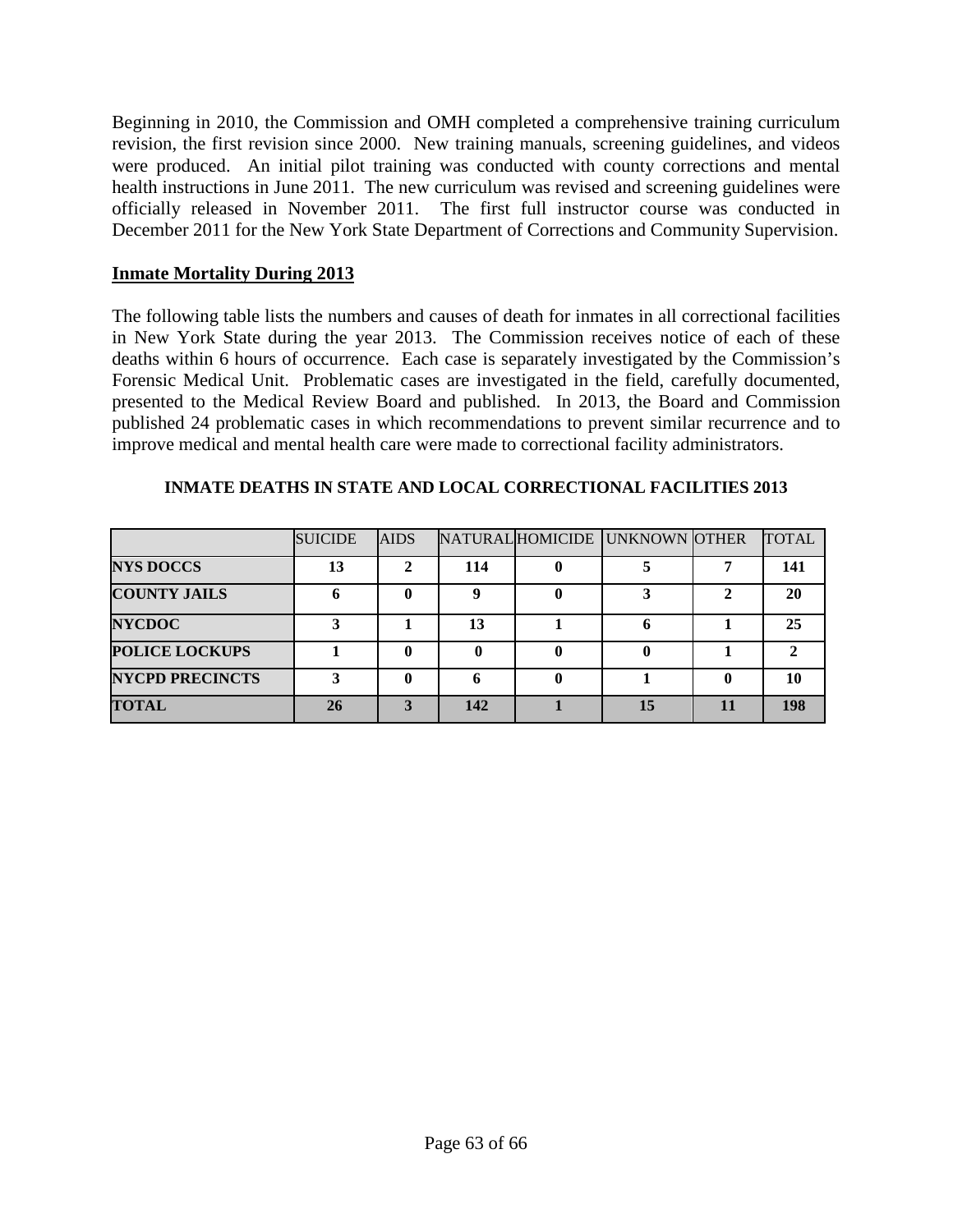# **COUNSEL'S OFFICE**

The Office of Counsel is responsible for the interpretation and analysis of all legal issues related to the work of the Commission. Part of this function includes the coordination of the Commission's legislative program, including the submission and review of legislation affecting the correctional and criminal justice system in New York State. The Commission has worked with administrators on a number of issues. Such collaborative work has included legislation aimed at reducing the number of mandated classification categories in local correctional facilities, assisting in the treatment of mentally ill inmates, facilitating the rapid and accurate transfer of vital medical information between facilities and the addition of a former correction officer to the Citizen's Policy and Complaint Review Council. In addition, agency attorneys represent the Commission in litigation related to conditions of confinement such as overcrowding, civil rights, and medical care. Counsel also acts in an enforcement capacity in regard to facility compliance with minimum standards.

In addition to all the above listed functions, Counsel's Office has developed a technical assistance approach to correctional jurisdictions by providing legal opinions to sheriffs and jail administrators.

# **Regulatory Reform**

In 2013, the Commission amended sections 7032.5 and 7032.8 of Title 9 NYCRR to allow local correctional facilities to submit inmate grievances electronically.

Further, the Commission amended sections 7022.4, 7200.2, 7200.3, 7200.6, 7202.4, 7202.6 and 7202.11 of Title 9 NYCRR to amend the Commission of Correction's listed office address, reflecting its recent agency relocation to downtown Albany.

Sections 7002.2 and 7205.2 of Title 9 NYCRR were amended to reconcile a statutory amendment regarding agreements for the detention of foreign-state inmates in the Albany County Correctional Facility.

Section 7031.4 of Title 9 NYCRR was amended to eliminate the requirement that law libraries be maintained within a local correctional facility.

The Commission amended sections 7005.7 and 7025.2 of Title 9 NYCRR to allow local correctional facilities to regulate the source of incoming inmate packages.

Sections 7013.8, 7064.8, 7300.2, 7300.4, 7414.6, 7600.1, 7601.1 and 7651.3 of Title 9 were amended to change references of the Department of Correctional Services to the Department of Corrections and Community Supervision.

Lastly, pursuant to State Administrative Procedure Act §207, the Commission carried out the required regulatory review of all rules adopted in the calendar years 1998, 2003 and 2008. After publishing notice and an invitation for public comment, said rules were continued without amendment.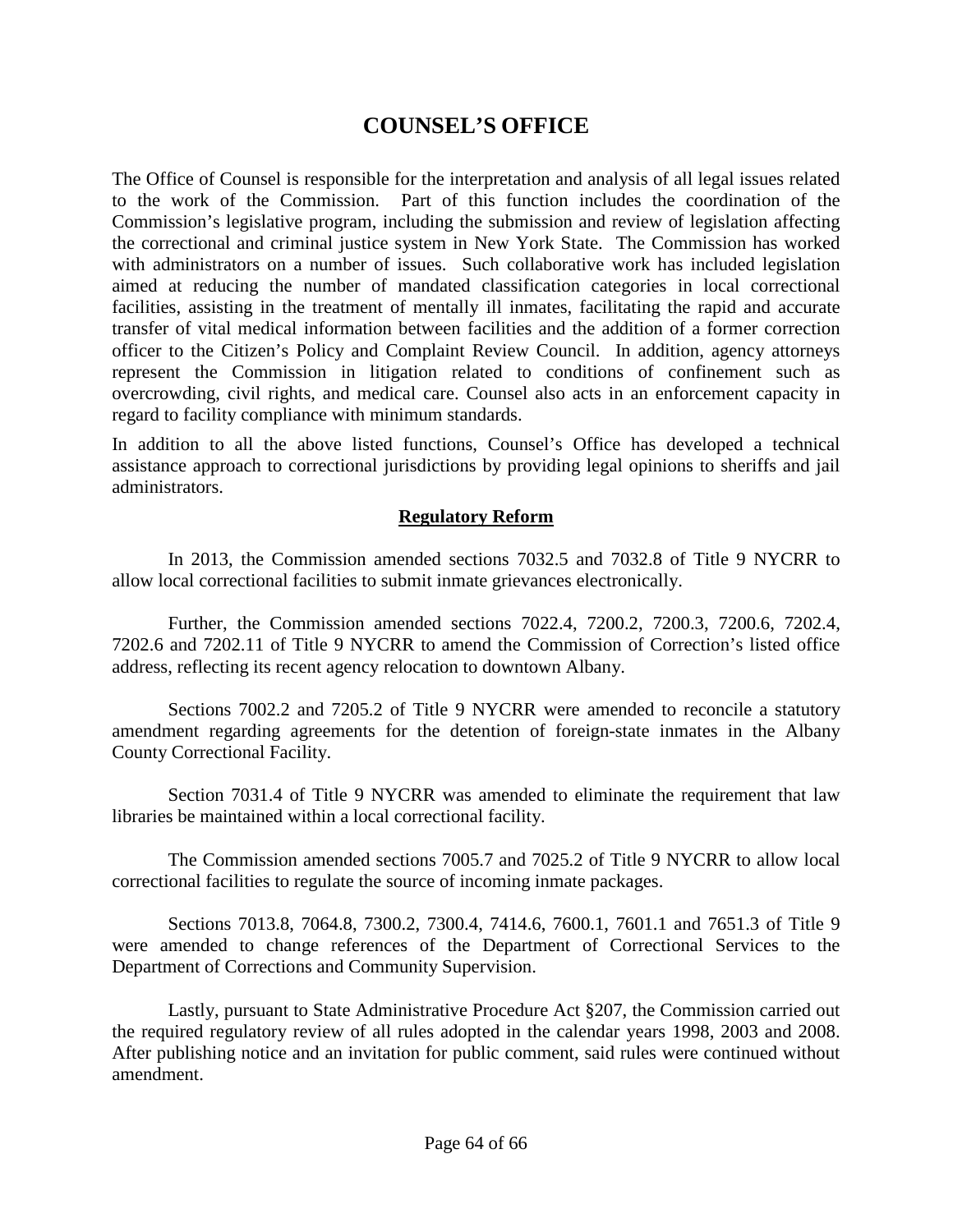# **Legislation Summary**

The following legislative proposals were made to the Governor's Counsel's Office for the 2013-14 session:

1.) Amending Correction Law §42 to provide for improvement of the functioning of the Citizen's Policy and Complaint Review Council by updating the diversity of its membership.

2.) Amending section 504 of the Correction Law to permit any attorney employed by the Commission to execute Substitute Jail Orders.

# **Litigation**

In the course of the year, fourteen (14) new cases were opened, nine (9) were closed, and fifty seven (57) were pending as of the end of 2013.

On January 28, 2013, the Erie County Supreme Court, via consent order, granted the Commission's petition to enforce a directive, previously issued on July 17, 2012, requiring the Chautauqua County Sheriff to remedy certain violations of the Commission's regulations. Specifically, the Commission sought compliance with respect to maximum facility inmate capacity.

# **Legal Opinions**

In 2013, Counsel's Office rendered 112 legal opinions by telephone and 16 legal opinions in writing.

# **Freedom of Information Law (FOIL) Requests**

For the year 2013, the Office of Counsel received and responded to 154 Freedom of Information Law (FOIL) requests for records of the Commission of Correction.

# **Juvenile Justice**

In 2013, Counsel's Office continued to provide guidance and assistance to the Field Operations Bureau with the Commission's duty of monitoring the state's compliance with the Juvenile Justice and Delinquency Prevention Act (JJDPA).